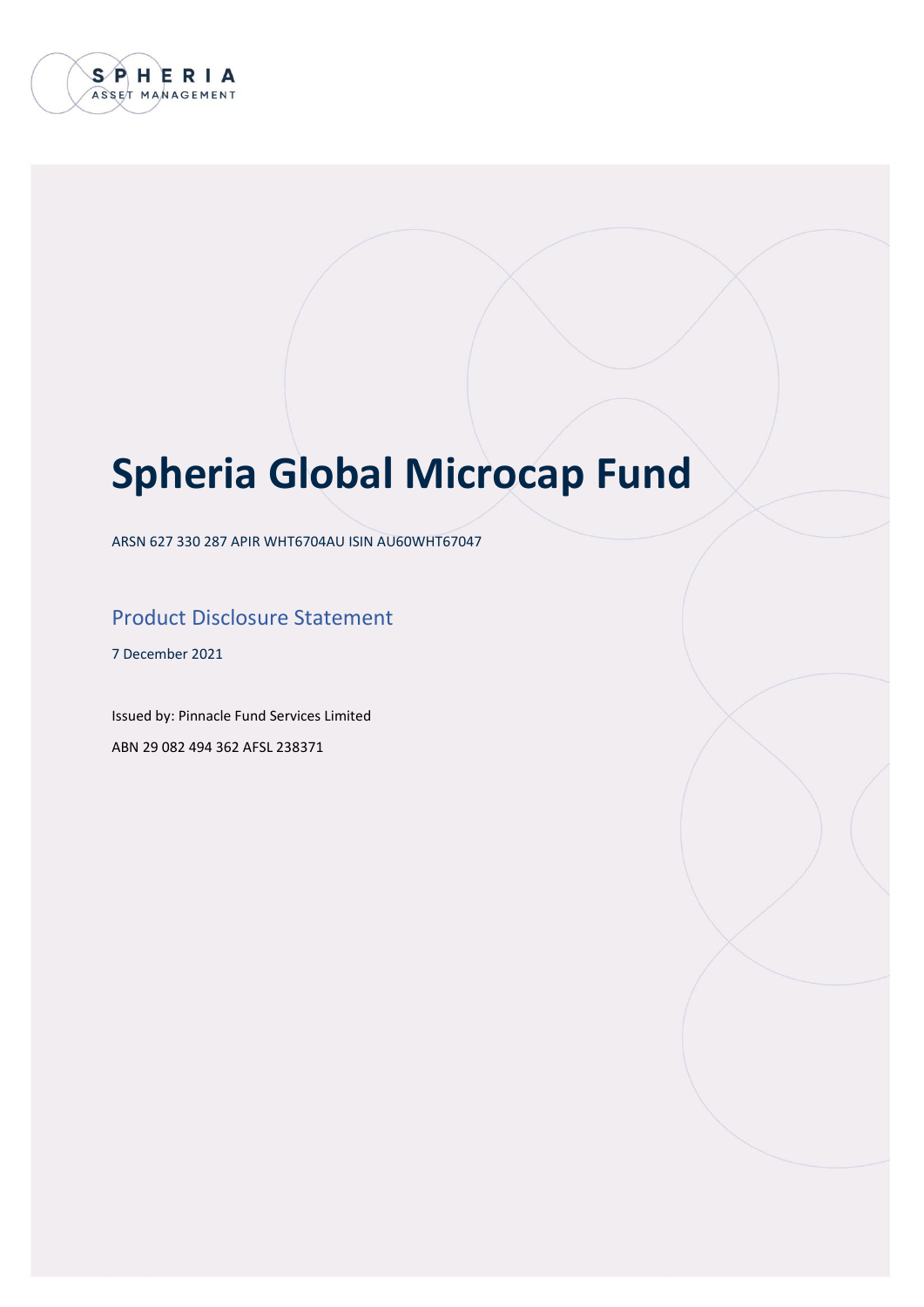### Important Information

This Product Disclosure Statement ('PDS') provides a summary of significant information you need to make a decision about the Spheria Global Microcap Fund ARSN 627 330 287 ('Fund'). The PDS should be considered before making a decision to invest in the Fund. You can access the PDS on the internet at www.spheria.com.au or call 1300 010 311 for a copy.

Pinnacle Fund Services Limited ABN 29 082 494 362 AFSL 238371 is the Responsible Entity ('Responsible Entity', 'RE', 'we', 'our', 'us') of the Fund.

We have appointed Spheria Asset Management Pty Limited ABN 42 611 081 326 ('Spheria' or 'Investment Manager') as the investment manager of the Fund. Spheria has been appointed as a corporate authorised representative (1240979) of Pinnacle (AFSL 322140). Pinnacle Fund Services Limited is wholly owned by Pinnacle Investment Management Limited ABN 66 109 659 109 ('Pinnacle').

None of the Responsible Entity, Pinnacle and Spheria guarantees the performance of the Fund or the return of capital or income. Your investment in the Fund is subject to investment risk. This could involve delays in repayment and loss of income or the principal invested.

The information in this PDS is general information only. To the extent the information in this PDS constitutes financial product advice, such advice does not take into account your individual objectives, personal financial situation or needs. Before investing, you should consider the appropriateness of the advice in light of your own objectives, financial situation and needs. We strongly recommend that you consult a licensed financial adviser to obtain financial advice that is tailored to suit your personal circumstances. You should also read this PDS before making any decision about whether to acquire units in the Fund.

The investment offered in this PDS is available only to persons receiving this PDS (electronically or in hard copy) within Australia and New Zealand. Units in the Fund may not be offered or sold within the US, or sold to, or for the account or benefit of, any 'US Persons' (as defined in Regulation S of the US Securities Act 1933, as amended).

All monetary amounts referred to in this PDS are given in Australian dollars and all telephone/fax numbers are to telephone/fax numbers in Australia (unless otherwise stated). All calculation examples shown are rounded to the nearest whole dollar.

A reference to a 'Business Day' is a reference to a day which is not a Saturday, Sunday or public holiday in New South Wales, Australia.

### Updated information

The information in this PDS may change over time. We may update this information where this does not involve a material adverse change and make it available to you, where permitted by law, at www.spheria.com.au. You can also obtain updated information by contacting Spheria on 1300 010 311. A paper copy of any updated information is available free on request. If a change is considered materially adverse, we will issue a supplementary PDS. By making an application to acquire a unit, you agree to receive certain communications and disclosures in relation to the Fund and units in digital form.

## Contact details

If you have a query in relation to the Fund, please contact us at: Telephone: 1300 010 311 Address: PO Box R1313, Royal Exchange NSW 1225 Email: [service@pinnacleinvestment.com](mailto:service@pinnacleinvestment.com) Website: [www.spheria.com.au](http://www.spheria.com.au/)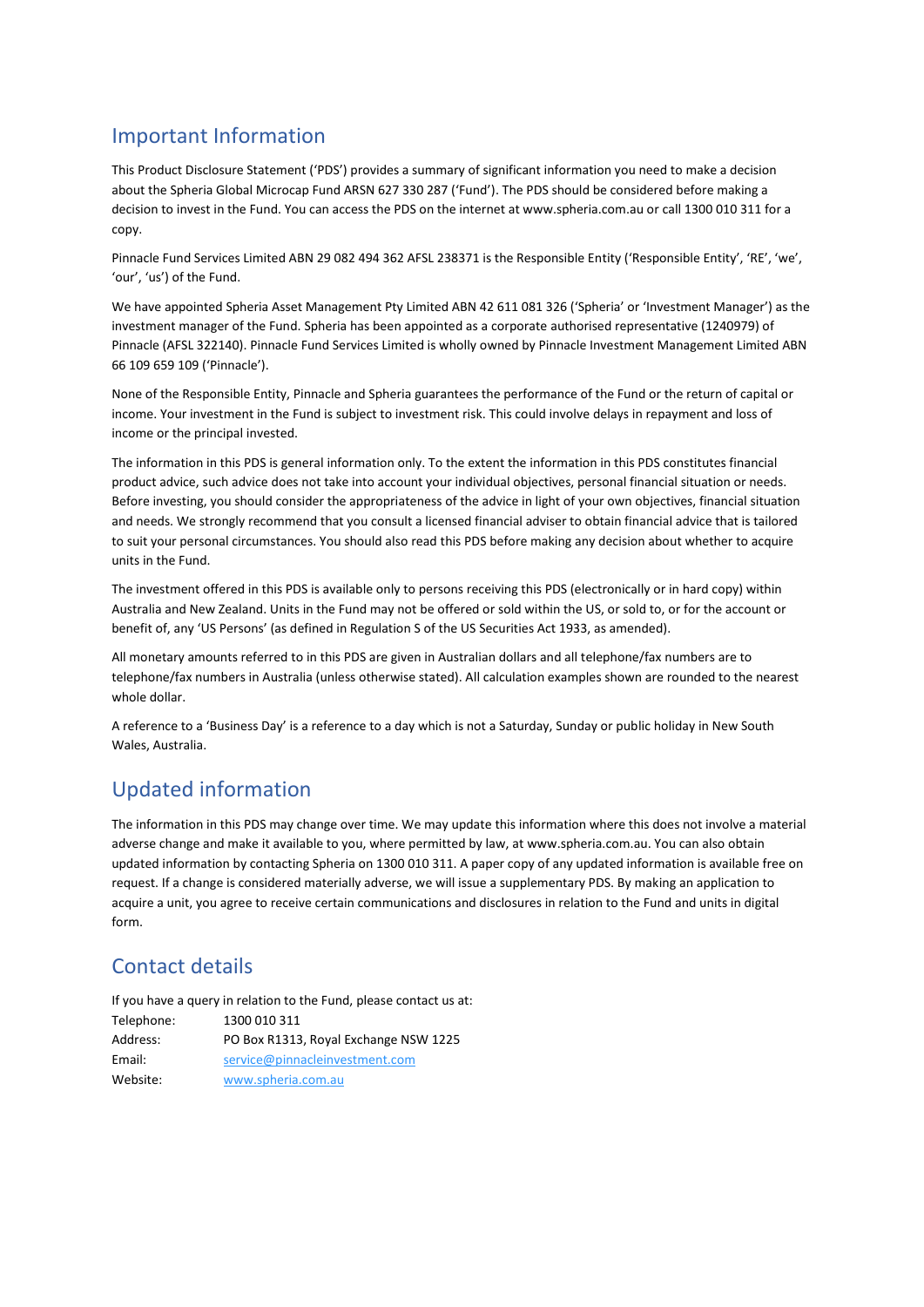### Contents

| $\mathbf{1}$ . |  |
|----------------|--|
| 2.             |  |
| 3.             |  |
| 4.             |  |
| 5.             |  |
| 6.             |  |
| 7.             |  |
| 8.             |  |
| 9.             |  |
| 10.            |  |
| 11.            |  |
| 12.            |  |
| 13.            |  |
| 14.            |  |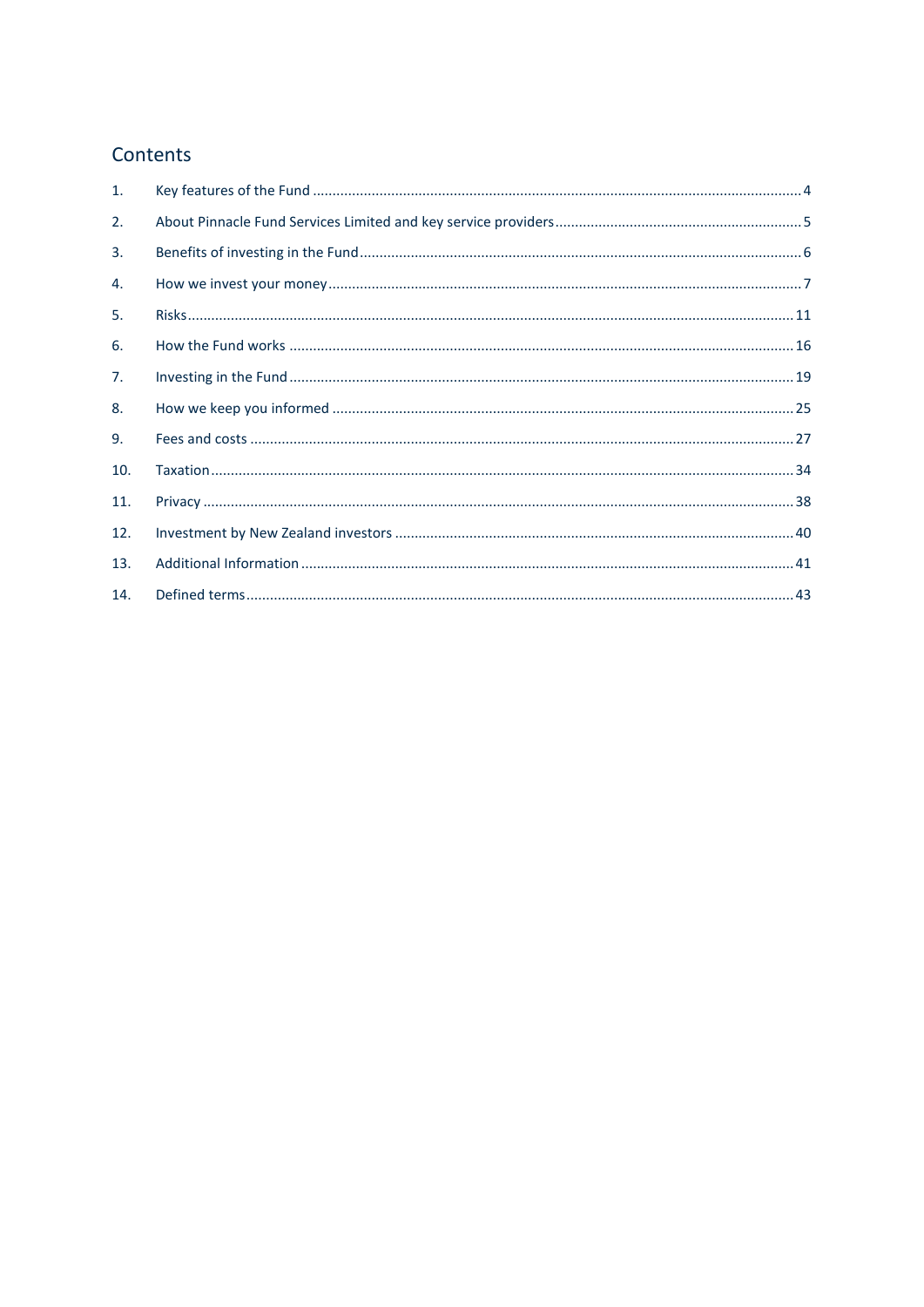## <span id="page-3-0"></span>1. Key features of the Fund

For more information on each of the features, please refer to the relevant sections below.

| Feature                                        | Summary                                                                                                                                                                    | Section        |
|------------------------------------------------|----------------------------------------------------------------------------------------------------------------------------------------------------------------------------|----------------|
| Responsible Entity                             | Pinnacle Fund Services Limited                                                                                                                                             | $\overline{2}$ |
| <b>Investment Manager</b>                      | Spheria Asset Management Pty Limited                                                                                                                                       | 2              |
| Administrator                                  | Citigroup Pty Limited                                                                                                                                                      | $\overline{2}$ |
| Investment objective <sup>1</sup>              | The Fund aims to outperform the MSCI World Micro Cap Index over the<br>long term.                                                                                          | 4              |
| <b>Benchmark</b>                               | MSCI World Micro Cap Index                                                                                                                                                 | 4              |
| Minimum suggested investment<br>timeframe      | 7 years                                                                                                                                                                    | 4              |
| <b>Risk level</b>                              | High                                                                                                                                                                       | 4              |
| Minimum initial investment <sup>2</sup>        | \$25,000                                                                                                                                                                   | $\overline{7}$ |
| Minimum additional<br>investments <sup>2</sup> | \$5,000                                                                                                                                                                    | 7              |
| Minimum investment balance <sup>2</sup>        | \$5,000                                                                                                                                                                    | $\overline{7}$ |
| Minimum withdrawal amount <sup>2</sup>         | \$5,000                                                                                                                                                                    | $\overline{7}$ |
| Transaction cut-off time                       | 12pm (Sydney time) on a Business Day                                                                                                                                       | 7              |
| Fees and expenses <sup>3,4</sup>               | Management fee: 1.35% p.a. on the net asset value of the Fund                                                                                                              | q              |
|                                                | Performance fee: 20% of the difference in the Fund's return (net of<br>management fees) relative to its benchmark return multiplied by the<br>net asset value of the Fund. |                |
| Buy/Sell spread                                | $+0.50\%$ / -0.50%                                                                                                                                                         | 9              |
| Distribution frequency                         | Distributions are payable annually.                                                                                                                                        | 6              |

1. The investment objective is expressed after the deduction of management fees, expense recoveries and taxation, i.e. the investment objective is measured relative to the Fund's benchmark, after fees and costs and taxes are deducted from the Fund's performance. Refer to Sections 9 and 10 for further information on fees and costs and taxation. The investment objective is not intended to be a forecast; it is only an indication of what the investment strategy aims to achieve over the medium to long term, assuming financial markets remain relatively stable during that time. The Fund may not achieve its investment objective and returns are not guaranteed.

2. Or less at the discretion of the Responsible Entity. The minimum initial investment and minimum additional investment amounts do not apply to investments through an IDPS.

3. Fees and costs may can be negotiated for certain investors such as wholesale clients (as defined in the Corporations Act), depending on factors such as the amount invested. See 'Differential fee arrangements' below for further information about negotiable fees.

4. Fees are inclusive of GST and net of any applicable Reduced Input Tax Credits ('RITC').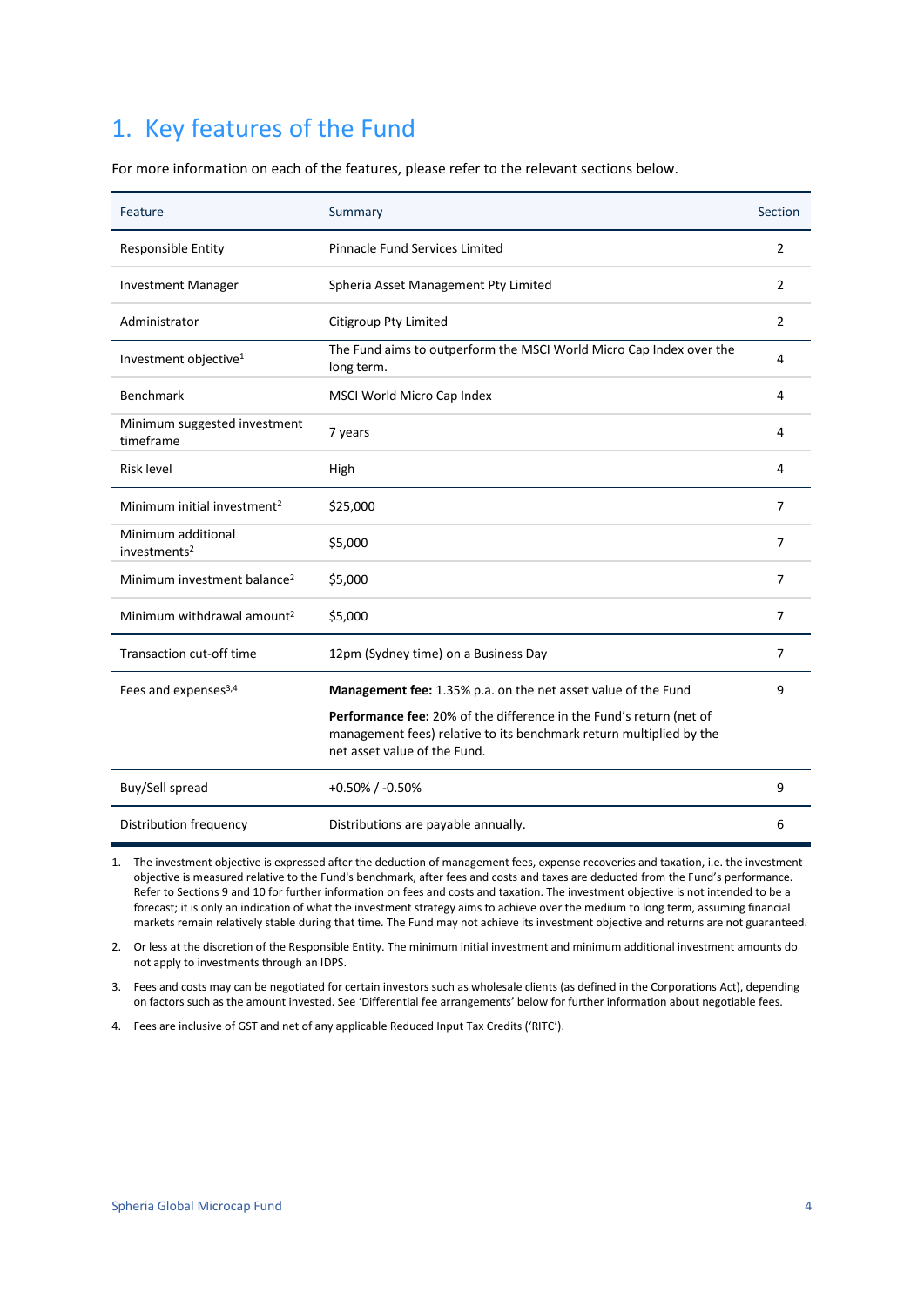## <span id="page-4-0"></span>2. About Pinnacle Fund Services Limited and key service providers

### Pinnacle Fund Services Limited

Pinnacle Fund Services Limited ABN 29 082 494 362 AFSL 238371 is the Responsible Entity ('Responsible Entity', 'we', 'our', 'us') of the Spheria Global Microcap Fund ARSN 627 330 287 ('Fund').

Pinnacle Fund Services Limited is wholly owned by Pinnacle Investment Management Limited ABN 66 109 659 109 AFSL 322140 ('Pinnacle'). Pinnacle supports the development of high-quality investment management businesses and is the distributor of the Fund.

We have appointed Spheria Asset Management Pty Limited ABN 42 611 081 326 ('Spheria' or 'Investment Manager') as the investment manager of the Fund. Spheria has been appointed as a corporate authorised representative (1240979) of Pinnacle.

Neither the Responsible Entity nor Spheria guarantees the performance of the Fund or the return of capital or income. Your investment in the Fund is subject to investment risk. This could involve delays in repayment and loss of income or the principal invested.

### Spheria Asset Management Pty Limited

Spheria is a fundamental based investment manager with a bottom-up focus, specialising in smaller companies. Its investment philosophy is to purchase securities where the present value of future free cash flows can be reasonably ascertained, and the security is trading at a discount to the calculated intrinsic value, subject to certain risk criteria.

### Administrator

Citigroup Pty Limited ('Citi') has been appointed as the Administrator for the Fund. Citi as the Fund's Administrator means that it is responsible for the day to day administration of the Fund.

Citi has no supervisory role in relation to the operation of the Fund and has no liability or responsibility to you for any act done or omission made in accordance with the investment administration agreement. Citi was not involved in preparing, nor takes any responsibility for, this PDS and makes no guarantee of the success of the Fund nor the repayment of capital or any particular rate of capital or income return.

The Responsible Entity may replace Citi or any of its other service providers and appoint new service providers without notice to investors.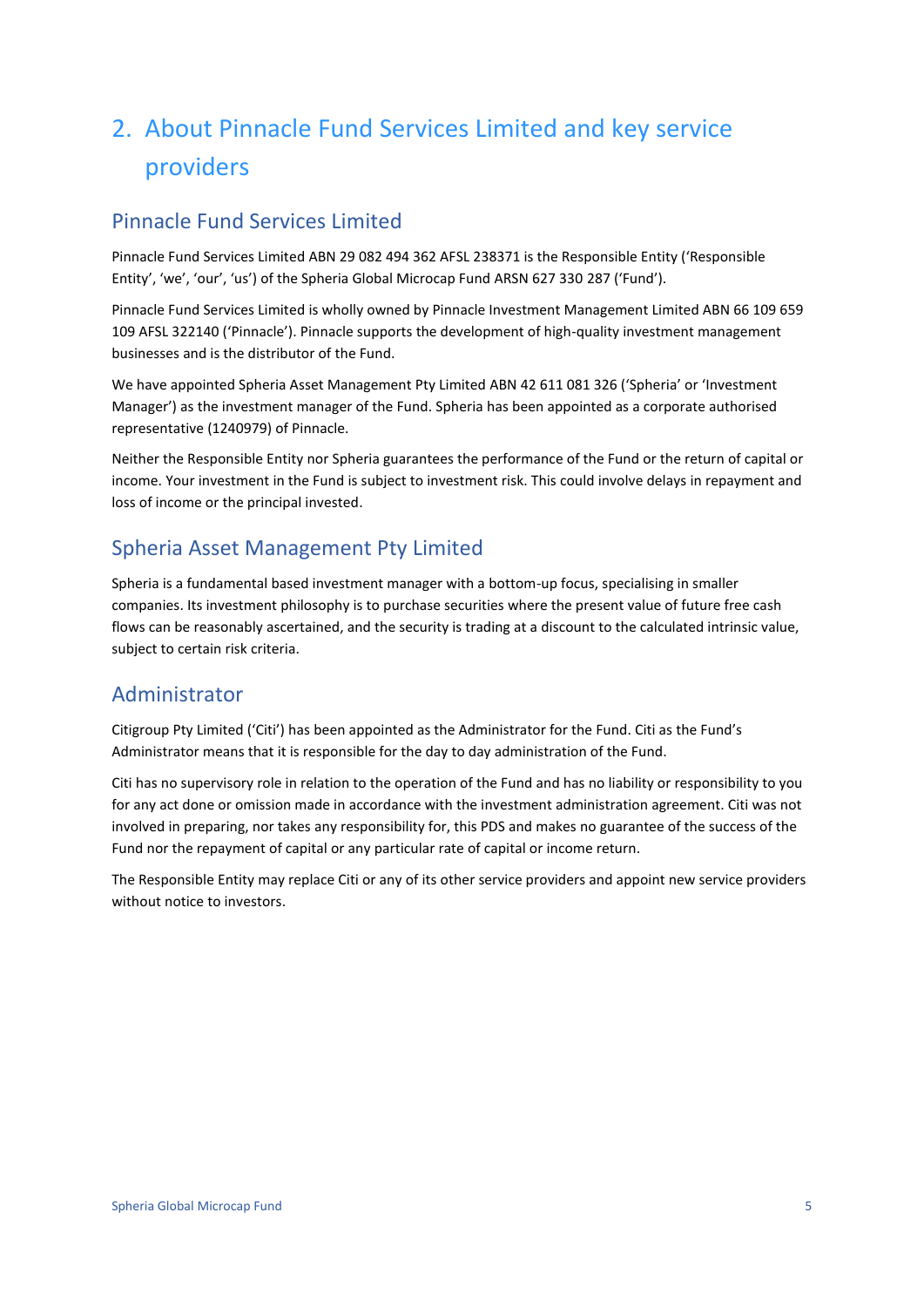## <span id="page-5-0"></span>3. Benefits of investing in the Fund

The Fund aims to outperform the MSCI World Micro Cap Index over the long term. This is achieved by predominantly investing in global listed microcap equities (predominantly securities with a market capitalisation of US\$1.0bn and below at time of purchase).

### Significant features and benefits

**Focus on cash generative businesses** | Spheria is a fundamental based investment manager with a discounted cash flow valuation approach.

**Team experience** | The investment team of Spheria has over 60 years' experience investing in equities.

**Potential for higher growth** | Microcap companies generally have more potential for growth relative to large companies as they may be in the early stages of development or are providing new services or technologies.

**Open-minded, holistic thinking** | Spheria assesses businesses with a broader view, noting that global parallels are important in a technologically evolving environment.

**Risk aware** | Assessing risk is central to Spheria's thinking around portfolio construction and investment.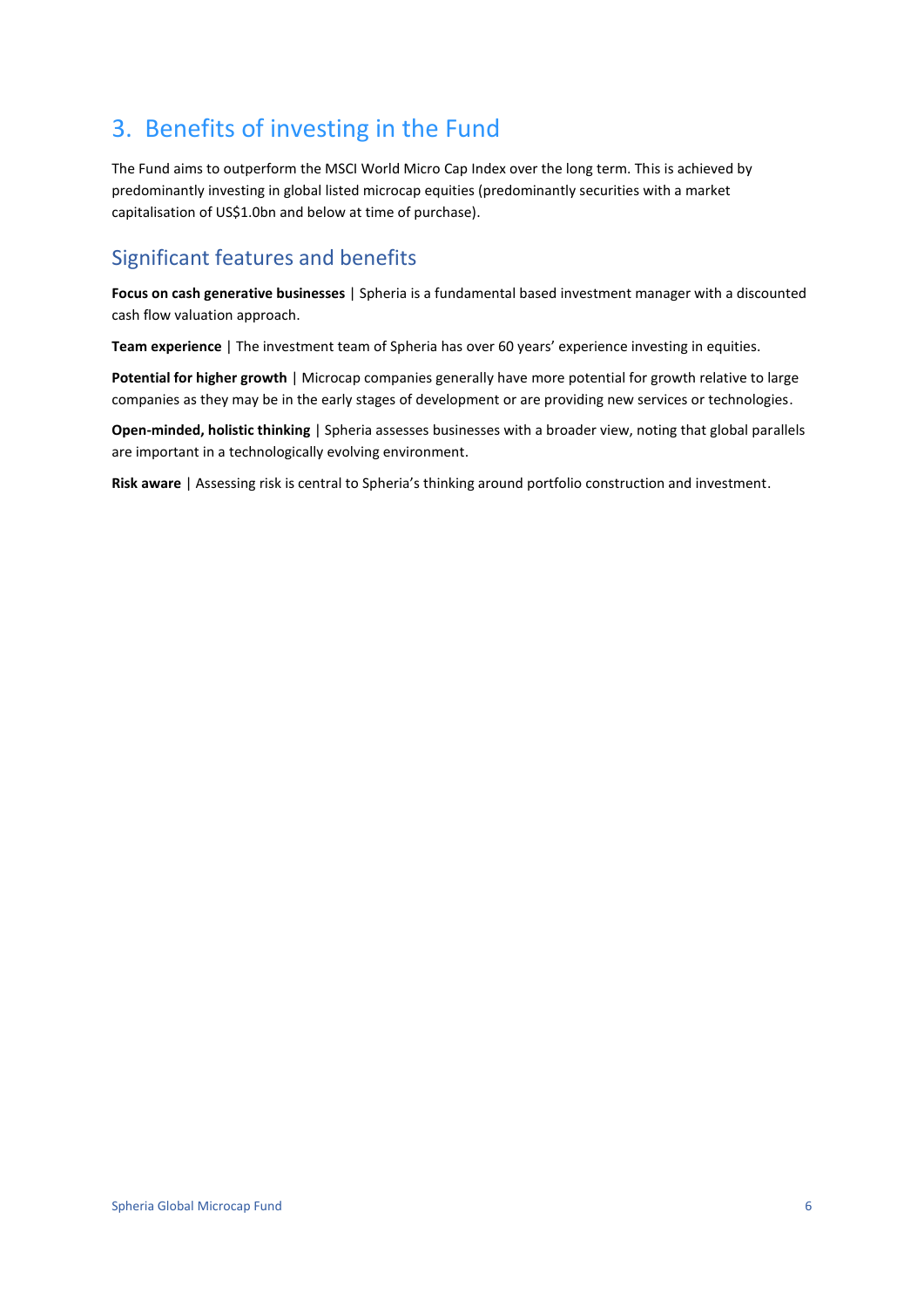## <span id="page-6-0"></span>4. How we invest your money

### How the Fund operates

In exchange for your invested money, you are issued with interests in the Fund called 'units'. Each unit in the Fund gives the unitholder a beneficial interest in the Fund as a whole, but not in any particular asset of the Fund. Your units are your proportionate share of the Fund and reflect the value of your investment, which will change over time as the market value of the assets of the Fund rise and fall.

You should consider the likely investment return, risk and your investment timeframe when choosing to invest in the Fund. An investment in the Fund is intended to be suitable for investors willing to take more risk in search of greater returns.

### About the Spheria Australian Microcap Fund

**WARNING:** When it comes to choosing to invest in the Fund, you should consider the likely investment return, the risks and your investment timeframe.

| Spheria Australian Microcap Fund                                          |                                                                                                                                                                                                                                                                                                                                                                                                                                                                                                                                                                                                                                                                       |                                                             |
|---------------------------------------------------------------------------|-----------------------------------------------------------------------------------------------------------------------------------------------------------------------------------------------------------------------------------------------------------------------------------------------------------------------------------------------------------------------------------------------------------------------------------------------------------------------------------------------------------------------------------------------------------------------------------------------------------------------------------------------------------------------|-------------------------------------------------------------|
| Investment return<br>objective <sup>1</sup>                               | The Fund aims to outperform the MSCI World Micro Cap Index over the long term.                                                                                                                                                                                                                                                                                                                                                                                                                                                                                                                                                                                        |                                                             |
| <b>Benchmark</b>                                                          | MSCI World Micro Cap Index                                                                                                                                                                                                                                                                                                                                                                                                                                                                                                                                                                                                                                            |                                                             |
| Suggested investment<br>timeframe                                         | 7 years                                                                                                                                                                                                                                                                                                                                                                                                                                                                                                                                                                                                                                                               |                                                             |
| <b>Risk level</b>                                                         | High. This means there is a high risk of losing money in any year. Conversely, the Fund aims<br>to produce higher returns over the long term.                                                                                                                                                                                                                                                                                                                                                                                                                                                                                                                         |                                                             |
| Investment guidelines                                                     | The Fund aims to hold approximately 30 to 80 securities at any time.<br>Individual asset holdings are limited to 10% of the Fund's NAV.<br>The Investment Manager may use exchange traded derivatives for hedging purposes as<br>part of its investment strategy subject to the underlying effective face value being limited<br>to 10% of the NAV of the Fund.                                                                                                                                                                                                                                                                                                       |                                                             |
| Portfolio allocation                                                      | Asset Class <sup>2</sup><br>Global equities<br>Cash and cash equivalents                                                                                                                                                                                                                                                                                                                                                                                                                                                                                                                                                                                              | <b>Typical Allocation range</b><br>$80 - 100%$<br>$0 - 20%$ |
| Currency exposure                                                         | The Fund is unhedged to the Australian dollar, however, has the ability to hold currency<br>exposures that are otherwise aligned with the investment strategy or philosophy. Currency<br>exposures will be managed through derivative contracts.                                                                                                                                                                                                                                                                                                                                                                                                                      |                                                             |
| Labour standards or<br>environmental, social or<br>ethical considerations | Spheria applies environmental, social (including labour standards) and corporate<br>governance ('ESG') considerations when selecting, retaining or realising investments in the<br>Fund. The investment team measure individual companies with respect to their ESG<br>standing relative to peers, which is then incorporated into the valuation. In reviewing a<br>company that is already owned, it may also look to engage with the company and influence<br>its thinking with respect to these matters, and where Spheria believes the company has<br>demonstrated wilful disregard for ESG principles it may choose to divest or avoid, if not<br>already owned. |                                                             |

1. The investment objective is expressed after the deduction of management fees, expense recoveries and taxation, i.e. the investment objective is measured relative to the Fund's benchmark, after fees and costs and taxes are deducted from the Fund's performance. Refer to Sections 9 and 10 for further information on fees and costs and taxation. The investment objective is not intended to be a forecast, it is only an indication of what the investment strategy aims to achieve over the medium to long term, assuming financial markets remain relatively stable during that time. The Fund may not achieve its investment objective and returns are not guaranteed.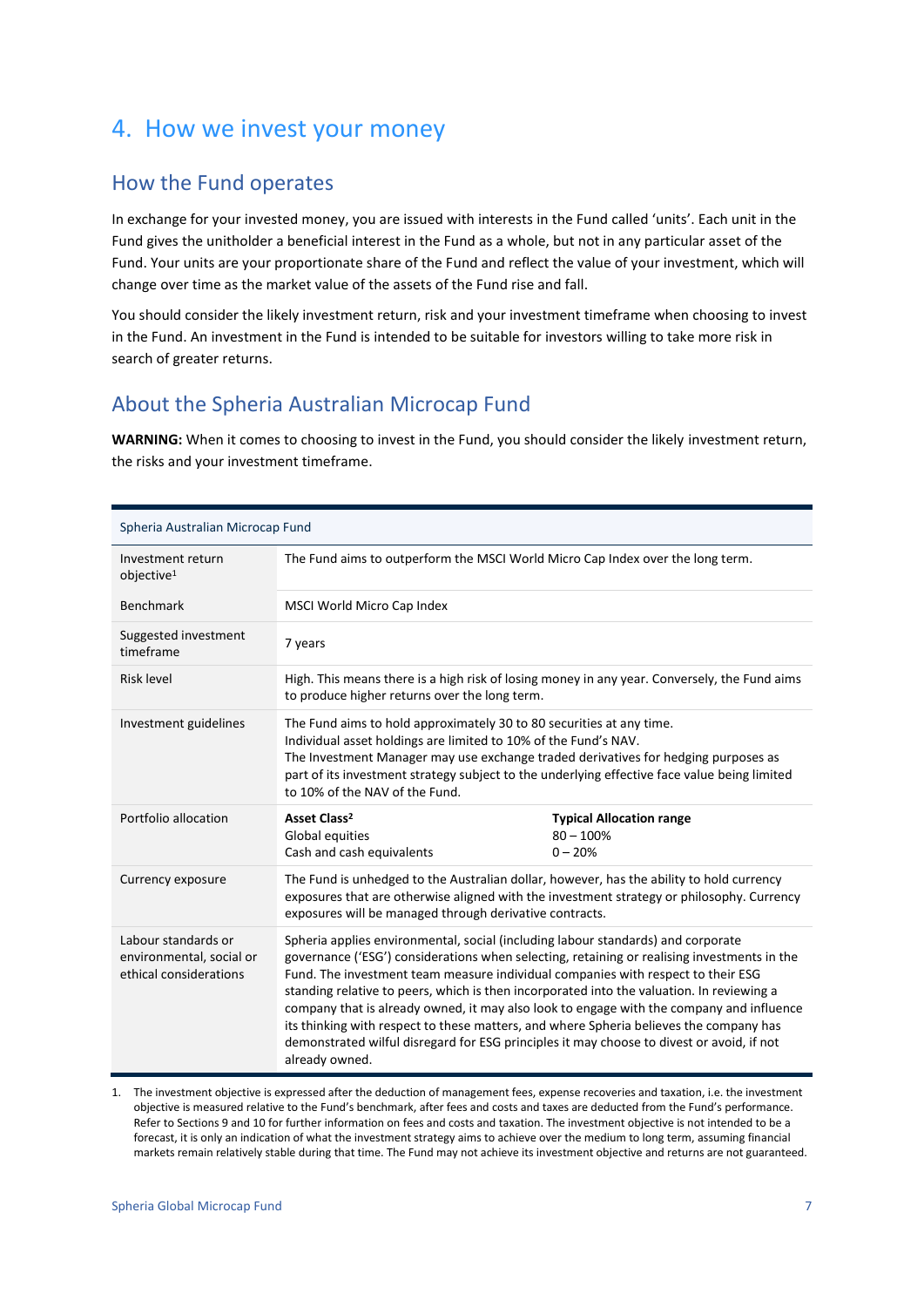2. The above ranges are indicative only. The Fund will be rebalanced within a reasonable period of time should the exposure move outside of the above ranges.

### Use of derivatives

The Investment Manager may invest in derivatives, including futures.

A derivative is a contract between two parties that derives its value from an underlying asset (or group of assets) and can be a highly volatile investment instrument. In addition to managing exposure of the Fund, the use of derivatives offers the opportunity for higher gains and can also magnify losses to the Fund.

The Fund will invest in derivatives that are traded on a regulated exchange. The Fund may invest in derivatives subject to the underlying effective face value being limited to 10% of the NAV of the Fund. The Fund will not use derivatives for gearing purposes.

Risks associated with using derivatives might include the risks associated with the derivative's counterparty, the value of the derivative failing to move in line with expectations or that of the underlying asset, potential illiquidity of the derivative, or the derivative's expiration. The use of derivatives may expose the Fund to risks including counterparty default, legal and documentation risk, and the risk of increased sensitivity of the Fund's unit price to underlying market variables through leverage.

### Direct and indirect investments

In addition to holding direct assets, the Fund may also make investment indirectly, for example by investing in other managed funds where these are aligned with the Fund's investment strategy.

Any costs associated with these investments are outlined in 'Fees and costs'.

### Borrowing

Whilst the Fund's constitution permits borrowing and is not restricted in its borrowing levels, the Responsible Entity does not intend to borrow on behalf of the Fund. The Fund will not use derivatives for gearing purposes.

### Change to Fund details

We have the right to change the Fund's asset classes, asset allocation ranges and investment return objectives without prior notice. We will inform investors of any material change to the Fund's details via www.spheria.com.au or as otherwise required by law.

### Additional information about the Fund's strategy

### Investment philosophy

Spheria believes the share market is inefficient, increasingly so when gravitating down the market capitalisation spectrum. Successful investing in the smaller companies' segment of the market requires maintaining an open mind as the market is prone to inefficiency. Whilst some managers are categorised as either growth or value focussed, we believe these styles are not mutually exclusive and Spheria's systems and processes allow the team to research and invest in a wide range of opportunities across both the growth and value spectrum.

Spheria's investment philosophy is to focus on higher quality companies, where quality is defined as having competitive advantage and a degree of predictability to earnings. Spheria believes investing in shares is akin to buying a piece of a business, and, as long as the business meets Spheria's investment process, it is considered investable when the prevailing share price is at a discount to the calculated intrinsic value (subject to risk controls).

Assessing risk is fundamental to Spheria's investment philosophy. Risk is implicitly mitigated by ensuring businesses it invests in are capable of generating free cash flow, and that Spheria is buying them with a margin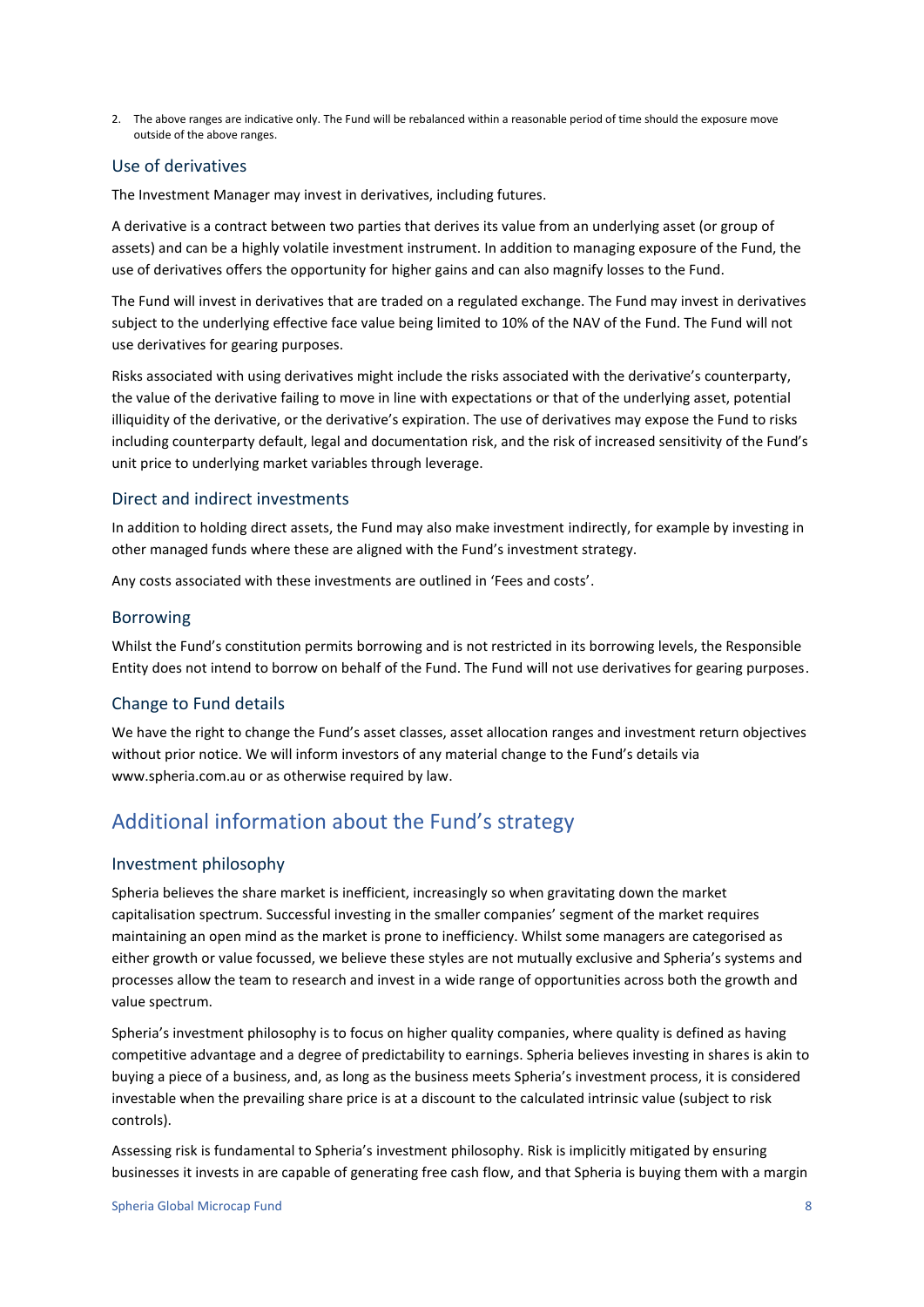of safety. Explicit risk controls include a preference for companies with low or no balance sheet gearing. When the company does have debt, Spheria ensures that free cash flow can support the level of gearing and is appropriate for the nature of the business.

#### Investment process

The investment process of Spheria can be summarised as follows:

#### Screening & Identification

Quantitative screens are used to scan for companies that meet Spheria's free cash flow criteria. A model for the identified company is then automatically populated, which provides detailed financial information including historical analytics.

Qualitative techniques, including industry and company meetings, are also used to identify companies that might meet Spheria's philosophical requirements.

New listings are also a potential source of ideas for the Investment Manager.

#### Fundamental Analysis

Spheria's analysis includes reviewing financial reports and supporting data to better understand the business. Industries in which the company operates are researched and dimensioned, and the business position determined. The company's management, board practices, and track record are also examined.

These leads to Spheria forecasting earnings, cash flows and ultimately a valuation for the company, which is the basis for an investment decision.

#### Risk Factors

Spheria assesses risk on several levels with a primary focus on a company's ability to generate free cash flow, and therein self-fund, through various market cycles. In addition, Spheria examines gearing levels to ensure there is enough earnings and cash flow to cover fixed charge obligations (including interest) with a minimum fixed charge cover required for it to be investable. The portfolio weights are determined based on risk versus return and are adjusted when necessary. In cases of high assessed risk Spheria will hold little to no exposure to an investment. Finally, Spheria also assesses where the business is operating within its own business cycle; is it close to the top in which case forward looking risk assessment should indicate an increase in risk, or near the bottom of its cycle in which case risks are likely to be reducing going forward.

### Portfolio Construction

Spheria assesses each company on its valuation merit with a risk overlay. Its core holdings (larger active weights) have valuation upside and have generally lower risk. Satellite holdings (smaller active weights) have valuation upside but perhaps greater risk.

#### Labour standards or environmental, social or ethical considerations

Whilst Spheria doesn't apply a commonly accepted benchmark to measure individual companies with respect to their environmental, social (including labour standards) and corporate governance ('ESG') standing, Spheria undertakes a qualitative process to rate individual companies relative to peers, This is a multifactor assessment of the 'E', 'S' and the 'G' to derive an average rating that is incorporated into the valuation process. The average rating is used to discount or inflate valuations for each company analysed by the investment managers. The assessment is based on the following three principles:

- Environmental factors (the company's assessment and management of environmental concerns and impact on product design, business practices, distribution and procurement).
- Social factors (the company's approach to workplace relations, employee diversity and health and welfare of employees).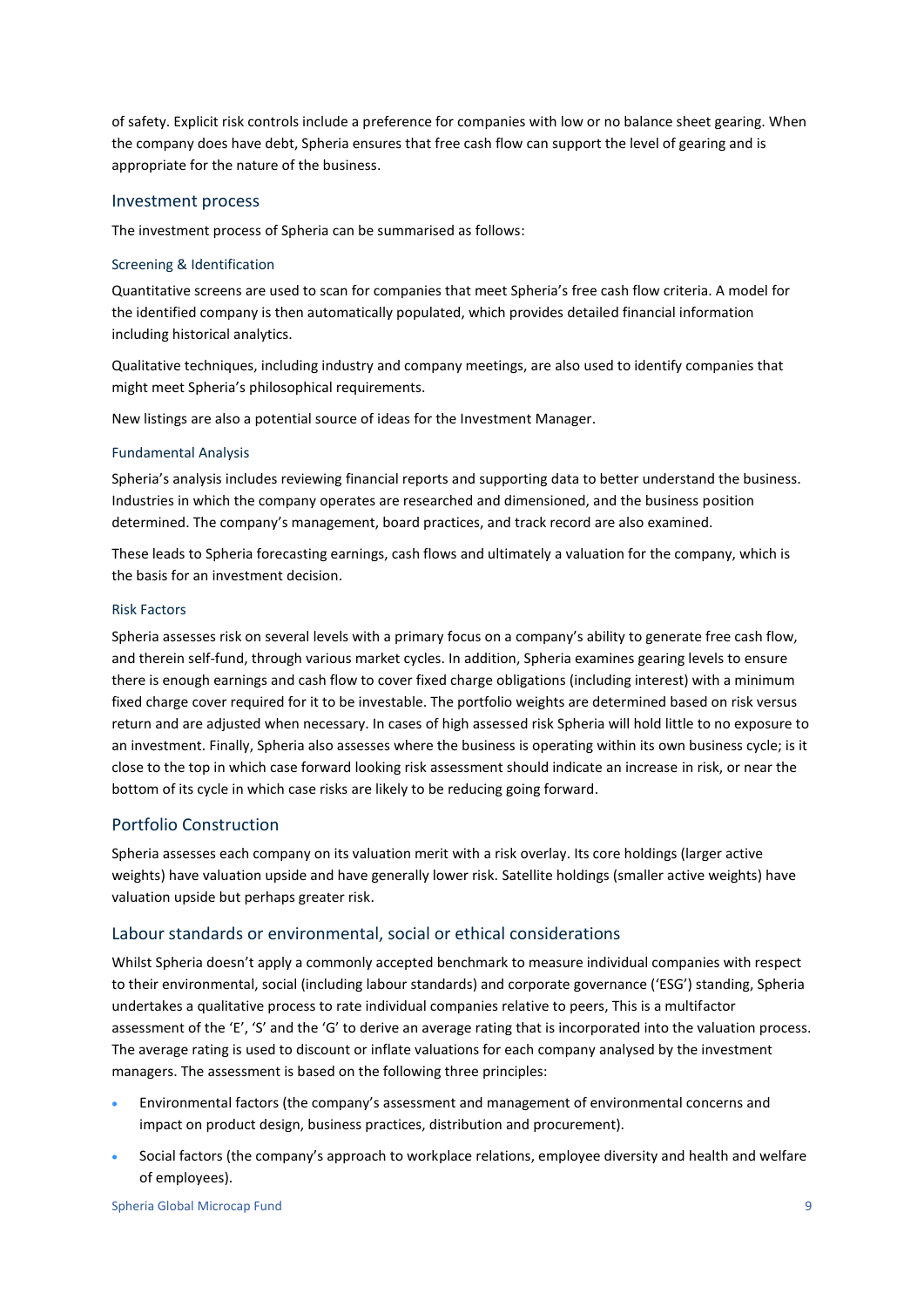• Governance factors (the performance of the company and its board on representing the interests of shareholders, and a culture of open disclosure and transparency in their business practices and financial reporting).

In instances where investment process identifies that a company is not meeting minimum acceptable standards, Spheria may look to engage with the company and influence its thinking with respect to these matters, if already invested. In instances where Spheria has reason to believe a company demonstrates wilful disregard for ESG principles, they may choose to divest or avoid, if not already owned.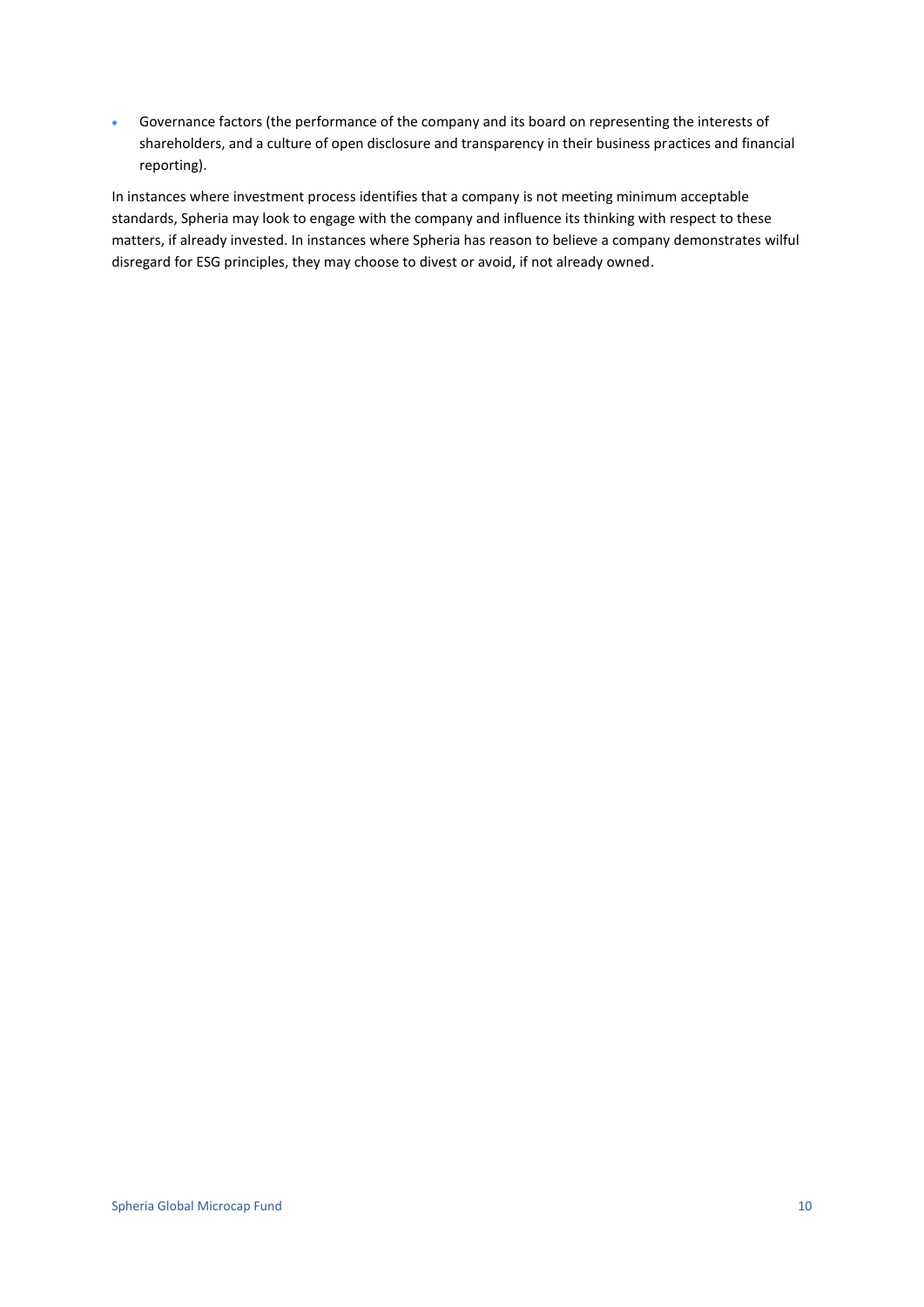## <span id="page-10-0"></span>5. Risks

### Risk profile

Depending on the weighting of investments in particular assets, the Fund will have different earnings and risk profiles.

Generally, the greater the potential return of an investment, the greater the risk of loss. To help understand the correlation between risk and return, investors should refer to the following table where, in the second column various risk categories are defined and the third column shows this correlation of potential return.

| <b>Risk Category</b> | Description                                                                                                                                                                                                                                | Potential Return <sup>1</sup> |
|----------------------|--------------------------------------------------------------------------------------------------------------------------------------------------------------------------------------------------------------------------------------------|-------------------------------|
| Low                  | For investors who are looking for some growth but are mostly concerned about<br>protecting their capital.                                                                                                                                  | Low                           |
| Low-Medium           | For investors who are looking for good long-term returns without large ups-and-<br>downs in the short-term. Investors should aim to invest over a medium period.                                                                           | Low-Medium                    |
| Medium-High          | For investors who are prepared to take more risk in exchange for potentially<br>higher returns on their investments over the longer term. Investors should be<br>comfortable with volatility and with the possibility of negative returns. | Medium                        |
| High                 | For investors who are willing to take more risk in search of greater returns.<br>Investors should be comfortable with volatility and with the greater possibility<br>of negative returns and should aim to invest over a long period.      | High                          |

1. Past performance is no guide to future performance and cannot be relied upon to predict the future value of an investment.

### Financial Advice

It is recommended that investors obtain professional advice before making any investment decision. Using the categories outlined above is not a substitute for personal advice or a detailed financial plan. The information provided is only a guide to help investors consider their approach to investing. It is recommended investors speak with an adviser to decide on an investment strategy that is best suited for them.

### Risks of Managed Investment Schemes

**All investments carry risk.** All managed investment schemes carry different types of risk which can have varying impacts on returns. Different strategies can carry different levels of risk, depending on the assets that make up that strategy. Assets with the highest long-term returns may also carry the highest level of risk.

Due to uncertainty in all investments, there can be no assurance that the Fund will achieve its investment objectives. The value of your units at any point in time may be worth less than your original investment even after taking into account the reinvestment of Fund distributions. Future returns may differ from past returns and past performance is not a reliable guide to future performance. Returns are not guaranteed, and you may lose some or all of your money.

None of the Responsible Entity, Pinnacle, Spheria, their directors, associates nor any of their related bodies corporate (as defined in the Corporations Act) guarantee the success of the Fund, the repayment of capital or any particular rate of capital or income return. Investments in the Fund are not guaranteed or underwritten by the Responsible Entity, Pinnacle or Spheria or any other person or party and you may lose some or all of your investment.

Risks can be managed but cannot be completely eliminated. It is important to understand that:

the value of your investment may go up and down;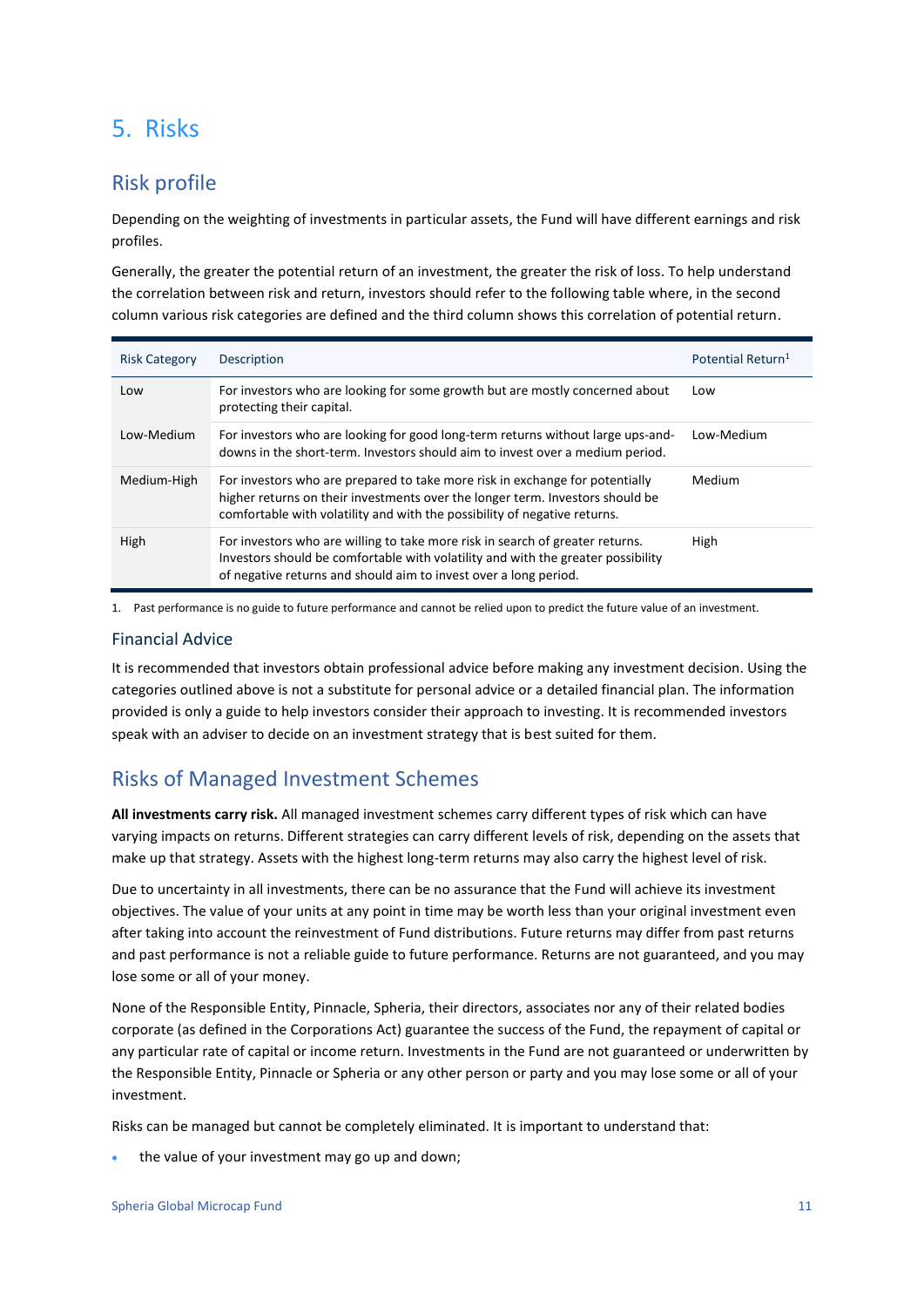- investment returns may vary, and future returns may be different from past returns;
- returns are not guaranteed and there is always the chance that you may lose money on any investment you make; and
- laws affecting your investment may change over time, which may impact the value and returns of your investment.

Some of the key risks that may impact the value of your investment in the Fund are outlined below. You need to consider the level of risk that you are comfortable with, taking into account factors such as your objectives, financial situation and needs.

The Fund will be exposed to risks directly as a managed investment scheme, and indirectly through its investment in the underlying assets. The significant risks for the Fund are:

### Concentration risk

The risk associated with a fund that concentrates its investments in a small number of securities or invests in a small subset of an asset class. When investments are concentrated in a smaller number of securities than the broader market index, the unit price of the Fund may be more volatile than the return of the benchmark or a more diversified Fund as the returns from the underlying assets are more correlated.

### Counterparty risk

The Fund relies on external service providers in its normal operation and investment activities. There is a risk with external counterparty and service provider arrangements that the party to a contract (such as a derivatives contract, physical security trade or foreign exchange contract) defaults on, or fails to perform, its contractual obligations (either in whole or in part). This may result in a loss for the Fund, or the investment activities of the Fund being adversely affected.

### Currency risk

The Fund is unhedged to the Australian dollar, however, has the ability to hold currency exposures that are otherwise aligned with the investment strategy or philosophy, and the Fund may be exposed to assets denominated in other currencies.

Investing in assets denominated in or primarily exposed to a currency other than the Fund's base currency may cause losses resulting from exchange rate fluctuations. For example, an increase in the value of the Australian dollar relative to other currencies (that the Fund holds assets in) may negatively impact the value of the investment. Conversely, a decline in the Australian dollar relative to other currencies may positively impact the value of the investment.

The Investment Manager may seek to manage the Fund's currency exposure using derivative hedging instruments (for example, foreign exchange forwards swaps, "non-deliverable" forwards, and currency options) or cash foreign exchange trades.

Refer also to 'Derivative risk'.

#### Derivative risk

The Fund may invest in derivatives as part of its investment strategy. A derivative is an instrument whose value is linked to the value of an underlying asset and can be a highly volatile investment instrument. The derivative itself is a contract between two or more parties based upon the asset or assets. In addition to managing exposure of the Fund, the use of derivatives offers the opportunity for higher gains and can also magnify losses to the Fund.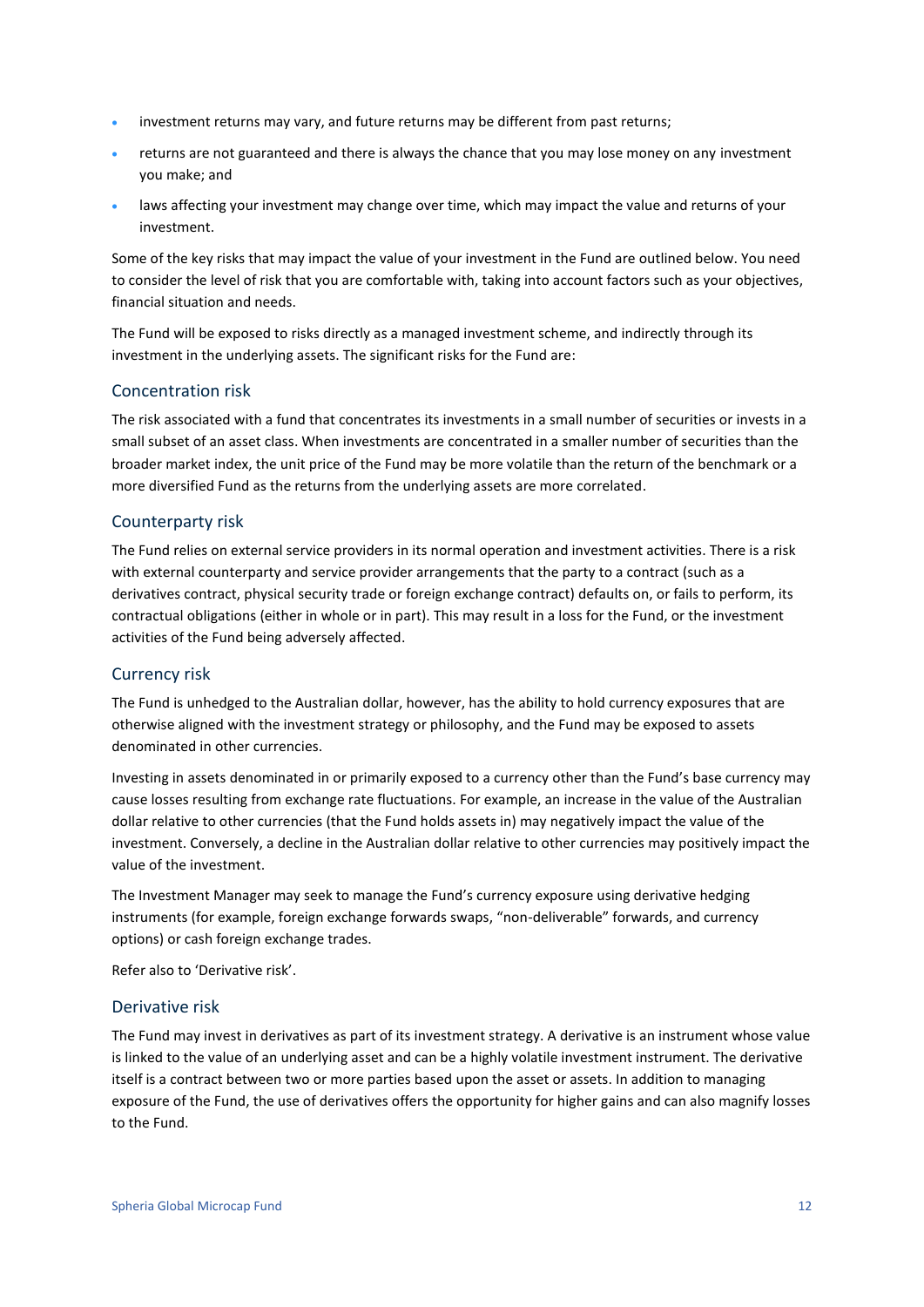Risks associated with using derivatives might include the risks associated with the derivative's counterparty, the value of the derivative failing to move in line with expectations or with the value of the underlying asset, potential illiquidity of the derivative, or the derivative's expiration.

Additionally, the use of derivatives may expose the Fund to risks including counterparty default, legal and documentation risk, and the risk of increased sensitivity of the Fund's unit price to underlying market variables through leverage.

Refer also to 'Counterparty risk'.

### Emerging market risk

The Fund may invest in securities located in emerging markets, including investing in companies in developing countries or investing in companies in developed countries with activities exposed to emerging markets.

The securities of issuers located or doing substantial business in emerging market countries tend to be more volatile and less liquid than the securities of issuers located in countries with more mature economies, potentially making prompt liquidation at an attractive price difficult. Investments in these countries may be subject to adverse political, economic, social, legal, market and currency risks to name a few. Factors such as lower liquidity or unstable political environments that may lead to greater volatility and may include less protection of property rights and uncertain political and economic policies, the imposition of capital controls and/or foreign investment limitations by a country, nationalization of businesses and imposition of sanctions by other countries.

### Equity security risk

The Fund primarily invests in equity securities issued by listed companies. An equity security represents ownership interest held by shareholders in an entity (a company, partnership or trust), realised in the form of shares of capital stock, which includes shares of both common and preferred stock.

A security's share price can rise and fall as a consequence of many factors including, but not limited to, economic conditions, changes in interest rates or currency rates, adverse investor sentiment, management performance, financial leverage, reduced demand for the company's products and services, or factors that affect the company's industry, including changes in regulation or taxation, as well as competitive conditions within the industry. This may result in a loss of value in the portfolio of the Fund and a change in value of your investment.

Equity securities may make payments (regular or irregular) as dividends, and these may fluctuate significantly in their market value with the ups and downs in the economic cycle and the fortunes of the issuing firm.

### Foreign investment risk

The Fund may invest in a range of international securities or foreign investment vehicles, and in companies that have exposure to a range of international economies and regulatory environments.

Global and country specific macroeconomic factors may impact the Fund's international investments, and therefore the Fund's performance. Governments may intervene in markets, industries and companies; may alter tax and legal regimes; and may act to prevent or limit the repatriation of foreign capital. Such interventions may impact the Fund's international investments. Where the Fund is exposed to international investment vehicles, risk that taxation or other applicable laws may change in Australia that may affect the operation of the Fund, including how distributions are paid from the Fund, which may affect the operation of the Fund.

### Income risk

The Fund may make payments (regular or irregular) as distributions, depending on the income the Fund receives from underlying assets. These may fluctuate significantly in their value with the ups and downs in the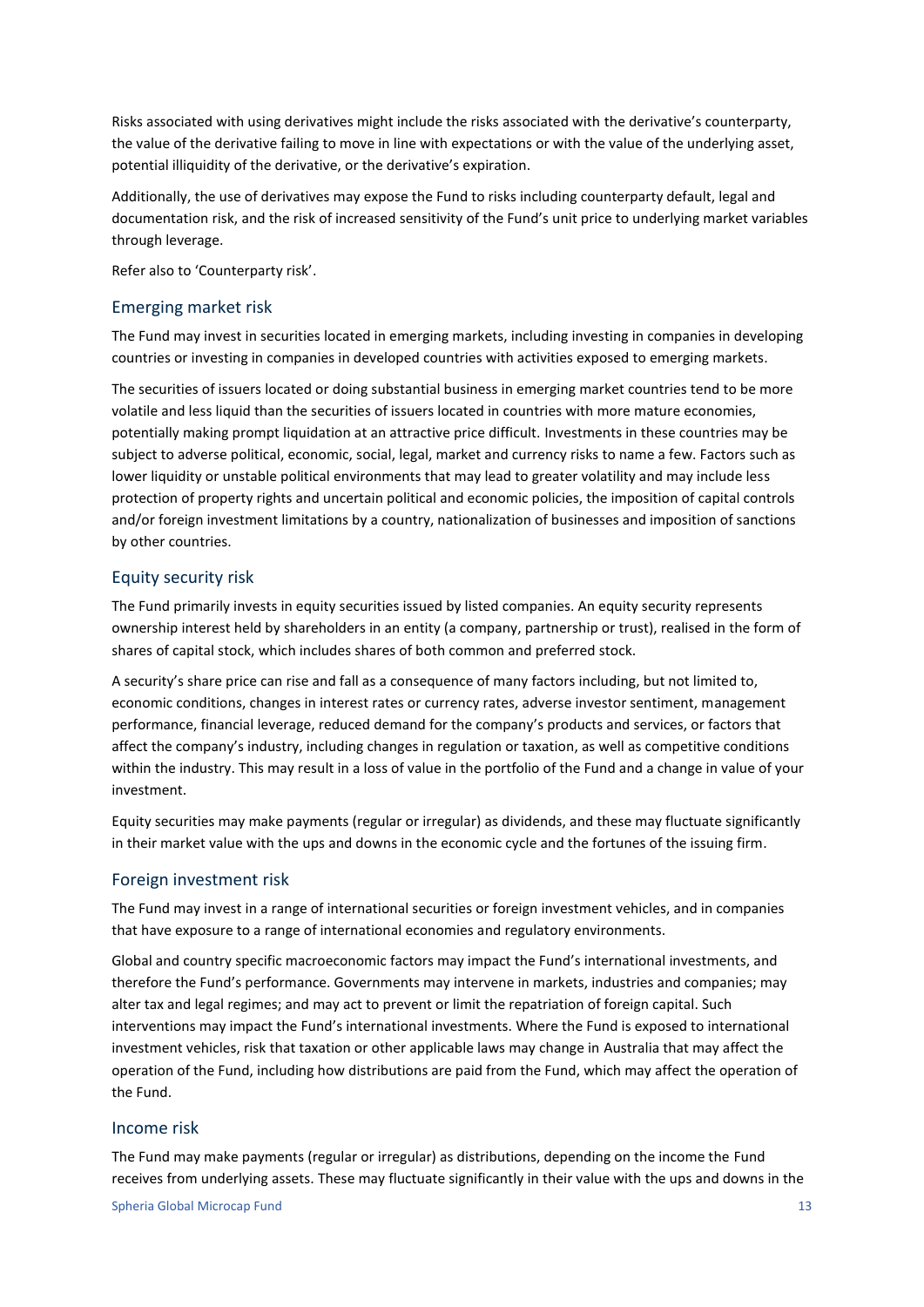economic cycle and the fortunes of the issuing firm. Additionally, the aggregate effect of holding all assets simultaneously may result in risk due to the losses from other assets.

### Investment strategy risk

The success of the Fund depends upon the Investment Manager's ability to develop and implement investment processes and identify investment opportunities that achieve the investment objectives of the Fund. Matters such as the loss of key staff, the investment manager's replacement as investment manager of the Fund, or the investment manager's failure to perform as expected may negatively impact on returns, risks and/or liquidity.

Additionally, the Fund may fail to perform as expected or be able to achieve its stated objectives thereby reducing the value of your investment leading to loss.

#### Investment structure risk

There are risks associated with investing in a managed investment scheme, such as the Fund. These may involve risks of the Fund's termination, changes to investment strategy or conditions, changes to fees or expenses, or changes to the Fund's operating rules (such as payments or reinvestments of distributions, or additional investments). An investment in the Fund is governed by the terms of the latest constitution and the PDS of the Fund, the Corporations Act 2001 (Cth), and other laws (such as regulatory updates, government policies, or taxation rules). Investing in the Fund result in different performance from holding the underlying assets of the Fund directly, for example because of the aggregate effect of holding all assets simultaneously, or the impact of other investor transactions.

The Fund may also invest in other managed investment schemes or collective investment vehicles ('Underlying Fund'). In addition to the risks for the Fund, these also apply to the Underlying Fund. The Fund may also experience risks the Underlying Fund will face transaction restrictions or liquidity constraints.

#### Liquidity risk

Under extreme market conditions there is a risk that investments cannot be readily converted into cash or converted at an appropriate price. This may be due to the absence of an established market or as a result of a shortage of buyers. This may result in the Fund being unable to liquidate sufficient assets to meet its obligations (for example payment of withdrawals) within required timeframes, or the Fund it may be required to sell assets at a substantial loss in order to do so.

Additionally, different securities may be less liquid than other securities or pose a higher risk of becoming illiquid during times of market stress. The less liquid the security, the less likely the Fund will be able to transact quickly, and the more difficult it may be to sell the security when the investment managers wishes to do so. Therefore, it may become more challenging to realise the investment manager's perception of fair value.

### Market risk

The Fund has exposure to different financial markets. The risk of an investment in the Fund is higher than an investment in a typical bank account investment and the Fund is not expected to behave like a cash investment. Amounts distributed to unitholders may fluctuate, as may the Fund's unit price.

The Fund may be materially affected by market, economic, social and/or political conditions globally and in the jurisdictions and sectors in which it invests or operates. This includes conditions affecting interest rates, the availability of credit, currency exchange and trade barriers. These conditions are outside the control of the Fund and could adversely affect the liquidity and value of the Fund's investments and may reduce the ability of the Fund to liquidate its positions or make attractive new investments.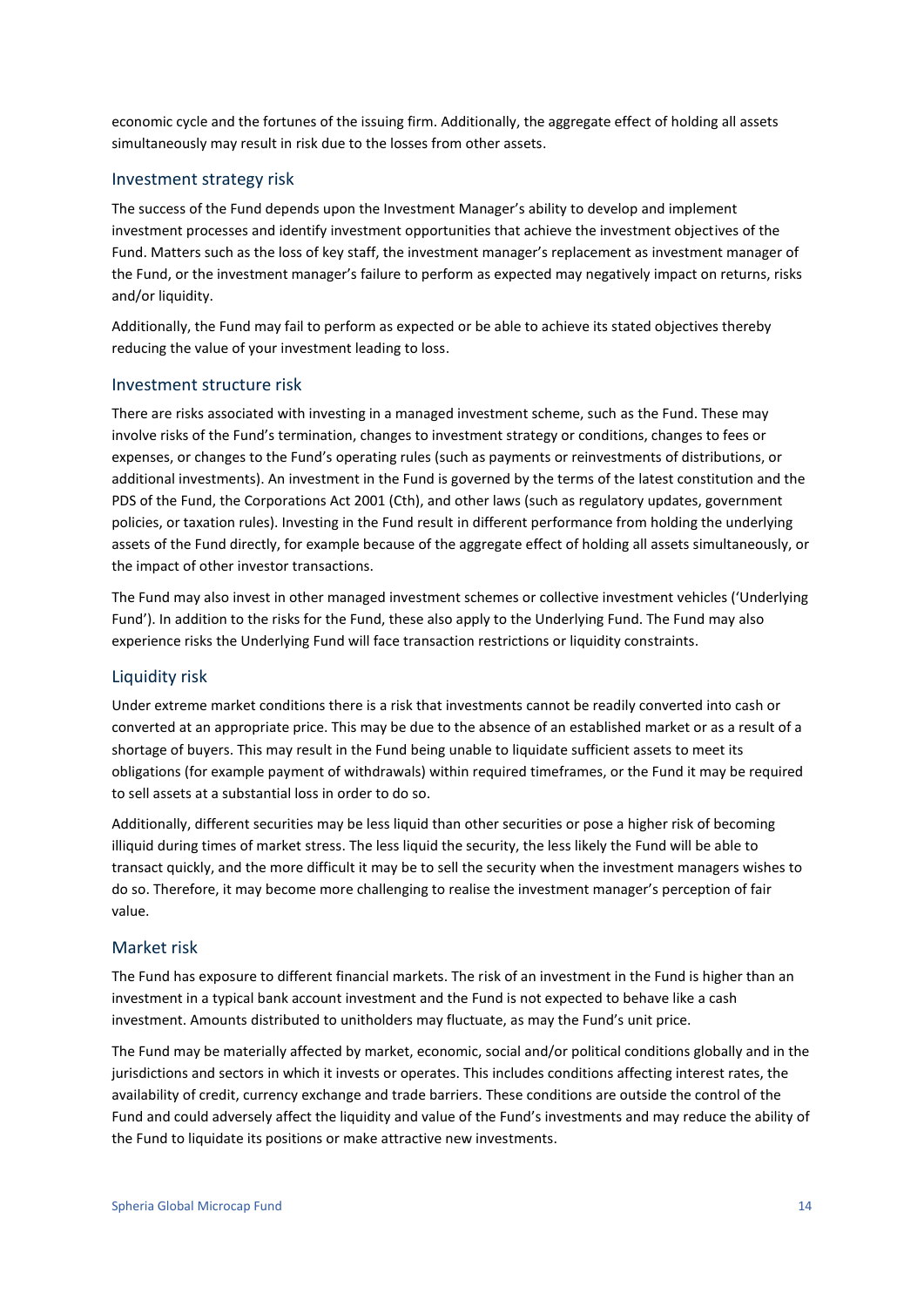The unit price may vary by material amounts, even over short periods of time, including during the period between a withdrawal request or application for units being made and the time the withdrawal unit price or application unit price is calculated. While the Fund net exposure to share markets may vary through the use of derivatives. This means the value of the Fund could fall materially in a short period of time and you could lose some or all of your investment.

### Regulatory risk

The value of some investments may be adversely affected by changes in Australian government policies, regulations and laws, including tax laws and laws affecting registered managed investment schemes. Changes to regulations can affect the Fund's operation (for example changes to taxation rules can affect the Fund's income payments), disclosure (for example new regulations may require different information be reported or disclosed compared to current information), or investment activities (or example new regulations or tax rules may prohibit or restricts practices or activities the Fund relies on).

Refer also to 'Investment structure risk'.

#### Small Company risk

Investing in securities of smaller companies may be riskier than investing in larger, more established companies as they are more likely to have limited markets, narrower product lines and they may depend heavily on key personnel.

Smaller companies may have limited financial resources, a less established market for their shares, or fewer shares issued. This can cause the share prices of smaller companies to fluctuate more than those of larger companies. The market for the shares of small companies may be less liquid as they are likely to trade less frequently and in smaller volumes.

Refer also to 'Liquidity risk'.

### Unlisted security risk

Unlike equity securities, an unlisted security is a stock or other financial instrument that is not traded on a formal exchange. As they are not exchange traded, unlisted securities can be less liquid than listed securities as there may not be an established market or market participants may not be as accessible. These also may less transparent than listed securities as they are not regulated by an established exchange.

Refer also to 'Liquidity risk'.

#### Withdrawal risk

When the Fund is liquid, there may be circumstances where your ability to withdraw from the Fund is restricted. These circumstances may include (but are not limited to):

- market events affect the liquidity or marketability of the Fund's assets;
- the Fund is no longer liquid or cannot meet its liquidity requirements; or
- investor activity has affected the Fund's ability to realise assets at an acceptable price.

If we, as Responsible Entity, determine that this is in the best interests of all unit holders, we may suspend or delay withdrawals and these payments make take longer than the typical timeframe. The timeframe in which we have to meet a withdrawal request is set out in the constitution of the Fund and outlined in Section 7 'Investing in the Fund'.

Where the Fund is not liquid, you may only withdraw when we make an offer to withdraw to all investors, as required by the Corporations Act 2001 (Cth).

Refer also to 'Investment structure risk', 'Liquidity risk', and 'Market risk'.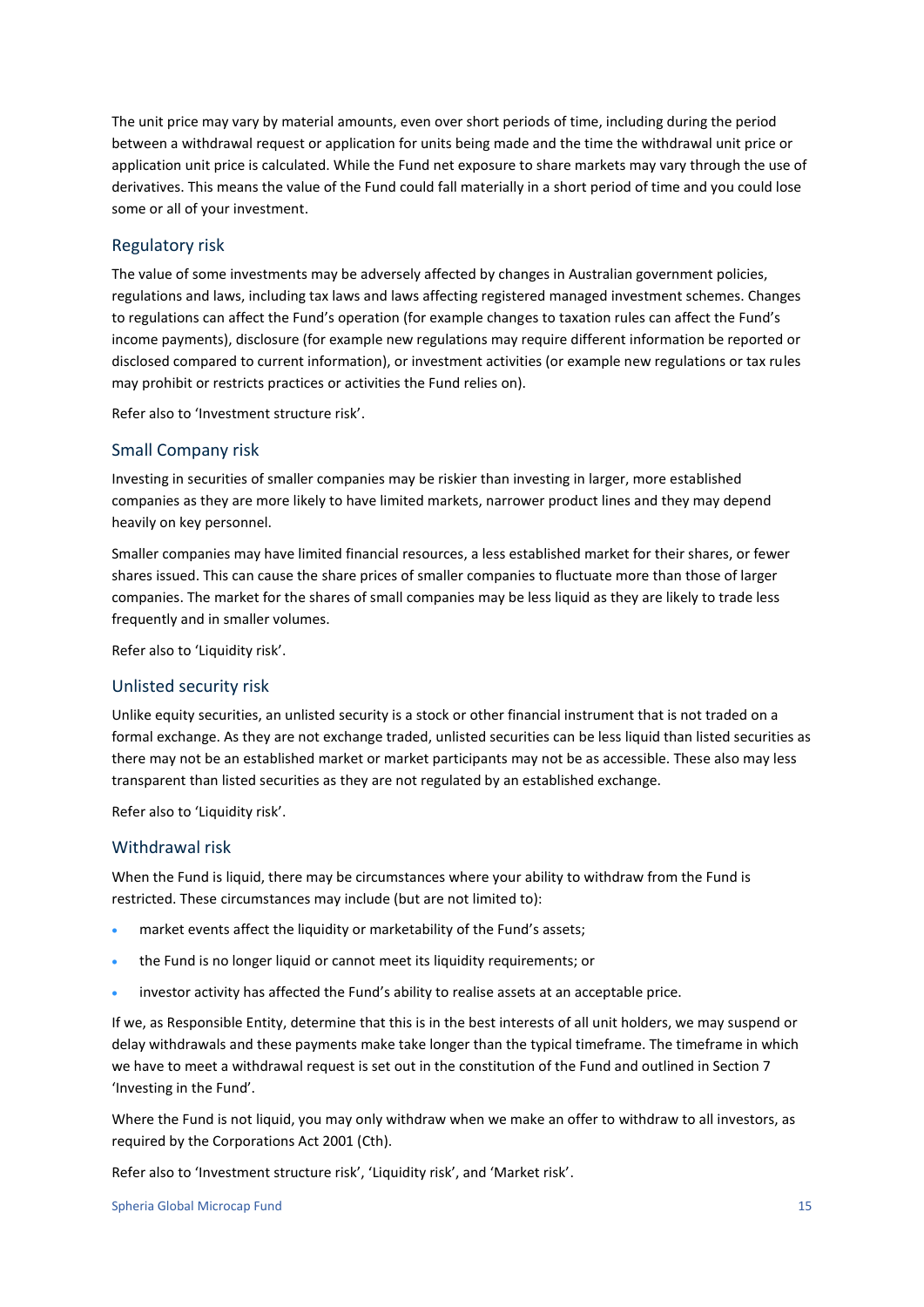## <span id="page-15-0"></span>6. How the Fund works

### How the Fund is valued

All assets within the Fund are usually valued every Business Day. More frequent valuations are permitted under the constitution and we may revalue the Fund's assets more or less frequently if it is considered appropriate or in certain circumstances.

The Gross Asset Value ('GAV') of the Fund equals the market value of the assets. The Net Asset Value ('NAV') of the Fund attributable to the units is obtained by deducting any liabilities (for example fees and costs) from the GAV attributable to the units.

### Unit prices

A unit price is calculated for every Business Day, which is equal to the value of the Fund's net assets attributable to the units divided by the number of units. Generally, the unit price changes daily as the market value of the Fund's assets rises or falls.

The Responsible Entity uses independent pricing services provided by the Fund's Administrator, Citi, for the valuation of the Fund's assets, which is generally calculated on a daily basis. Listed investments are marked to market. The value of unlisted investments is determined by the Responsible Entity after consideration of the recommendations from the scheme's investment manager or the valuation method adopted by an independent third party. Unit prices may be viewed on the Investment Manager's website, [www.spheria.com.au.](http://www.plato.com.au/) Unit prices are based on the NAV of the Fund including provision for income and expenses, which have accrued, and an adjustment for a transaction cost factor (see 'Buy/Sell Spread' in Section **Error! Reference source not found.** 'Fees and Costs'). A copy of documents outlining the unit pricing methodologies and practices, including information about the circumstances, where the Responsible Entity may exercise discretion in determining a unit price and the value of Fund assets is available on request, at no charge, by calling the Responsible Entity on 1300 010 311.

### Impact of investing just before the end of a distribution period

After a distribution is paid, the unit price usually falls by an amount similar to that of the distribution per unit. This means that if you invest just before a distribution, the unit price may already include income that you would be entitled to receive at the distribution date. Consequently, by investing just before a distribution, you may have some of your capital returned as income through the distribution payment.

This could affect your taxation position and we recommend you seek professional taxation advice.

### Unit pricing policy

The Responsible Entity complies with ASIC Class Order 13/655 as it relates to unit pricing requirements and has adopted a compliant policy for unit pricing discretions it uses in relation to the Fund ('Unit Pricing Policy'). Additional documents may be prepared for this purpose from time to time. This document may be revised or updated to reflect changes in the Fund constitution or the pricing policies of the Responsible Entity. The Unit Pricing Policy and discretions exercised by the Responsible Entity are available from us, at no charge, upon request.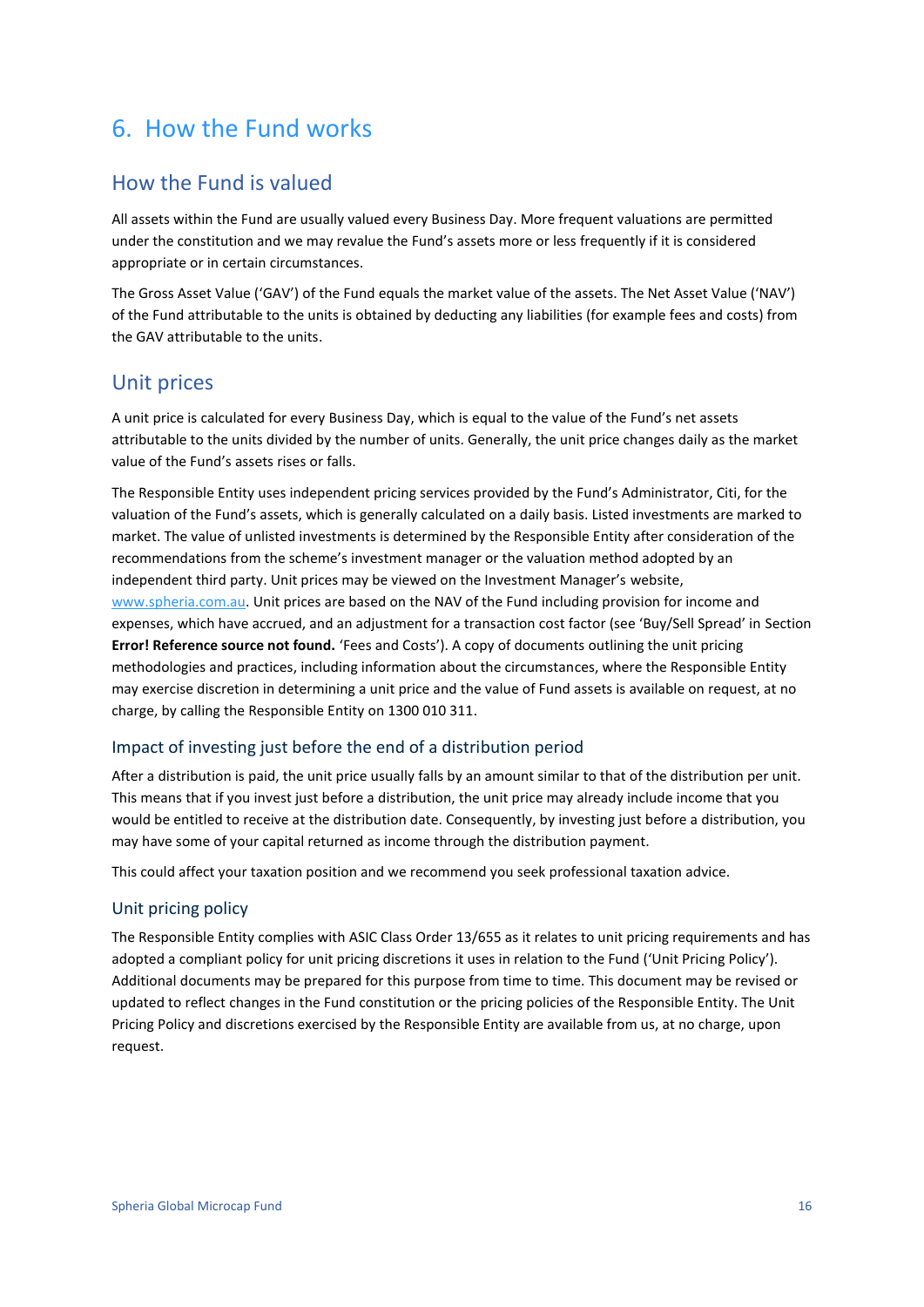### Income distributions

### How you receive income from your investment

Income (such as interest, dividends and realised capital gains) from investments in the Fund will be paid to you via income distributions. Distributions are payable annually, subject to the Fund having sufficient distributable income.

Distributable income takes into account income received from the investment activities of the Fund less any expenses charged to the Fund, as well as net capital gains made due to trading in the assets of the Fund. Revenue losses are not able to be distributed.

Capital gains are generally not distributed until the end (or shortly thereafter) of the period ending 30 June each year. Any net capital losses are carried forward to be offset against capital gains in future income periods.

### Distribution reinvestment

Distributions will be automatically re-invested unless you advise otherwise.

The distribution reinvestment price is the unit price at the end of the distribution period (without the applicable buy spread) less the distribution per unit payable. All units allotted as part of the distribution reinvestment will rank equally in all respects with existing units in the same class. At the time the distribution reinvestment price is set, all information that would, or would be likely to, have a material adverse effect on the realisable price of the units will be publicly available.

Investors may elect to have their distributions paid as cash any time by notifying us or the Fund's Administrator. The change will apply from the date of receipt, as long as it is at least 10 days prior to a distribution date, or such future date as nominated by you.

The Responsible Entity may cancel or suspend distribution reinvestments or modify the terms by which distribution reinvestments are permitted.

### Different classes

As permitted under the constitution, we may issue more than one class of units in the Fund, with different applicable fees and other different conditions of issue. For information relating to other unit classes, please contact us.

### Operational governance

The Fund's operation is governed by its constitution and the Corporations Act 2001 (Cth), with other Relevant Laws.

### The Fund's constitution

The constitution contains the rules relating to a number of operational issues and practices, including rights, responsibilities and duties of the Responsible Entity and unitholders in the Fund, some of which are outlined in further detail in this document.

Copies of the Fund's constitution can be provided on request. Please contact us on 1300 010 311 for further details.

### The Fund's compliance plan

The Fund's compliance plan outlines how we aim to ensure compliance with the Fund's constitution, the Corporations Act 2001 (Cth) and other relevant laws.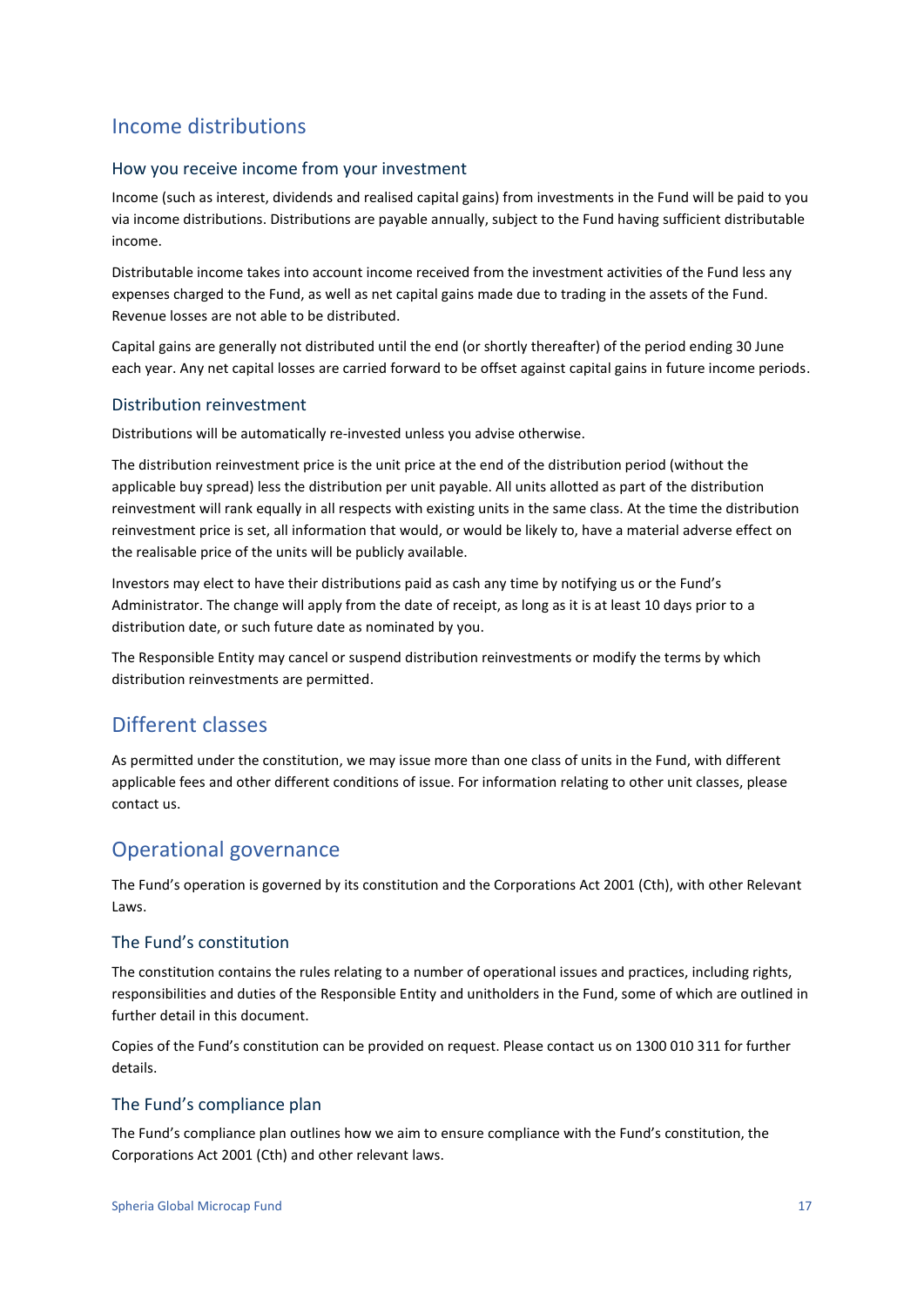As a registered managed investment scheme, the Fund's compliance plan has been lodged with the Australian Securities and Investments Commission ('ASIC').

### Appointed third parties

The Responsible Entity may appoint third parties to assist with the operational management or governance of the Fund. Unless specifically stated, these third parties have no independent discretion with respect to investment management of Fund's assets.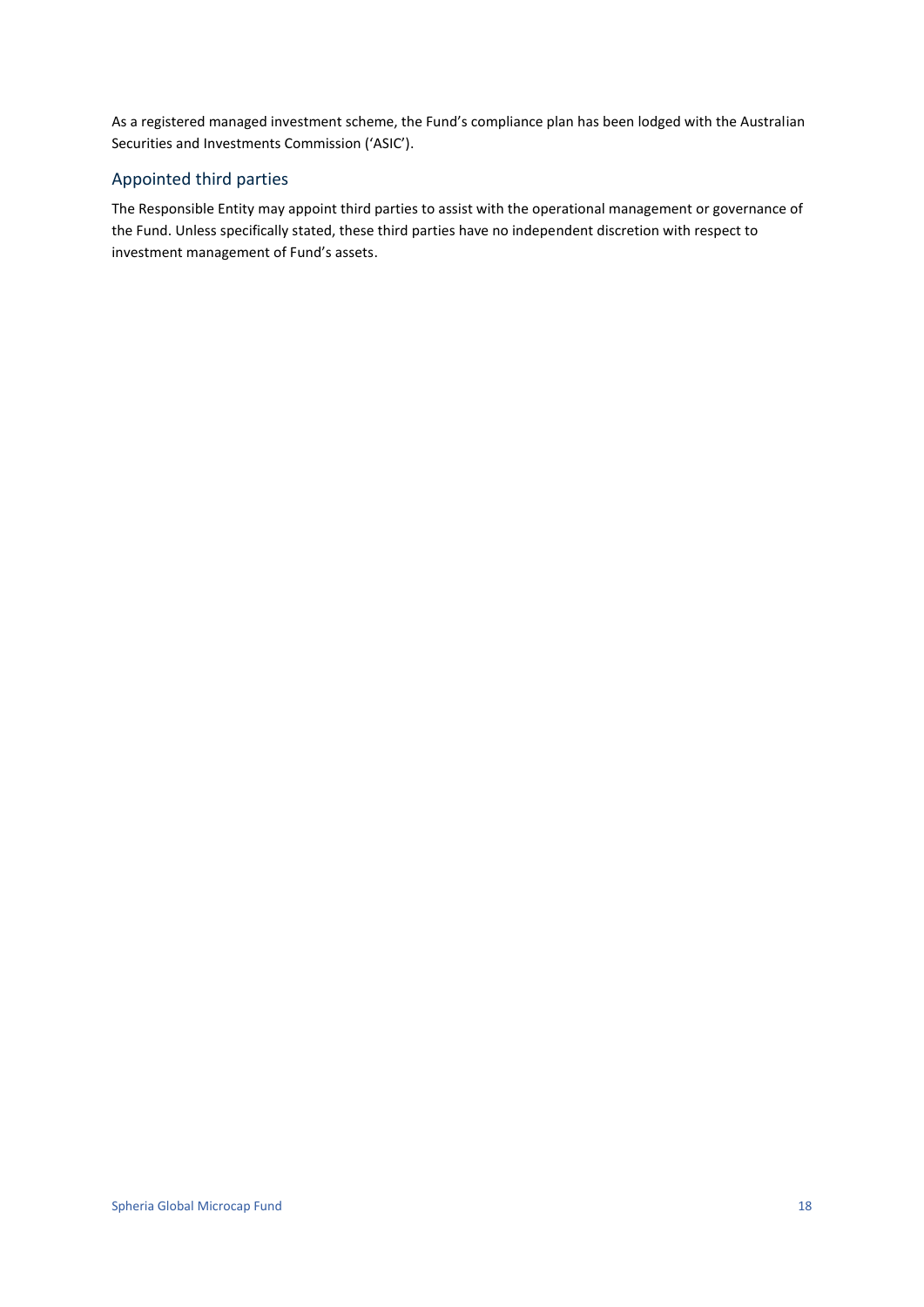## <span id="page-18-0"></span>7. Investing in the Fund

### Applications

### Making an application

### Direct investors

A copy of the Application Form can be obtained on the Fund's website at www.spheria.com.au, or by contacting us on 1300 010 311 or by email service@pinnacleinvestment.com. You can also invest in this Fund via the online application form.

To invest, complete the Application Form (including the provision of other documentation required for identification purposes) and return it, via post, with your initial investment to the Fund Administrator.

Applications received, verified and accepted by Citi prior to 12pm (Sydney time) on a Business Day will generally be processed using the unit price for that day. For applications accepted after 12pm (Sydney time) or on a non-Business Day, generally the next Business Day's unit price will apply.

We reserve the right not to accept (wholly or in part) any application for any reason or without reason. If we refuse to accept an application, any monies received from you will be returned to you without interest.

#### Indirect investors

Investors and prospective investors may also access the Fund indirectly. This PDS has been authorised for use by operators through an Investor Directed Portfolio Service ('IDPS') or master trust. An IDPS is an investment and reporting service offered by an operator.

People who invest through an IDPS, master trust or wrap account are indirect investors. Such indirect investors do not acquire the rights of a unitholder of the Fund. Rather, it is the operator or custodian of the IDPS or master trust that acquires those rights. Therefore, indirect investors do not receive income distributions or reports directly from us, do not have the right to attend meetings of unit holders and do not have cooling off rights. Indirect investors should not complete the Fund's Application Form. The rights of indirect investors are set out in the disclosure document for the IDPS or master trust. If you are investing through an IDPS or a master trust, enquiries should be made directly to the IDPS operator or the trustee of the master trust. Any changes to investor details must also be made through the IDPS operator.

### Additional information about investing

For an application to be valid the Application Form must be completed correctly, must comply with the designated minimum investment amounts, and be appropriately signed by the applicant(s). However, the Responsible Entity may, at its discretion, accept amounts less than the minimum initial investment amounts. We will not be able to process your application if the Application Form is incomplete or incorrectly completed, or we are not satisfied that we have received the necessary proof of identification requirements to meet our obligations under the Anti-Money Laundering and Counter-Terrorism Financing Act 2006 (Cth) and associated rules and regulations ('AML/CTF Law').

### Incomplete applications

If, for any reason, we are unable to process your application the application monies will be held by us in a noninterest-bearing trust account for up to 30 days (while we endeavour to verify your identification information or obtain any necessary outstanding information) after which we will return the application monies to you. No interest is received on application monies, including monies for additional investments, and no interest will be paid to you if for any reason your application cannot be accepted.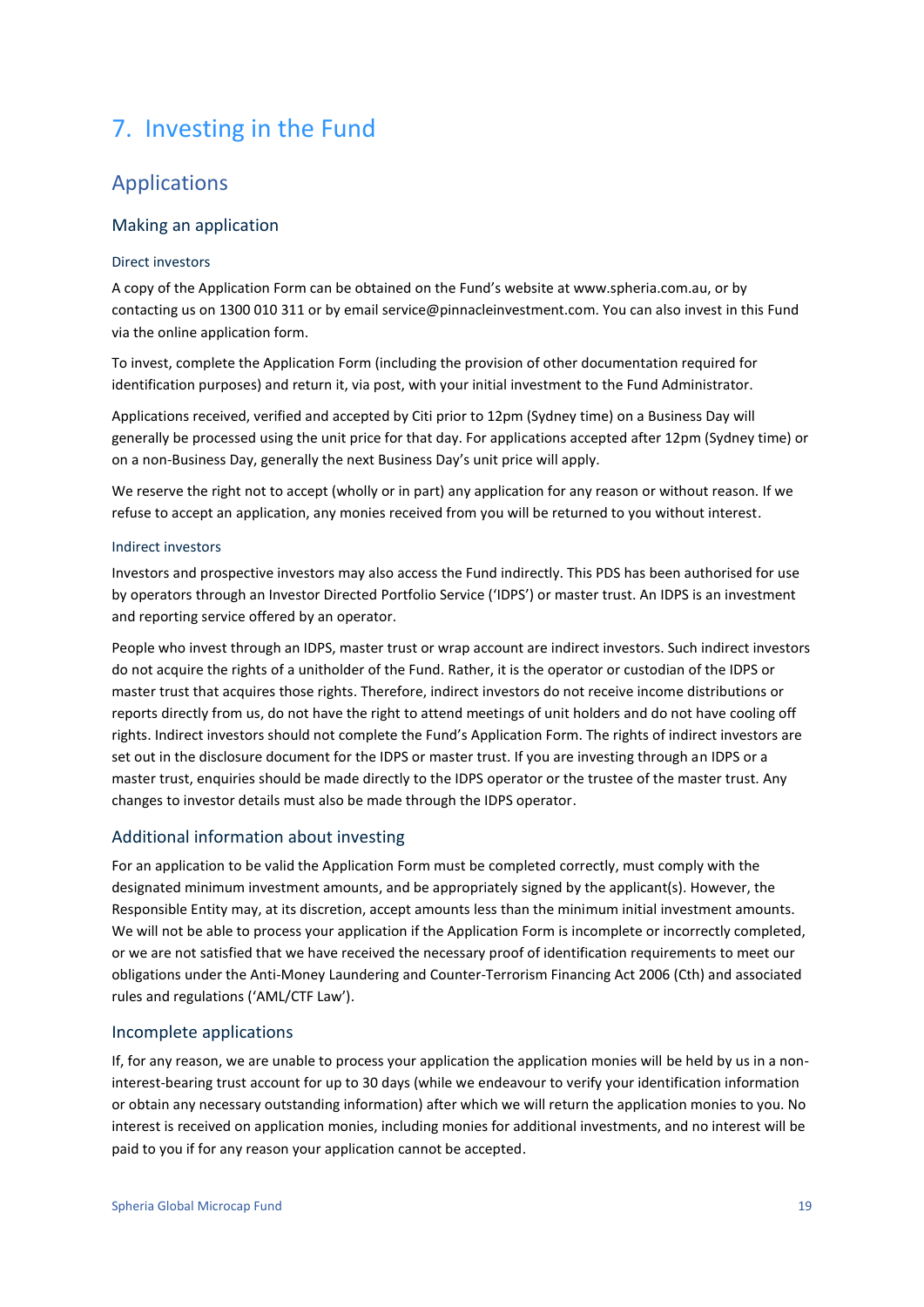### Effect of the Application Form

In addition to the acknowledgments contained in the declaration on the Application Form, by completing and signing the Application Form, the investor:

- a) agrees to be bound by the provisions of the Fund constitution;
- b) acknowledges having read and understood the PDS located at [www.spheria.com.au;](http://www.spheria.com.au/)
- c) authorises the provision of information relating to the investor's account to the named financial adviser, and any other person authorised by that adviser, from time to time;
- d) authorises the use of the TFN information provided on the Application Form in respect of the investor's Fund account;
- e) acknowledges that neither the Responsible Entity, its respective holding companies and officers, nor the Investment Manager and its respective officers and holding companies, guarantees the capital invested by investors or the performance of the specific investments of the Fund;
- $f$ ) acknowledges that the provision of the product available through the PDS should not be taken as the giving of investment advice by the Investment Manager or the Responsible Entity, as they are not aware of the investor's investment objectives, financial position or particular needs;
- g) acknowledges that the investor is responsible for ensuring that the information on the Application Form is complete and correct;
- h) acknowledges that neither the Responsible Entity nor its agents are responsible where a loss may be suffered as a result of the investor providing incorrect or incomplete information;
- i) agrees that the Responsible Entity may:
	- require the investor to provide any additional documentation or other information and perform any acts to enable compliance with the AML/CTF Law, FATCA, CRS or any other law;
	- ii at its absolute discretion and without notice to the investor, take any action it considers appropriate including blocking or delaying transactions on the investor's account or refuse to provide services to the investor to comply with the AML/CTF Law or any other law; and
	- iii in its absolute discretion and without notice to the investor report any, or any proposed, transaction or activity to anybody authorised to accept such reports relating to actual or suspected contraventions of the AML/CTF Law or any other law; and
- j) acknowledges that the Responsible Entity is required to collect the investor's personal information under the Corporations Act and the AML/CTF Law and agrees that information provided may be used as detailed in the PDS and the Responsible Entity's Privacy Policy.

### Electronic offer document

The application form may only be distributed when accompanied by a complete and unaltered copy of the PDS. The application form contains a declaration that the investor has personally received the complete and unaltered PDS prior to completing the application form.

The Responsible Entity will not accept a completed application form if it has reason to believe that the applicant has not received a complete paper copy or electronic copy of the PDS or if it has reason to believe the application form or electronic copy of the PDS has been altered or tampered with in any way. Whilst the Responsible Entity believes that it is extremely unlikely that, during the period of the PDS, the electronic version of the PDS will be tampered with or altered in any way, the Responsible Entity cannot give any absolute assurance that this will not occur.

Any investor who is concerned with the validity or integrity of an electronic copy of the PDS should immediately request for a paper copy of the PDS directly from the Responsible Entity.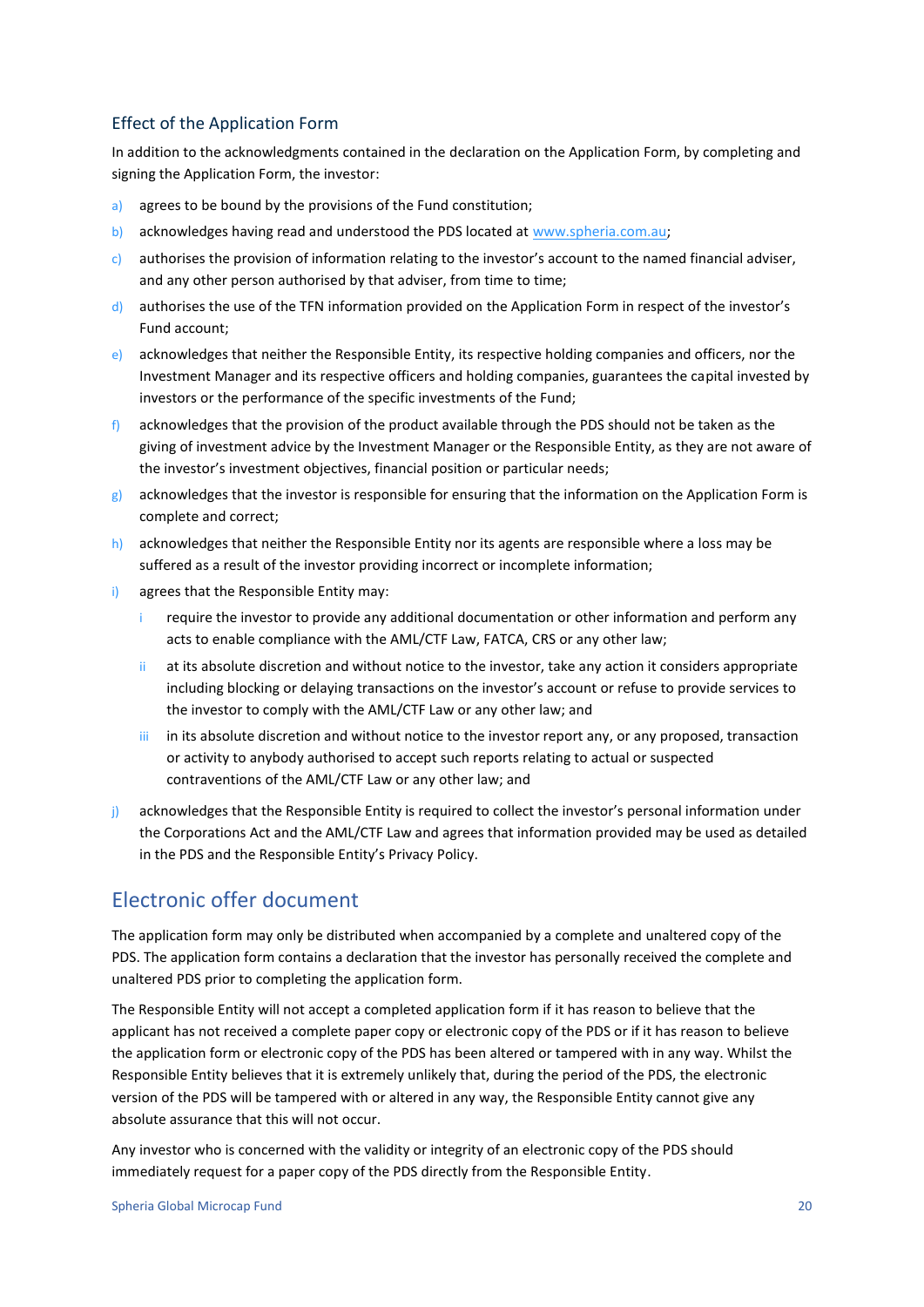### **Withdrawals**

### Making a withdrawal

You can decrease your investment in the Fund by redeeming units at any time. The Responsible Entity endeavours to effect payment of withdrawals within 7 days of processing your withdrawal request, however, this timeframe is not guaranteed and there may be occasions when timeframes are significantly longer. Under the Fund's constitution, we have 21 days to satisfy a redemption request. We will not satisfy a withdrawal request if the Fund becomes illiquid (as defined under the Corporations Act. In certain circumstances, such as if there is a freeze on withdrawals, the Responsible Entity may delay payment of your withdrawal proceeds.

In addition to their share of the capital value of the Fund, and as part of the withdrawal proceeds, unit holders will receive their share of any net income of the Fund (corresponding to the unit class, the period of time during which their units were on issue, and the relevant distribution period) . These proceeds are included in the applicable withdrawal unit price and will be treated as capital.

#### Direct investors

Direct withdrawal requests can be made daily, and must be received, verified and accepted by Citi prior to 12pm (Sydney time) on a Business Day. Withdrawal requests received after that time, or on a non-Business Day, will be treated as being received on the next Business Day. Electronic transfer of the withdrawal proceeds can take up to 7 Business Days, however it will often be completed in a shorter period of time.

There is a minimum withdrawal amount of \$5,000 or less at the discretion of the Responsible Entity. In addition, if your withdrawal request would result in your investment balance being less than \$5,000, we may treat your withdrawal request as being for your entire investment. We will provide investors with advance notice of any compulsory withdrawals. Alternatively, we may return your withdrawal request to you unprocessed.

Please note that we only make payments to your nominated bank or financial institution account. No thirdparty payments will be allowed. There may be circumstances, as permitted under the Fund constitution and Corporations Act, where your ability to withdraw from the Fund is restricted. The following text contains further information on restrictions on withdrawals.

#### Indirect investors

Indirect investors should not complete the Fund's withdrawal form. If you are investing through an IDPS or a master trust, enquiries should be made directly to the IDPS operator or the trustee of the master trust. The minimum balance does not apply to investments through an IDPS.

### Delay to withdrawal payments

The Responsible Entity endeavours to effect payment of withdrawals within 7 days of receiving a valid withdrawal request; however, this timeframe is not guaranteed and there may be occasions when timeframes are significantly longer.

Under the Fund's constitution, the Responsible Entity may suspend withdrawal payments under certain circumstances for such period as it considers appropriate. This is likely to not exceed more than 30 days. These circumstances include, but are not limited to:

- we reasonably estimate that we must sell 5% or more of all the Fund's assets to meet outstanding withdrawal requests;
- total outstanding withdrawal requests require us to realise a significant amount of the Fund's assets, which may affect remaining unitholders (for example by creating an expense or tax burden);
- we reasonably consider it to be in the interests of unitholders to do so; or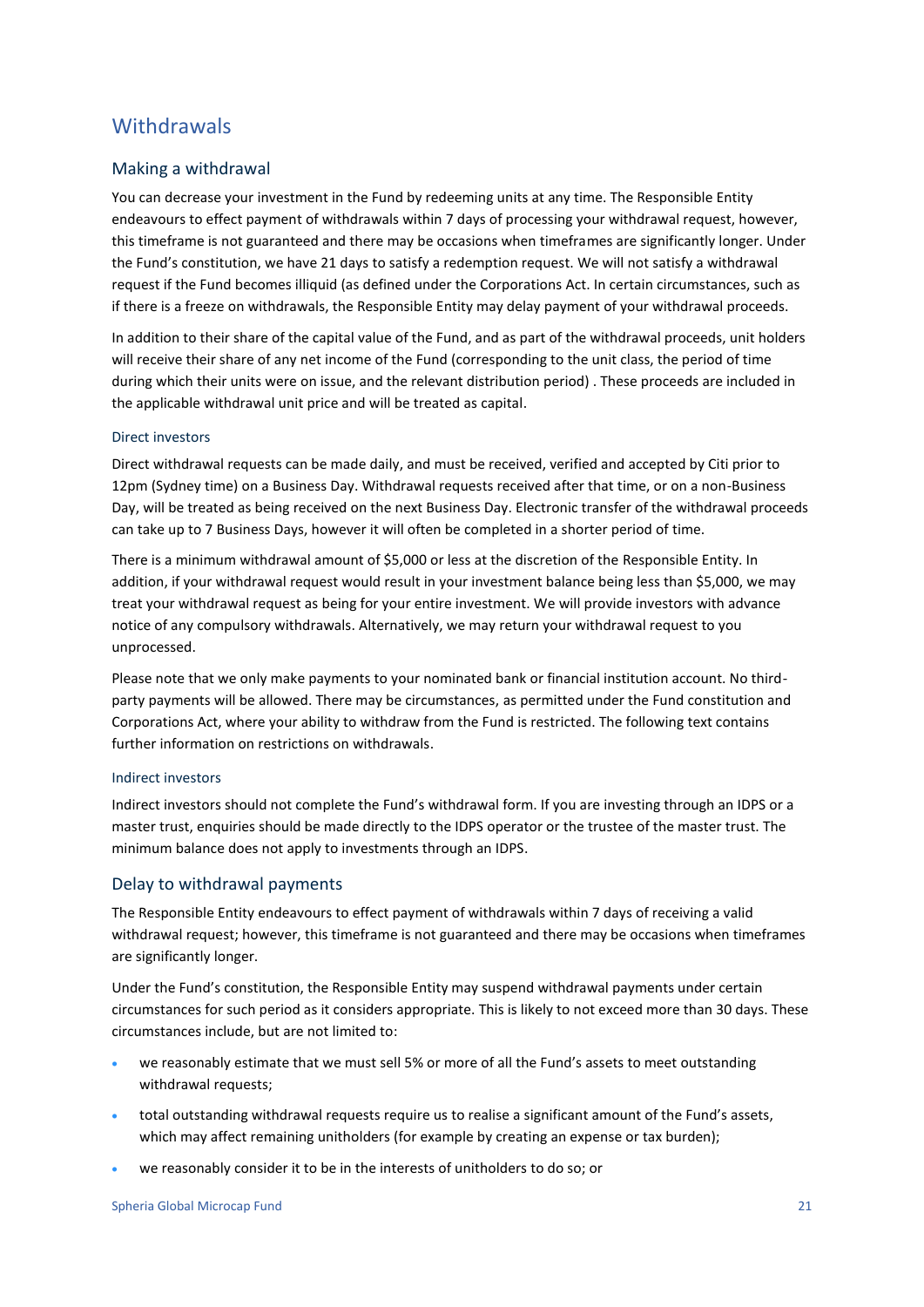the law otherwise permits

Any withdrawal requests received during a period where withdrawals have been suspended, or for which a unit price has not been calculated or confirmed prior to the commencement of a period of suspension, will be deemed to have been received immediately after the end of the suspension period.

### If the Fund becomes illiquid

We may delay or suspend a withdrawal request where we are unable to realise certain assets due to circumstances outside our control, such as when there is restricted or suspended trading in assets held by the Fund, or where the Fund becomes non-liquid as defined by the Corporations Act.

The Fund will be non-liquid under the Corporations Act if it has less than 80% of liquid assets (generally cash and marketable securities). If the Fund is non-liquid, withdrawals from the Fund may only be possible if we make a withdrawal offer in accordance with the Corporations Act. We are not obliged to make such an offer. However, if we do you will only be able to withdraw your investment in accordance with the terms of a current withdrawal offer. If an insufficient amount of money is available from the assets specified in the withdrawal offer to satisfy all withdrawal requests, the requests will be satisfied proportionately among those unitholders wishing to withdraw from the Fund.

### Other transactions

### Switches

Direct investors may switch from the Fund to another fund managed by Spheria and operated by us at any time. A switch operates as a withdrawal of units in one fund and the investment of units in the other fund and therefore may have taxation implications. Please contact a licensed financial or taxation adviser for further information.

There is no switching fee applicable as at the date of this document. However, a buy and/or sell spread or a contribution fee may apply (where applicable) to the relevant fund(s) at the time of the switch. Before making a decision to switch, you should read the relevant PDS located at [www.spheria.com.au.](http://www.spheria.com.au/)

### Transferring ownership

You can generally transfer some or all of your investment to another person, although we are not obliged to process a transfer that does not meet prescribed criteria. Transfers may be subject to tax or other relevant regulations, and we recommend you acquire financial advice before making a decision regarding transferring your units.

### Changes and delays to permitted transactions

We can vary the minimum investment amounts for the Fund at any time and can also change the transaction cut-off time. The Responsible Entity has the right to refuse applications or withdrawals for any reason.

Where we consider it to be in the interests of unitholders, we may suspend application or withdrawal requests. Any application or withdrawal request received during a period where transactions have been suspended, or for which a unit price has not been calculated or confirmed prior to the commencement of a period of suspension, will be deemed to have been received immediately after the end of the suspension period.

### Transaction cut off times

Generally, transaction requests for direct investors can be made every Business Day, and must be received, verified and accepted by Citi prior to 12pm (Sydney time) on a Business Day. Requests received after that time, or on a non-Business Day, will be treated as being received on the next Business Day.

Spheria Global Microcap Fund 22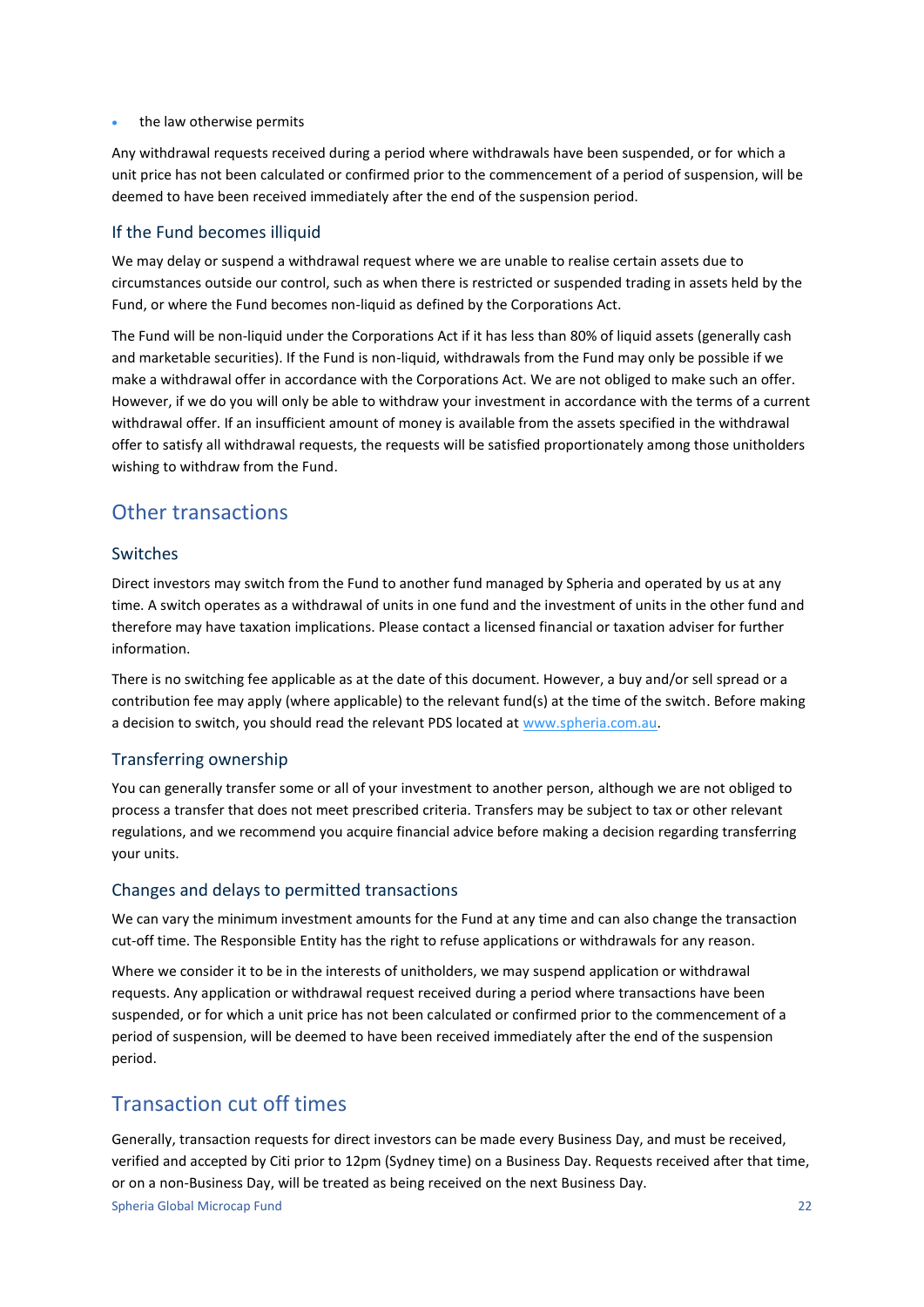Indirect investors may be subject to earlier transaction cut-off times. Indirect investors should contact their IDPS operator for transaction cut-off time information.

### Cooling-off

If you are a retail client (as defined in the Corporations Act) investing directly in the Fund, a cooling-off period is permitted for a period of time following a purchase, when the purchaser may choose to cancel a purchase, for any reason, and obtain a full refund.

If you wish to exercise the cooling off rights, investors have a 14-day cooling-off period in which to decide if the investment is right for you. The 14-day cooling-off period commences on the earlier of the end of the fifth Business Day after we issue the units to you or from the date you receive confirmation of your application.

If you exercise your cooling-off rights, we will return your money to you and no fees will apply. However, the repayment of your investment under the cooling-off right is subject to market adjustment (both positive or negative) during the period in which the investment has been held. Where appropriate, administration costs may also be deducted. Therefore, there may be tax implications for you.

Cooling-off rights do not apply to:

- wholesale clients (as defined in the Corporations Act);
- to the operator of an IDPS or trustee of a master trust. Indirect investors do not have cooling off rights in respect of any units held in the Fund. Speak with the IDPS operator or trustee of a master trust to determine whether any cooling off rights are available to you through the service; or
- where units have been issued as a result of an additional investment, switch or distribution reinvestment plan.

### **Complaints**

The Responsible Entity has in place a procedure for handling all complaints. All complaints should be made by contacting us:

### Complaints Resolution Officer

#### **Pinnacle Fund Services Limited**

PO Box R1313 Royal Exchange NSW 1225 Email: complaints@pinnacleinvestment.com Telephone: 1300 010 311

All complaints received will be acknowledged in writing within1 Business Day or as soon as practicable after receiving the complaint. The Responsible Entity will act in good faith to ensure your complaint is investigated and resolved. If your issue has not been satisfactorily resolved within 30 calendar days, you can lodge a complaint with the Australian Financial Complaints Authority ('AFCA'). AFCA provides fair and independent financial services complaints resolution that is free to consumers. You can contact AFCA at:

Website: [www.afca.org.au](http://www.afca.org.au/) Telephone: 1800 931 678 (free call) Email: [info@afca.org.au](mailto:info@afca.org.au)

In writing to: Australian Financial Services Complaints Authority, GPO Box 3, Melbourne VIC 3001

The dispute resolution process described in this PDS is only available in Australia.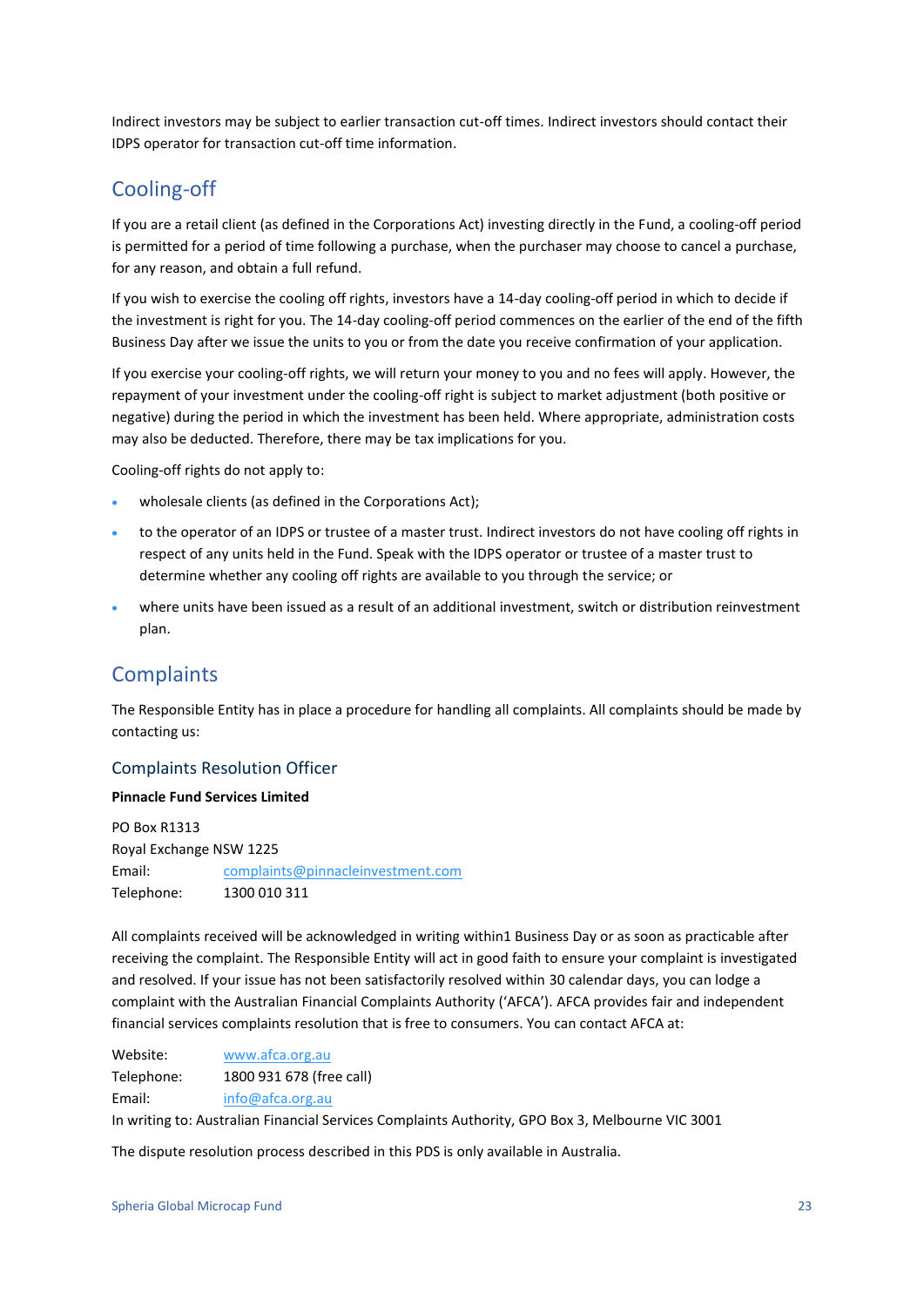If you are an indirect investor, you may either contact your IDPS operator or us with complaints relating to the Fund. Complaints regarding the operation of your account with the IDPS should be directed to the IDPS operator. If you have first raised a complaint with your IDPS operator and are not happy with how the complaint has been handled, you should raise that with the IDPS operator or the IDPS operator's external dispute resolution service.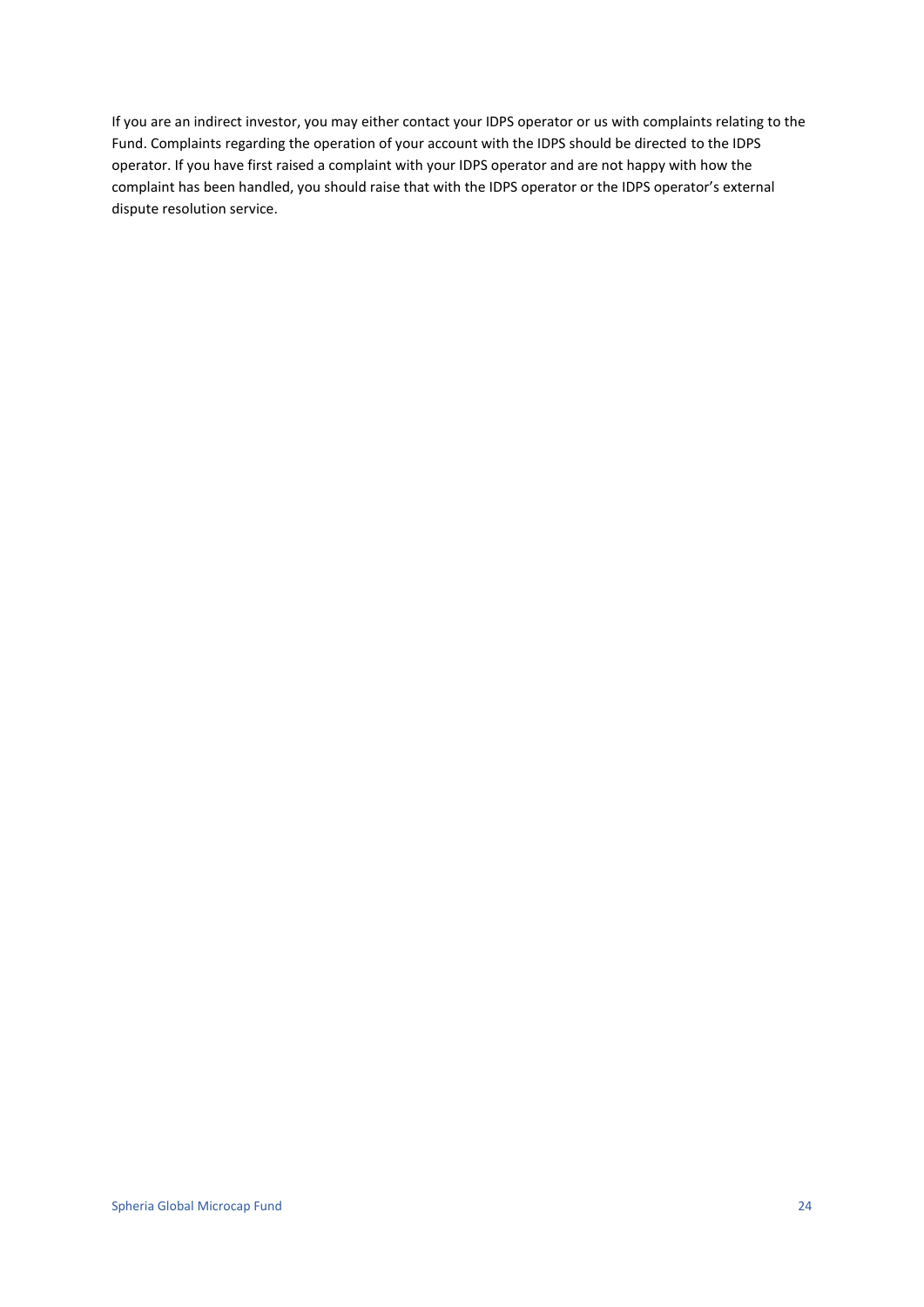## <span id="page-24-0"></span>8. How we keep you informed

### Statements and reports

For the most up to date information on your investment visit www.spheria.com.au.

At the Investment Manager's website, you can:

- access the PDS documents and the annual financial reports for the Fund;
- download Fund forms which includes the Application Form and other standard administration forms;
- monitor unit prices, investment performance and changes to the Fund; and,
- read the latest views and opinions of the Investment Manager's investment team.

By making an application to acquire a unit, you agree to receive certain communications and disclosures in relation the Fund and units in digital form.

### Confirmation statement

A statement of confirmation will be sent to you for your initial investment, as well as any additional investments and withdrawals within 3 days of processing via your preferred method of communication.

### Transaction statement

You will receive a transaction statement on a half-yearly basis. The transaction statement will provide you with the total value of your investment as at the end of that period, including any switches, withdrawals, investments and distributions received.

### Annual taxation statement

After making any distribution for the final distribution period (ending 30 June) each year, an annual taxation statement will be posted to the address on your account.

### Distribution statement

A distribution statement will be sent to you in the month following the end of a distribution period, detailing your income distribution and current balance.

### Financial report

The annual financial report for the Fund you are invested in, detailing the financial performance of the Fund for the financial year ending 30 June, can be downloaded from www.spheria.com.au and will be available by 30 September each year.

### Continuous disclosure

The Responsible Entity will comply with the continuous disclosure requirements for disclosing entities under the Corporations Act where the Fund is a disclosing entity.

This means that the Fund will be subject to regular reporting and disclosure obligations and copies of documents the Responsible Entity lodges with ASIC for the Fund may be obtained from or inspected at an ASIC office.

Upon request, and at no charge, the Responsible Entity will also send you copies of:

The most recent annual financial report for the Fund lodged with ASIC.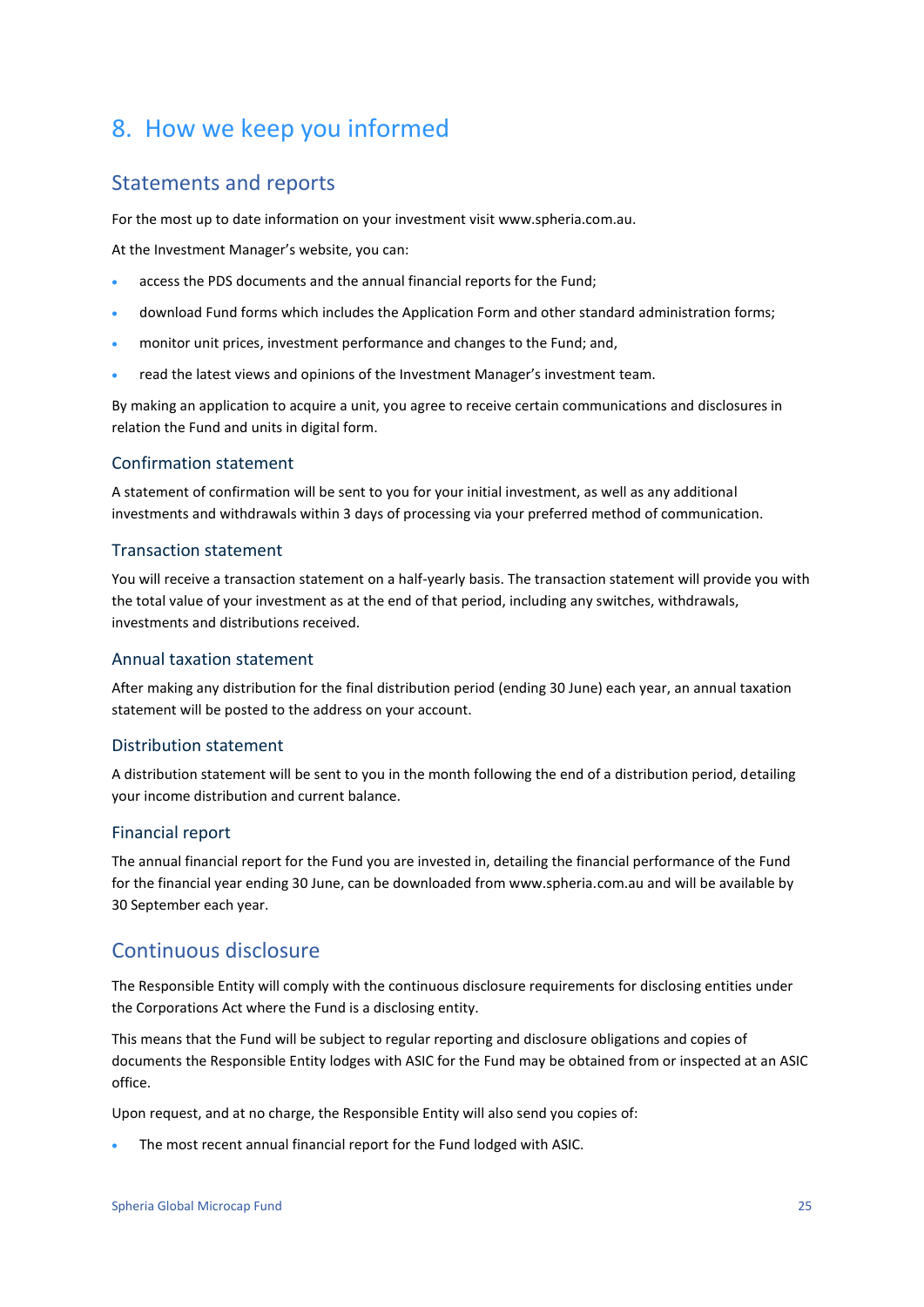- Any half year financial reports for the Fund lodged with ASIC after the lodgment of the most recent annual financial report and before the date of the relevant PDS.
- Any continuous disclosure notices given by the Fund after the lodgment of that annual report and before the date of the PDS.

Also, we will comply with our continuous disclosure obligations for the Fund by publishing material information on the Fund's website.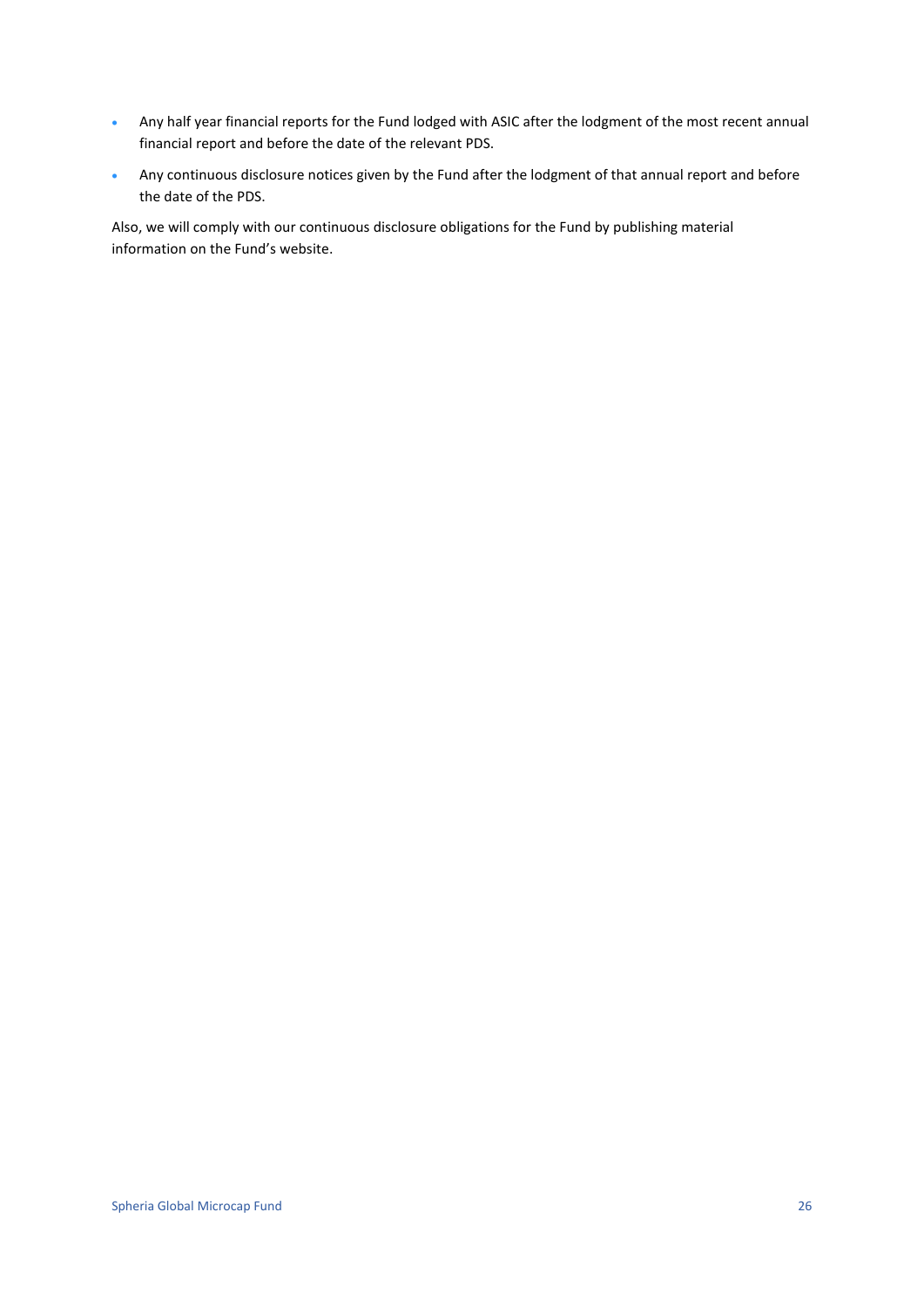## <span id="page-26-0"></span>9. Fees and costs

#### **Did you know?**

Small differences in both investment performance and fees and costs can have a substantial impact on your long-term returns.

For example, total annual fees and costs of 2% of your fund balance rather than 1% could reduce your final return by up to 20% over a 30-year period (for example, reduce it from \$100,000 to \$80,000). You should consider whether features such as superior investment performance or the provision of better member services justify higher fees and costs. You may be able to negotiate to pay lower fees. Ask the Fund (being the Responsible Entity) or your financial adviser.

#### **To find out more**

If you would like to find out more or see the impact of the fees based on your own circumstances, the Australian Securities and Investments Commission ('ASIC') Moneysmart website (www.moneysmart.gov.au) has a managed funds fee calculator to help you check out different fee options.

The information in the following Fees and Costs Summary can be used to compare costs between simple managed investment schemes. The fees and costs charged by the Fund may be deducted from your account, from the returns on your investment or from the Fund's assets as a whole. Taxes are set out in Sectio[n 10](#page-33-0) of this PDS. You should read all information about fees and costs because its important to understand their impact on your investment.

**WARNING:** Additional fees and costs may be paid to a financial adviser if a financial adviser is consulted. The details of these fees and costs should be set out in the Statement of Advice by your adviser.

| FEES AND COSTS SUMMARY: SPHERIA GLOBAL MICROCAP FUND                                                          |                                                                             |                                                                                                                                                                                                                                                                                                                                                                                                    |
|---------------------------------------------------------------------------------------------------------------|-----------------------------------------------------------------------------|----------------------------------------------------------------------------------------------------------------------------------------------------------------------------------------------------------------------------------------------------------------------------------------------------------------------------------------------------------------------------------------------------|
| Type of fee or cost                                                                                           | Amount                                                                      | How and when paid                                                                                                                                                                                                                                                                                                                                                                                  |
| Ongoing Annual Fees and Costs <sup>1,3</sup>                                                                  |                                                                             |                                                                                                                                                                                                                                                                                                                                                                                                    |
| Management fees and costs The<br>fees and costs for managing your<br>investment.                              | 1.35% p.a. of the NAV of the Fund.                                          | The management fee is calculated on<br>the net asset value of the Fund. It is<br>reflected in the daily unit price and<br>payable monthly in arrears from the<br>Fund.<br>Extraordinary expenses are paid from<br>Fund assets as and when incurred. <sup>5</sup>                                                                                                                                   |
| Performance fee<br>Amounts deducted from your<br>investment in relation to the<br>performance of the product. | 1.40% p.a. of the NAV of the Fund.                                          | If applicable, a performance fee of<br>20% of the Fund's outperformance<br>(net of management fees) relative to<br>its Benchmark return <sup>4</sup> , multiplied by<br>the NAV of the Fund<br>The performance fee is calculated and<br>accrued each Business Day and is<br>reflected in the daily unit price. The<br>performance fee is payable half-<br>yearly as at 31 December and 30<br>June. |
| <b>Transaction costs</b>                                                                                      | Transaction costs are estimated to be<br>0.11% p.a. of the NAV of the Fund. | Transaction costs associated with<br>dealing with the Fund. As some                                                                                                                                                                                                                                                                                                                                |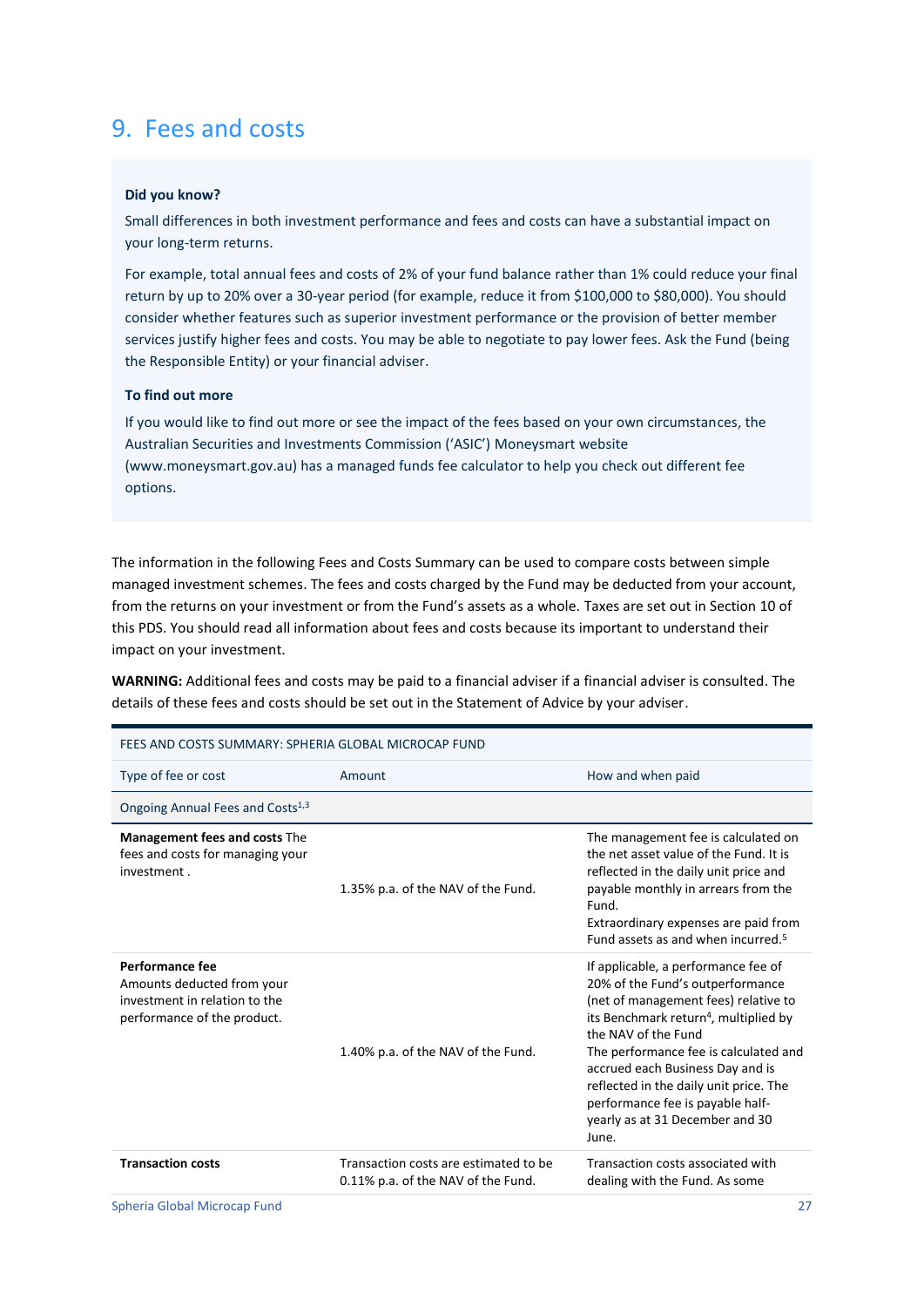| FEES AND COSTS SUMMARY: SPHERIA GLOBAL MICROCAP FUND                                                                                        |                                                                                                           |                                                                                                                                                                                                                                                                                    |
|---------------------------------------------------------------------------------------------------------------------------------------------|-----------------------------------------------------------------------------------------------------------|------------------------------------------------------------------------------------------------------------------------------------------------------------------------------------------------------------------------------------------------------------------------------------|
| Type of fee or cost                                                                                                                         | Amount                                                                                                    | How and when paid                                                                                                                                                                                                                                                                  |
| The costs incurred by the scheme<br>when buying or selling assets.                                                                          |                                                                                                           | transaction costs will be paid for by<br>investors who are charged the<br>buy/sell spread when they enter or<br>exit the Fund, the transaction costs<br>shown are net of buy/sell spread.                                                                                          |
|                                                                                                                                             | Member activity related fees and costs (fees for services or when your money moves in or out of the Fund) |                                                                                                                                                                                                                                                                                    |
| <b>Contribution fee</b><br>The fee on each amount<br>contributed to your investment                                                         | Nil                                                                                                       | Not applicable                                                                                                                                                                                                                                                                     |
| Buy/sell spread <sup>2</sup><br>An amount deducted from your<br>investment representing costs<br>incurred in transactions by the<br>scheme. | 0.50% upon entry and 0.50% upon exit                                                                      | The buy/sell spread is applied to each<br>application and withdrawal from the<br>Fund and operates to increase the<br>relevant unit price for each new<br>investment and to decrease the unit<br>price for each withdrawal to cover<br>costs of dealing with the Fund's<br>assets. |
| Withdrawal fee<br>The fee on each amount you<br>takeout of your investment.                                                                 | Nil                                                                                                       | Not applicable                                                                                                                                                                                                                                                                     |
| Exit fee<br>The fee to close your investment.                                                                                               | Nil                                                                                                       | Not applicable                                                                                                                                                                                                                                                                     |
| <b>Switching fee</b><br>The fee for changing your<br>investment options                                                                     | Nil                                                                                                       | Not applicable                                                                                                                                                                                                                                                                     |

1. Fees are inclusive of GST and net of any applicable Reduced Input Tax Credits ('RITC').

- 2. When money moves in or out of the Fund, you may incur a buy/sell spread which is included in the unit price of the Fund. Refer to 'Buy/Sell spread' below for more information.
- 3. Fees and costs may be negotiated for certain investors such as wholesale clients (as defined in the Corporations Act), depending on factors such as the amount invested. Refer to 'Differential fee arrangements' below for further information about negotiable fees.
- 4. The Fund's benchmark is the MSCI World Micro Cap Index. Prior to 1 July 2021, the Fund's benchmark was the MSCI Kokusai (World ex JP) Micro Cap Index in AUD ('Previous Benchmark'). Refer to 'Performance fees' information below for further information.

5. Refer to 'Extraordinary Expenses' below for more information.

#### Example of annual fees and costs for the Fund

This table gives an example of how the fees and costs for the Fund can affect your investment over a one (1) year period. You should use this table to compare this product with other managed investment products.

| Example of fee or cost                   | Amount        | Balance of \$50,000 with a contribution of \$5,000<br>during the year                                              |
|------------------------------------------|---------------|--------------------------------------------------------------------------------------------------------------------|
| Contribution fees                        | Nil           | For every additional \$5,000 you put in, you will be<br>charged \$0.                                               |
| <b>PLUS</b> Management fees<br>and costs | $1.35\%$ p.a. | And, for every \$50,000 you have in the Fund you<br>will be charged or have deducted from your<br>investment \$675 |
| <b>PLUS</b> Performance fees             | $1.40\%$ p.a. | And, you will be charged or have deducted from<br>your investment \$700 in performance fees each<br>year.          |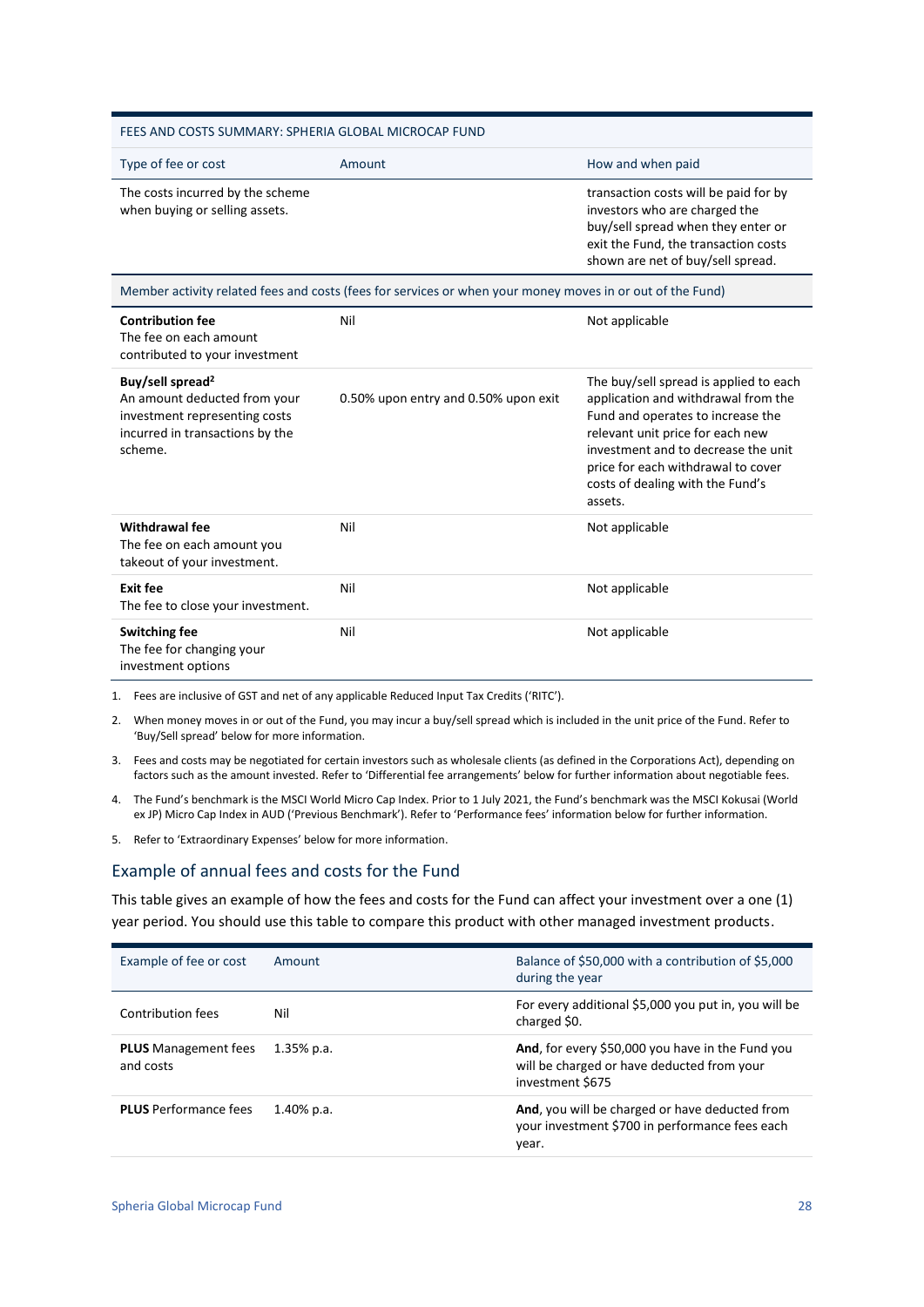| Example of fee or cost        | Amount                                                                                                                                                                                                                                                                                        | Balance of \$50,000 with a contribution of \$5,000<br>during the year                        |
|-------------------------------|-----------------------------------------------------------------------------------------------------------------------------------------------------------------------------------------------------------------------------------------------------------------------------------------------|----------------------------------------------------------------------------------------------|
| <b>PLUS</b> Transaction costs | $0.11\%$ p.a.                                                                                                                                                                                                                                                                                 | And, you will be charged or have deducted from<br>your investment \$55 in transaction costs. |
| <b>Equals Cost of Fund</b>    | If you had an investment of \$50,000 at the beginning of the year and you put in an additional<br>\$5,000 <sup>2</sup> during the year, you will be charged a fee of \$1430. <sup>1</sup><br>What it costs you will depend on the investment option you choose and the fees you<br>negotiate. |                                                                                              |

- 1. The example includes a performance fee estimate of 1.40% which is the five-year average of the performance fees charged by the Fund. This is the Responsible Entity's reasonable estimate of the annual performance fee. However, the actual performance fee payable (if any) will depend on the performance of the Fund and the performance fee estimate provided may not be a reliable indicator of future performance fees of the Fund.
- 2. The example assumes management costs are calculated on a balance of \$50,000 with the \$5,000 contribution occurring at the end of the first year. Therefore, management costs are calculated using the \$50,000 balance only. Additional fees may apply, including a buy/sell spread (refer to further information below).

### Additional explanation of fees and costs

### Management costs

The management costs, in relation to the Fund, are generally the administration and investment fees and costs (excluding transaction costs) of the Fund.

These costs include (where relevant):

- Responsible Entity fees;
- administration costs;
- safekeeping fees;
- audit costs;
- borrowing costs; and,
- legal costs.

The Investment Manager pays management costs out of the fees it receives. Therefore, for this Fund, the management fee, performance fee (if any), and indirect costs will typically reflect the total management costs.

### Performance fees

Depending on how well the Fund performs, the Investment Manager may be entitled to receive a performance fee which is payable by the Fund. The five-year average of the performance fee charged by the Fund is 1.40% p.a. or \$700 based on a \$50,000 investment. In accordance with the Corporations Regulations, this average is an estimate of the performance fees charged by the Fund since inception using actual performance history from inception up to 30 June 2021 (inclusive of the period prior to changes in its Benchmark) together with an estimation methodology that the responsible entity considers reasonably represents what a typical performance fee may be in any given financial year. Please note that the performance fees disclosed above is not a forecast as the actual performance fee for the current and future financial years may differ.

The performance fee is equal to 20% of the Fund's outperformance (net of management fees) relative to its Benchmark return, multiplied by the NAV of the Fund. The performance fee is calculated and accrued each Business Day. The Benchmark used for calculating the performance fee is the MSCI World Micro Cap Index. If the Benchmark ceases to be published, we will nominate an equivalent replacement index.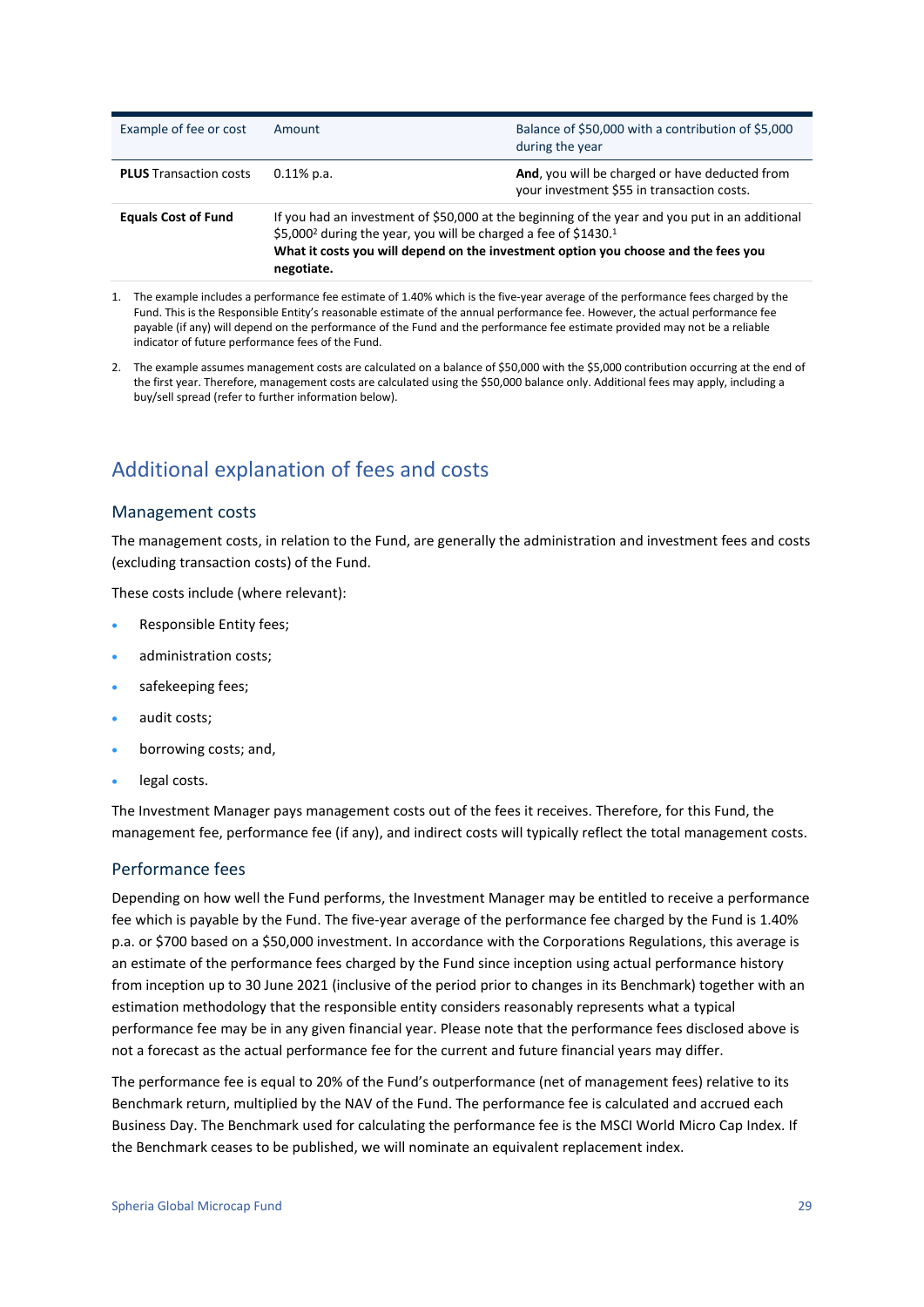The performance fee is calculated each Business Day and may be positive or negative. If the performance fee is positive, the amount is incorporated in the Fund's unit price. If the performance fee is negative, the negative amount will be carried forward.

The performance fee amount payable by the Fund is equal to the total daily performance fee accrual for each half-year period, ending 31 December and 30 June.

The Investment Manager will only be paid the performance fee if the Fund's net daily performance fee accrual is positive. That is, any previous negative performance fee accruals generated when the Fund underperformed the benchmark have been recovered.

#### Performance fee calculation worked example

The worked example in the following table is shown only for the purpose of illustrating how the performance fee may be calculated for two unrelated days only and assumes there are no applications or withdrawals made during each day. The daily performance fee accrual is actually calculated as the day's opening NAV excluding the performance fee accrual plus any applications, minus any withdrawals (both assumed to be nil in the examples), multiplied by the Fund's daily out or underperformance of the Benchmark, multiplied by 20% (performance fee rate). The day's performance fee accrual is then added to the performance fee accrual balance (carried over from the previous day) to give the total performance fee for the period. The actual performance in the ordinary course of business, the unit price, the Benchmark, and the hurdles may all fluctuate during the period.

It is also important to note the below table is not an indication of the expected or future performance of the Fund, and that actual performance may differ materially from that used in the following worked example.

| <b>Fee Components</b>                                    | Example A<br>(Fund outperforms)<br>benchmark) | Example B (Fund<br>underperforms<br>benchmark) |
|----------------------------------------------------------|-----------------------------------------------|------------------------------------------------|
| Performance fee rate                                     | 20%                                           | 20%                                            |
| Opening NAV excluding performance fee accrual            | \$10,000,000                                  | \$20,000,000                                   |
| Fund daily return                                        | 0.10%                                         | $-0.25%$                                       |
| Benchmark daily return                                   | 0.05%                                         | 0.70%                                          |
| Daily out/underperformance of Benchmark                  | 0.05%                                         | $-0.95%$                                       |
| Performance fee accrual (carried over from previous day) | \$20,000                                      | \$75,000                                       |
| Daily performance fee accrual                            | \$1,000                                       | $-$ \$38,000                                   |
| Total performance fee accrual <sup>1</sup>               | \$21,000                                      | \$37,000                                       |

If the performance fee accrual was positive on the last day of the performance period, a performance fee would be payable equal to the performance fee accrual (includes the net effect of GST and RITC).

Performance fees vary from year to year according to the Fund's actual performance and can be zero in any financial year. Past performance is not a reliable indicator of future performance. In particular, the performance fee payable (if any) will depend on the performance of the Fund and previous performance fees and may not be a reliable indicator of future performance fees of the Fund.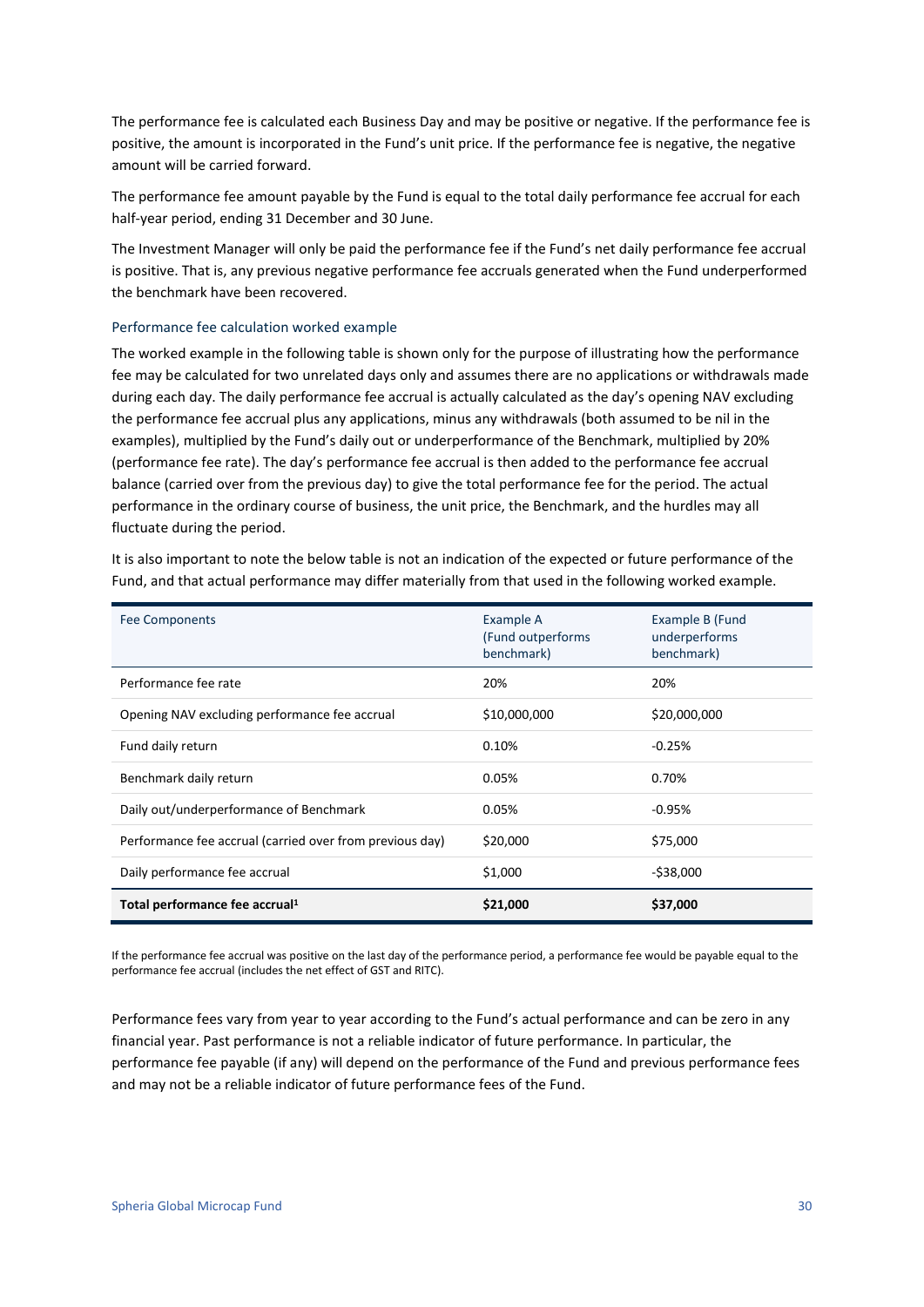### Units withdrawn during a calculation period

The proceeds received by Investors for units withdrawn during a calculation period will be net of any payable performance fees accrued.

Where the accrued performance fee is negative and the number of units on a Business Day decreases, the accrued performance fee will be reduced by the proportion that the number of decreased units bears to the number of units on issue prior to the withdrawal. For example, if the accrued performance fee is negative and 5% of the units on issue are withdrawn (net of any applications), then the accrued performance fee amount will be reduced by 5%. An implication of this mechanism is that net redemptions for units could cause negative performance fee accruals to be recovered earlier than if no adjustment to the negative performance fee accrual were made, provided that the Fund subsequently outperforms the benchmark. There is no reciprocal adjustment where the number of units increase.

### Indirect Costs

Indirect costs form part of management fees and costs and include fees and expenses arising from any investment which qualifies as an interposed vehicle (e.g. any underlying fund that the Fund may invest in) and certain OTC derivative costs, where relevant. The Fund's indirect costs are estimated to be 0.00%, which is the actual indirect costs amount for the for the previous financial year. The actual indirect costs payable (if any) will depend on the investments of the Fund and the indirect costs estimate provided may not be a reliable indicator of future indirect costs of the Fund.

### Extraordinary expenses

In general, the management fees, performance fees (when accrued), and indirect costs are all that will be charged. However, under certain circumstances, extraordinary expenses may be paid directly by the Fund. Extraordinary expenses are not of an ongoing nature. Examples of this type of expense include:

- convening of a unitholders' meeting;
- termination of the Fund:
- amending the Fund constitution;
- defending or bringing of litigation proceedings; and
- replacement of the Responsible Entity.

### Transaction costs

Transaction costs associated with dealing with the Fund's assets may be recovered from the Fund. Transaction costs, other than any buy/sell spread (which is described below), may include brokerage, settlement fees, clearing costs and applicable stamp duty when underlying assets are bought or sold.

The total transaction costs incurred by the Fund for the previous financial year were calculated to be \$125 based on a \$50,000 holding (approximately 0.25% of total average net assets). The total transaction costs, net of buy/sell spread recovery, were calculated to be approximately 0.11% of total average net assets, or \$55 based on a \$50,000 holding. These net transaction costs are borne by the Fund as an additional cost to investors and are shown above in the "Fees and costs summary". These costs are in addition to the management costs set out above. These estimated costs are based on the actual amount for the Fund for the previous financial year.

Transaction costs are paid out of the assets of the Fund and are not paid to Spheria.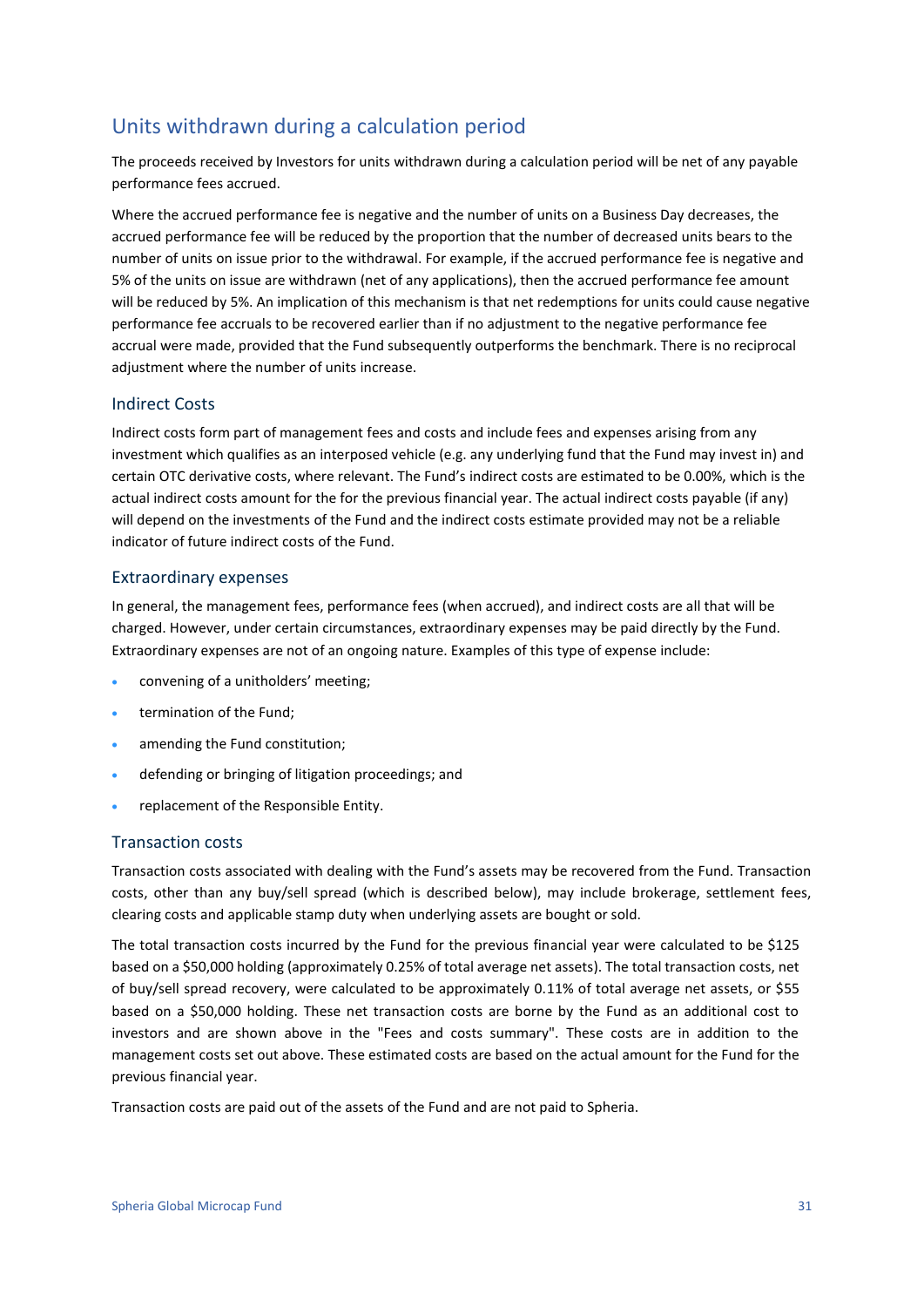### Buy/sell spread

The buy/sell spread forms part of the transaction costs. When you invest or withdraw all or part of your investment we generally apply a cost via a unit price 'buy/sell spread', which is an additional cost to you and retained by the Fund. A buy/sell spread operates to increase the relevant unit price for each new investment and to decrease the unit price for each withdrawal to cover costs of underlying portfolio transactions, which include brokerage, share settlement and clearing fees, government charges/stamp duty, bank charges and foreign exchange transaction fees. The current buy/sell spread for the Fund, which is an estimate of these costs, is 0.50 % on both investment and withdrawal. For example, if \$50,000 was invested in, or withdrawn from, the Fund the cost of your buy/sell spread would be \$250 in and \$250 out.

The purpose of the buy/sell spread is to ensure that the costs to the Fund of buying or selling underlying assets is borne by investors as they invest or withdraw and to not disadvantage longer term investors remaining in the Fund.

From time to time, we may vary the buy/sell spread. Any revised spread will be applied uniformly to transacting investors while that spread applies. In circumstances where the Responsible Entity determines that unitholders of the Fund are not being treated equitably (for example, withdrawals in stressed and dislocated markets), the buy/sell spread may be higher than our estimate.

The Responsible Entity has discretion to waive or reduce the buy/sell spread where the Fund incurs no costs, or reduced costs. Investors will be provided with notification of any changes to the buy/sell spread via Spheria's website at www.spheria.com.au.

### Incidental fees and costs

Standard government fees, duties and bank charges may also apply to your investments and withdrawals, including dishonour fees and conversion costs.

### Adviser fees

We do not pay fees to financial advisers. If you consult a financial adviser you may incur additional fees charged by them. You should refer to the Statement of Advice they give you for any fee details.

### Payments to IDPS Operators

Subject to the law, annual payments may be made to some IDPS Operators because they offer the Fund on their investment menus. Product access is paid by the Investment Manager out of its investment management fee and is not an additional cost to the investor.

#### Fees for indirect investors (additional master trust or wrap account fees)

Indirect investors must also refer to the fees and costs payable for the IDPS, master trust or wrap account they are investing through. The IDPS operator will be the registered holder of the units and may charge you fees that are different or in addition to the Fund's fees detailed in this section. You should refer to the offer document for the relevant IDPS, master trust or wrap account for more information.

### Differential fee arrangements

The management costs of the Fund may be negotiated with persons who qualify as wholesale clients within the meaning of the Corporations Act, such as sophisticated or professional investors. In negotiating such fees, we will take into consideration our obligations under the Corporations Act. Such arrangements will be by individual negotiation and will be disclosed separately to relevant clients. Please contact us on 1300 010 311 for further details.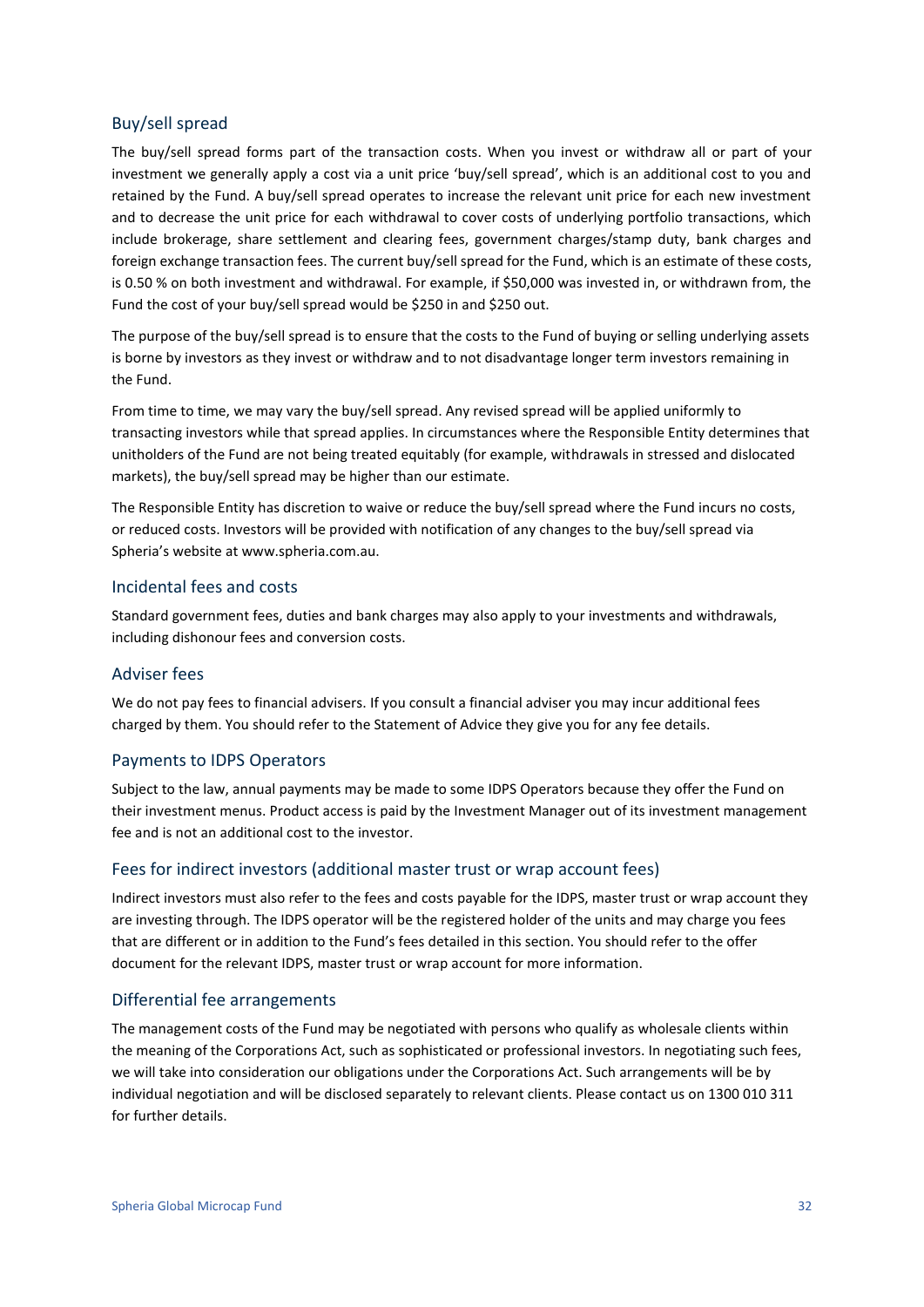### Changes to fees and other costs

We reserve the right to change fees and other costs, subject to any limitations under the Fund constitution and applicable law. We will give investors 30 days' notice prior to increase in any fees.

The Investment Manager pays costs out of the management fees received. The Fund constitution provides for various fees, specifically an application fee and withdrawal fee which we do not currently recover from the Fund.

### For more information on fees and costs

If you would like to better understand how our fee structure may impact your investment in the Fund, we recommend that you speak to your financial adviser or visit the ASIC website at www.moneysmart.gov.au where a fee calculator is available to help you compare the fees of different managed investment products.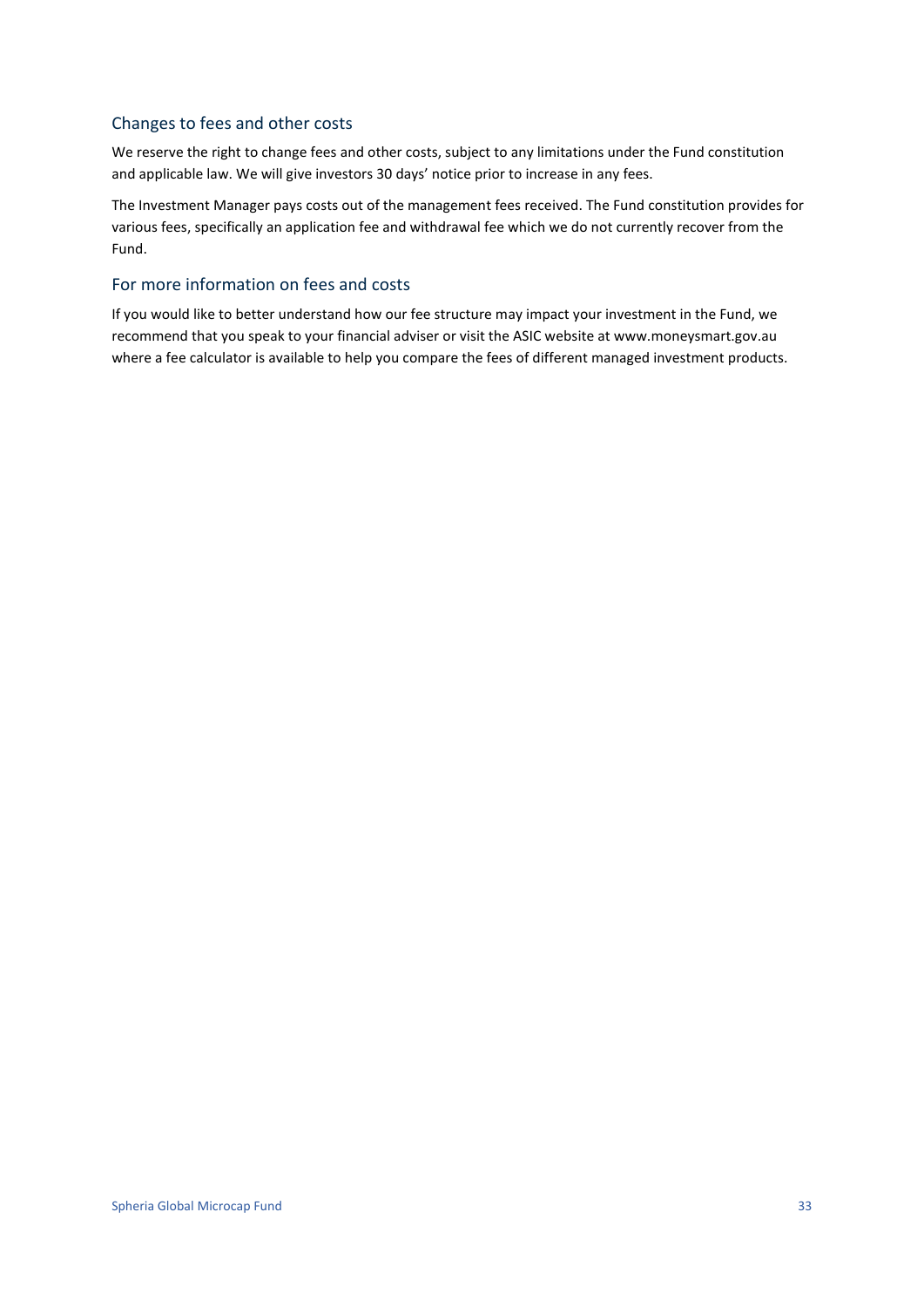## <span id="page-33-0"></span>10. Taxation

**WARNING:** Investing in a registered managed investment scheme may have tax consequences. You are strongly advised to seek professional tax advice.

The taxation implications of investing in the Fund can be complex and depend on a number of factors, including whether you are a resident or non-resident of Australia for taxation purposes and whether you hold the units on capital account or revenue account.

The following tax comments have been prepared on the assumption that:

- the investor holds the units on capital account as a long-term investment;
- the Fund qualifies as an attribution managed investment trust ('AMIT') within the meaning of Section 276- 10 of the Income Tax Assessment Act 1997 and the Responsible Entity of the Fund elects to apply the AMIT regime to the Fund; and
- the Fund has made an irrevocable "capital election"' to apply the Capital Gains Tax ('CGT') provisions pursuant to Section 275-115 of the Income Tax Assessment Act 1997.

### Income of the Fund

The Fund has been established as an Australian resident unit trust. In accordance with the AMIT provisions, the Fund is required to determine its taxable income for the financial year. The Fund then attributes these amounts of assessable income, exempt income, non-assessable non-exempt income and tax offsets (referred to as "characters") to investors on a fair and reasonable basis in accordance with their interests. Investors will be provided with an AMIT Member Annual ("AMMA") Statement for tax purposes after 30 June each year to assist the investor in determining their tax position. The AMMA Statement will advise all amounts attributed to an investor by the Fund for inclusion in their income tax returns. The AMMA statements will also advise the character of the income, and any cost-base adjustments required to the units. Generally, no Australian income tax will be payable by the Responsible Entity of the Fund where investors are attributed with all taxable characters of the Fund each year.

The Fund's investments and activities are likely to give rise to income, dividends and capital gains and losses. Further detail in respect of the Australian tax treatment of these income/gains and losses at the Fund level is provided below.

In normal circumstances, you should expect the Fund to derive assessable income and/or capital gains each year.

### Franking credits

The Fund may derive franking credits from the receipt of franked dividends. These franking credits will be attributed to investors if certain conditions are met. One of these conditions is that the 45-day holding period rule has been satisfied by the Fund.

### Tax losses

In the case where the Fund makes a loss for tax purposes, the Fund cannot distribute the loss to investors. However, subject to the Fund meeting certain conditions, the Fund may be able to take into account the losses in determining the income tax position in subsequent years.

### Taxation of Financial Arrangements (TOFA) rules

Spheria Global Microcap Fund 34 Financial arrangements directly held by the Fund (for example debt securities and hedging arrangements) may be subject to the TOFA rules. Under the TOFA rules, gains and losses on financial arrangements are generally assessable for tax purposes on an accruals basis (where the gains/losses are sufficiently certain) or realisation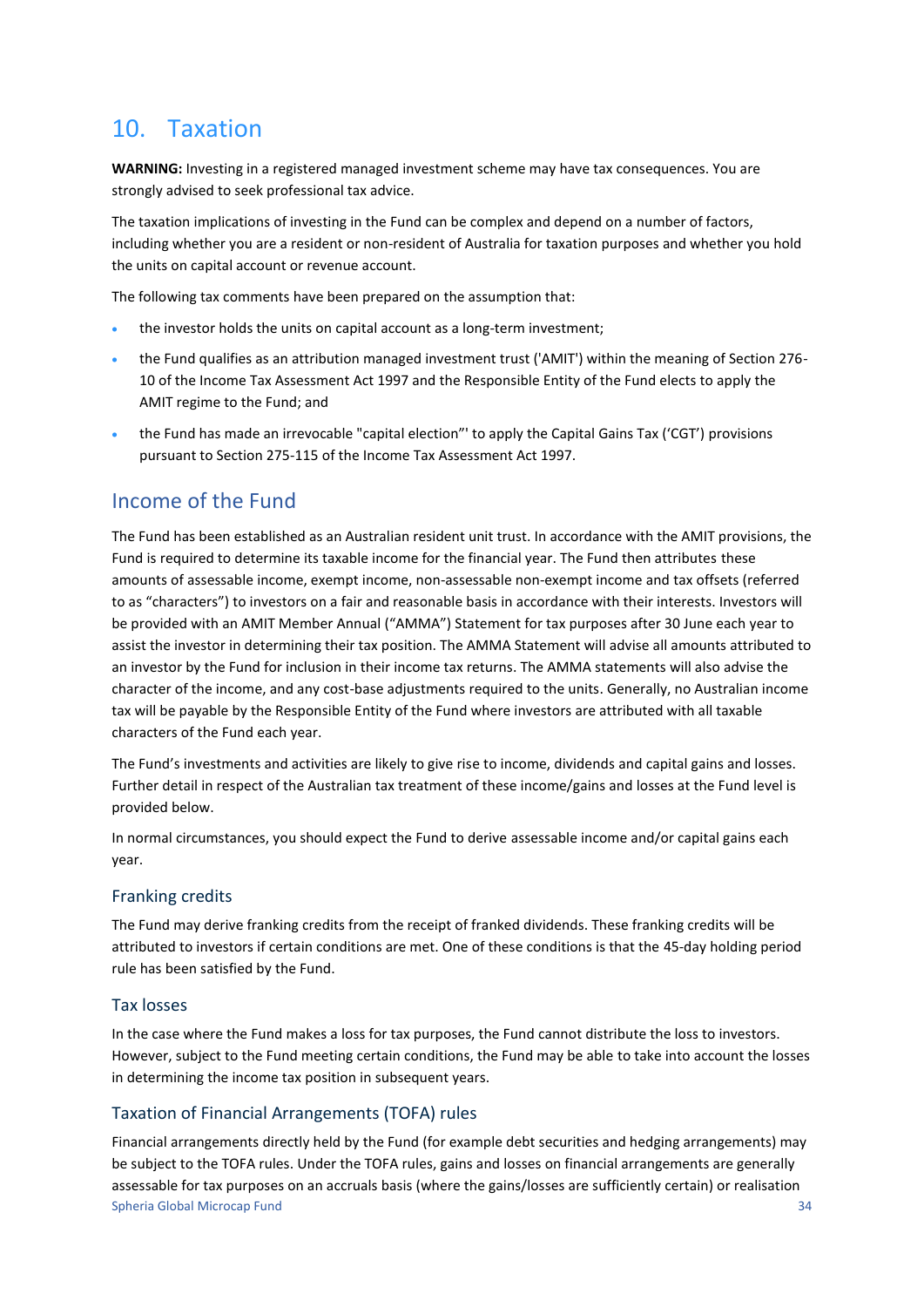basis, unless a specific TOFA elective methodology is adopted. The TOFA rules will also treat relevant gains and losses in relation to financial arrangements as being on revenue account.

### Taxation of Australian resident investors

Investors are generally subject to tax on their share of the taxable characters attributed to them by the Fund each year. Investors are treated as having derived their share of the taxable characters of the Fund directly on a flow through basis.

The way in which investors are taxed will depend on the underlying nature of each character they receive (for example, franked dividends to which franking credits may attach, capital gains, foreign income to which foreign income tax offsets may attach, or interest income).

The AMMA Statement, provided to investors after 30 June each year (within 3 months of the end of the income year), will outline the amounts attributed to you by the Fund and the nature of those amounts (i.e. the characters of the total amount attributed), including any foreign income tax offsets and franking credit entitlements.

### Capital gains

To the extent that an investor is attributed with characters of a capital gain nature, investors will include the capital gain in their net capital gain calculation. Certain investors may be entitled to apply the relevant Capital Gains Tax ('CGT') discount in working out the net capital gain to include in their assessable income (refer further comments below).

### Franking credits

If franking credits are attributed to investors by the Fund, investors must include the amount of the franking credits in addition to the franked dividend income in their assessable income.

Certain requirements, including the 45-day holding period rule, may need to be satisfied in order to utilise franking credits in relation to dividends. The investor's particular circumstances will be relevant in determining whether the investor is entitled to any franking credits, in respect of franked dividends. A tax offset equal to the franking credits will be applied against the tax otherwise payable by investors on their total assessable income, subject to the investor satisfying specific conditions. Corporate investors may be entitled to convert any excess franking credits into tax losses. Certain other investors may be entitled to obtain a refund of any excess franking credits.

### Under and overstatements of taxable income

If the Responsible Entity discovers understatements or overstatements of taxable income and tax offsets in prior years, the Responsible Entity has the ability under the AMIT regime to deal with these understatements and overstatements in the financial year in which they are discovered or to carry these forward to be dealt with in a future income year. That is, the distribution statements in relation to the discovery year may be adjusted to take into account these understatements or overstatements from a prior financial year, rather than re-issuing amended distribution statements for the prior financial year to which the understatements or overstatements relate to.

The amount of attributed income from the Fund which the investor is required to include in their assessable income may be different to the cash distributions received by an investor in respect of their units. This is because the distributions received on the units may be determined by reference to the cash returns received in respect of the Fund, whereas the attributable income of the Fund is determined by reference to the overall tax income position of that Fund.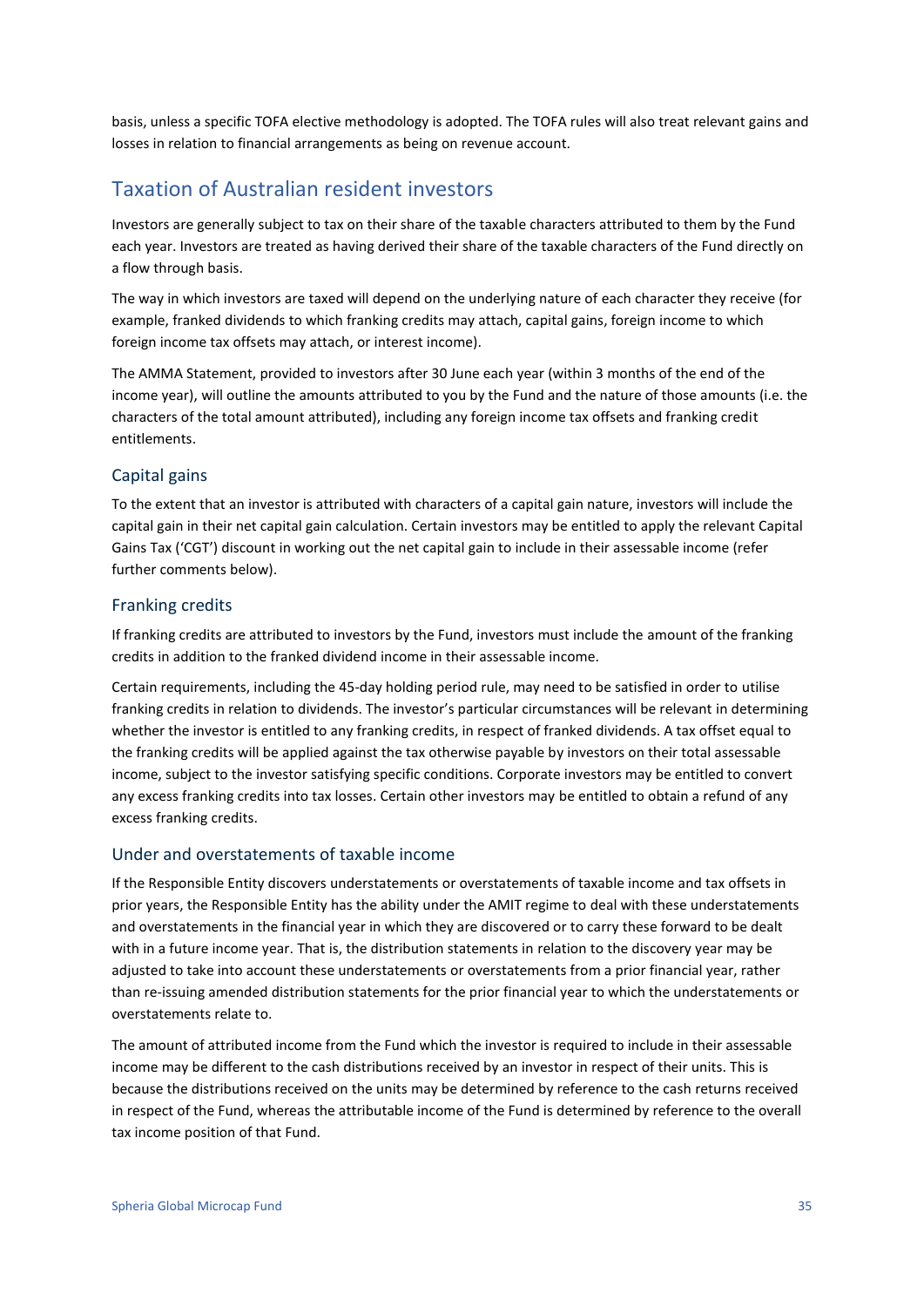An investor may be required to make, in certain circumstances, both upward and downward adjustments to the cost or cost base of their unit holdings, where there is a difference between the cash amount distributed by the Fund and the taxable characters attributed by the Fund to investors for any income year.

If the amount of cash received exceeds the taxable characters attributed by the Fund, the cost or cost base of the investor's units in the Fund should be reduced by the excess amount. This results in either an increased capital gain, or a reduced capital loss, upon the subsequent disposal of the investor's units in the Fund. Should the cost base of the units be reduced to below zero, the amount in excess of the cost base should be treated as a capital gain that is to be included in the investor's assessable income.

Conversely, where the cash amount received falls short of the taxable characters attributed by the Fund during a financial year, the cost or cost base of the investor's units in the Fund should be increased by the shortfall amount.

### Withdrawals from the Fund and disposal of units

Withdrawal or disposal of a unit in the Fund is the disposal or cancellation of a CGT asset by an investor and a CGT event for tax purposes. To the extent that the proceeds exceed the cost base of the unit, you will make a capital gain. However, if the proceeds are less than your reduced cost base, you will make a capital loss. Generally, a capital loss can only be used to offset against capital gains derived in the current or a future tax year.

An individual, trust or complying superannuation entity or a life insurance company that holds their units as a complying superannuation/FHSA asset may be able to claim the benefit of the CGT discount if they have held the units for 12 months or more. A corporate investor cannot claim the benefit of the CGT discount. Gains and losses realised by an investor who holds their units on revenue account will be taxable as ordinary income or an allowable deduction, as the case may be, and will not qualify for the CGT discount.

It is important to highlight that on 8 May 2018 the Australian Government announced a proposed integrity measure to prevent Managed Investment Trusts (MITs) and AMITs from applying the CGT discount at the trust level. On 30 June 2020, the Australian Government announced that the start date that had been previously proposed for this measure (being 1 July 2020) would be revised as a result of the reprioritisation of Australian Government resources and the shortened parliamentary sitting period in 2020 due to the COVID-19 crisis. The start date of this proposal to apply has been revised to income years commencing on or after three months after the date of Royal Assent of the enabling legislation. At present, the legislation to introduce this new proposal has not yet been released and is still being developed. In this regard, it is recommended that any investors which are MITs or AMITs seek independent professional taxation advice in relation to the status and implications of this proposal before investing in the Fund.

### Non-resident individual unitholders

The above taxation summary is only for investors who are residents of Australia for tax purposes. The tax treatment of non-resident investors in the Fund depends on the investor's particular circumstances and the provisions of the relevant Double Tax Agreement between Australia and the country of residence. It is important that non-resident investors seek independent professional taxation advice before investing in the Fund.

The Fund may be required to withhold tax on part, or all, of the distributions made to non-resident investors.

### Goods and Services Tax ('GST')

Unless otherwise stated, the fees quoted in this PDS are inclusive of the net effect of GST and Reduced Input Tax Credits ('RITC').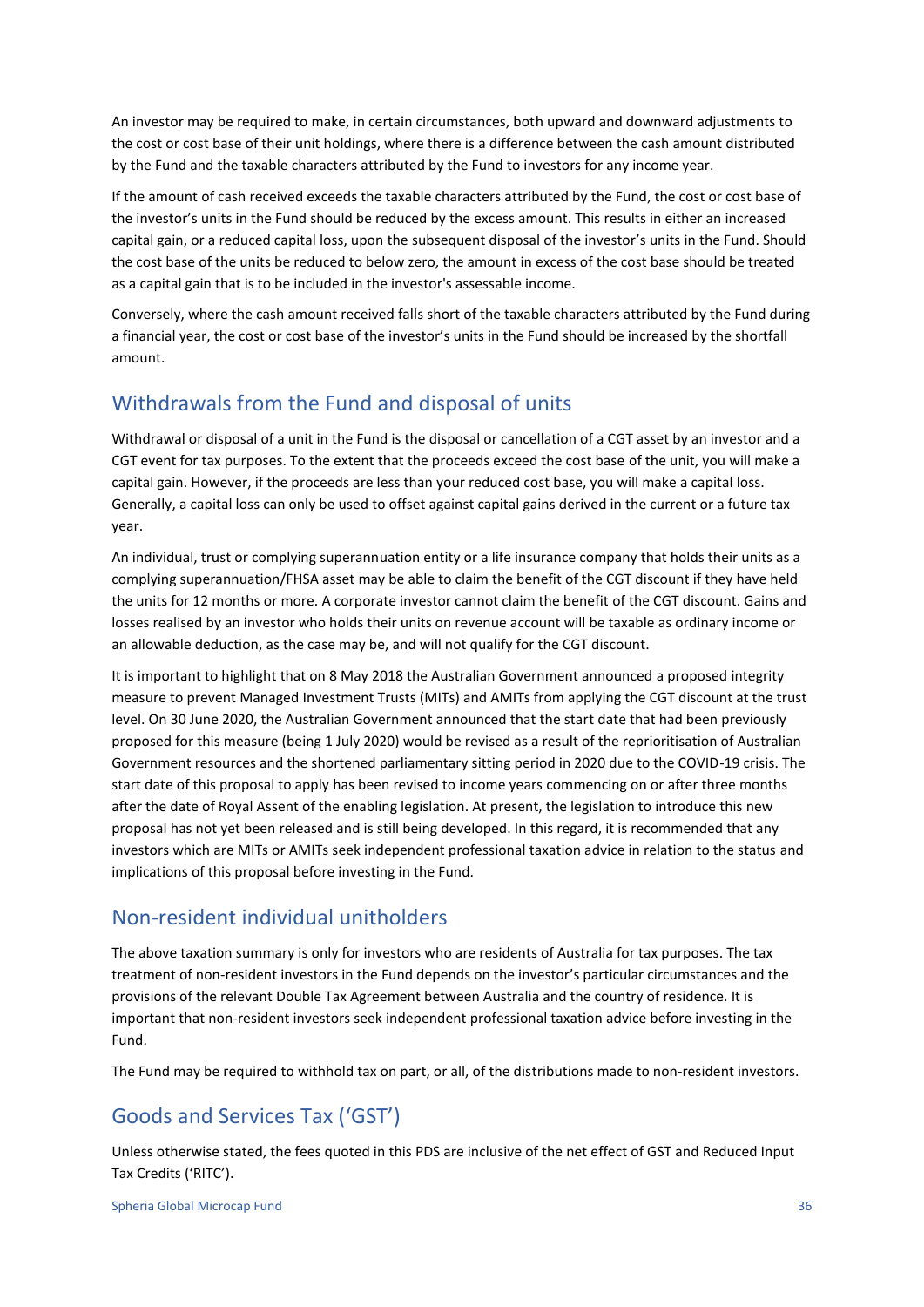### Tax File Numbers and Australian Business Numbers

You are not required to quote your Tax File Number ('TFN') or, if you have one, an Australian Business Number ('ABN')1 or claim an exemption from providing a TFN.

However, if a TFN or ABN is not provided, or an exemption is not claimed, we are required by law to withhold tax from distributions at the top marginal tax rate plus the Medicare Levy. If you are making this investment on behalf of a business or enterprise you carry on, you may quote your ABN instead of a TFN.

### Tax reforms

The expected tax implications of investing in the Fund may change as a result of changes in the taxation laws and interpretation of them by the Courts and/or the Australian Taxation Office.

It is recommended that investors obtain independent taxation advice that takes into account your specific circumstances regarding investing in the Fund and the potential application of any changes in the tax law.

## Foreign Account Tax Compliance Act ('FATCA') and OECD Common Reporting Standard ('CRS')

Tax evasion is a global problem and international cooperation and sharing of high quality, predictable information between revenue authorities will help them ensure compliance with local tax laws. FATCA was enacted by the United States (U.S.) Congress to improve compliance with U.S. tax laws by imposing due diligence and reporting obligations on foreign financial institutions, notably the obligation to report U.S. citizen or U.S. tax-resident account holders to the U.S. Internal Revenue Service ('IRS').

Similar to FATCA, the CRS for the automatic exchange of information, is a single global standard for the collection and reporting to tax authorities of information by financial institutions on non-Australian residents.

Accordingly, we may request certain information about yourself (for individual investors) or your controlling persons (where you are an entity) in order for the Fund to comply with its FATCA or CRS obligations. In the event that the Fund suffers any amount of withholding tax (including FATCA withholding tax) and/or penalties, neither the Fund nor the Responsible Entity acting on behalf of the Fund, will be required to compensate you for any such tax, except in exceptional circumstances.

<sup>1</sup> Under AML/CTF law, disclosure of an ABN is required for those individual investors who are a sole trader.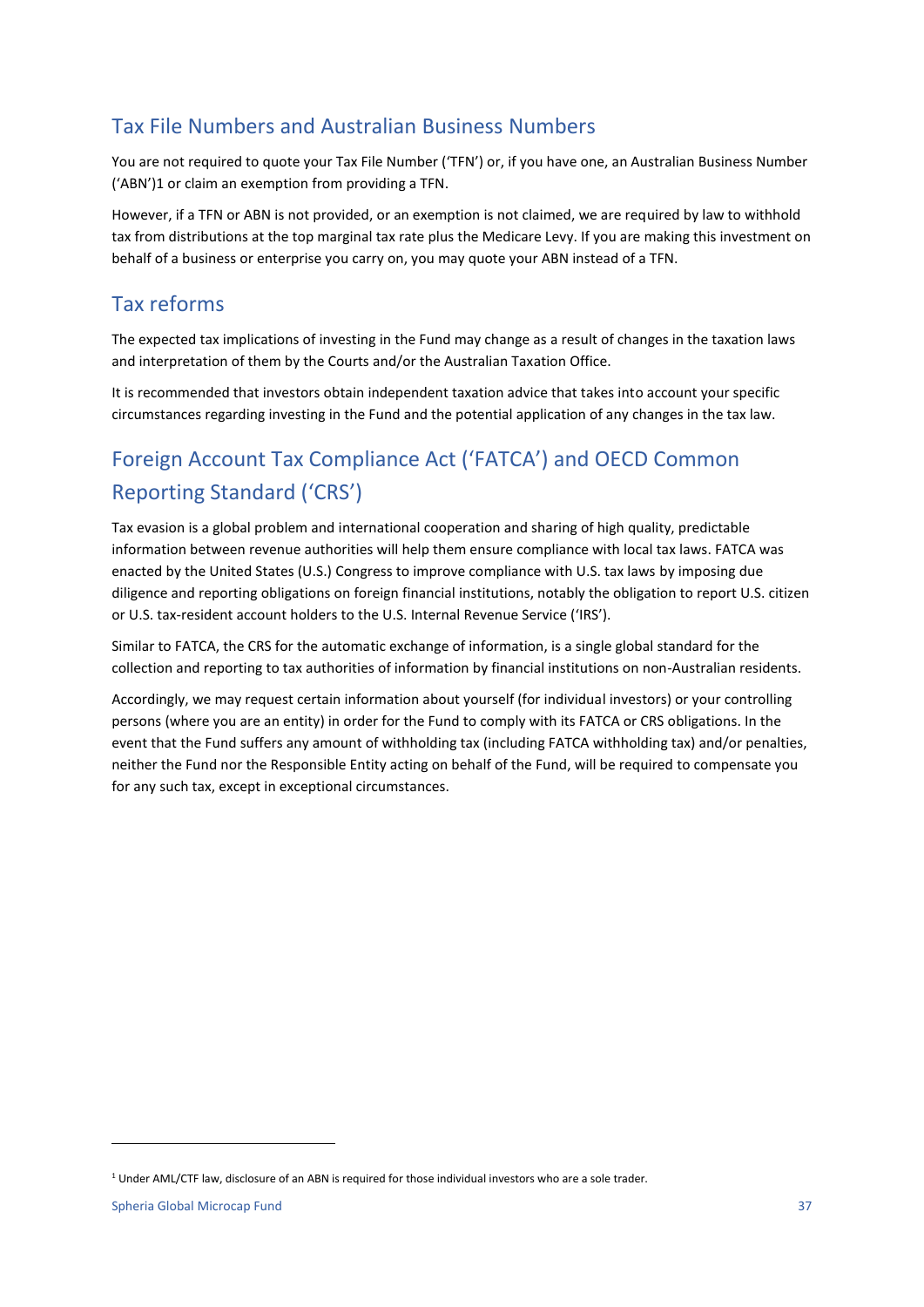## <span id="page-37-0"></span>11. Privacy

When investors apply to invest in the Fund, they acknowledge and agree that:

- a) they are required to provide the Responsible Entity with certain personal information to facilitate their application; and
- b) the Responsible Entity may be required to disclose their information to:
	- i third parties carrying out functions on behalf of the Responsible Entity on a confidential basis;
	- $ii$  third parties if that disclosure is required by or to the extent permitted by law;
	- iii related entities to the Responsible Entity, whether in Australia or any overseas jurisdiction; and,
	- iv government or regulatory bodies (such as the Australian Taxation Office) when required by law.

If you have nominated an authorised representative or financial adviser for your investment, we may also provide information to them on their request.

All personal information will be collected, used and stored by the Responsible Entity in accordance with our Privacy Policy, a copy of which is available on request. We will use your information for the purpose of marketing products issued by us and our related entities. To ensure that the personal information we retain about you is accurate, complete and up to date, please contact us, if any of your details change. You can unsubscribe from marketing communications from us at any time by contacting us.

If you choose not to disclose requested personal information, we may not be able to process your application or tell you about other investment opportunities.

### Collecting and using your information

We will only collect personal information that is reasonably necessary for one or more of our functions or required or authorised by law. Generally, this means we collect information for the following purposes:

- to process your application:
- to administer your investment and provide you with reports;
- to monitor and improve the quality of service provided to you; and
- to comply with regulatory or legal requirements, including the Corporations Act, the Proceeds of Crime Act, the Financial Transaction Reports Act, the AML/CTF Law, FATCA and OECD Common Reporting Standard.

We also ask you for some personal details so that we, and our related companies, can keep in touch with you and tell you on an ongoing basis about our other products and services that could be useful to you. We may do this by telephone, electronic messages (e.g. email) and other means. Please contact us if you do not wish your details to be used for marketing purposes.

We may gather information about you from a third party. These include credit agencies, financial advisers, fund managers or intermediaries and spouses. We may also collect details of your interactions with us and our products and services (including from our records of any telephone and email interactions).

If you provide someone else's personal information to us, you must ensure that they first agree on the basis of this privacy section.

### Accessing and correcting your details

You can access, correct or update any personal information we hold about you, subject to some exceptions allowed by law, by contacting 1300 010 311. We may charge a reasonable fee for access to your personal information.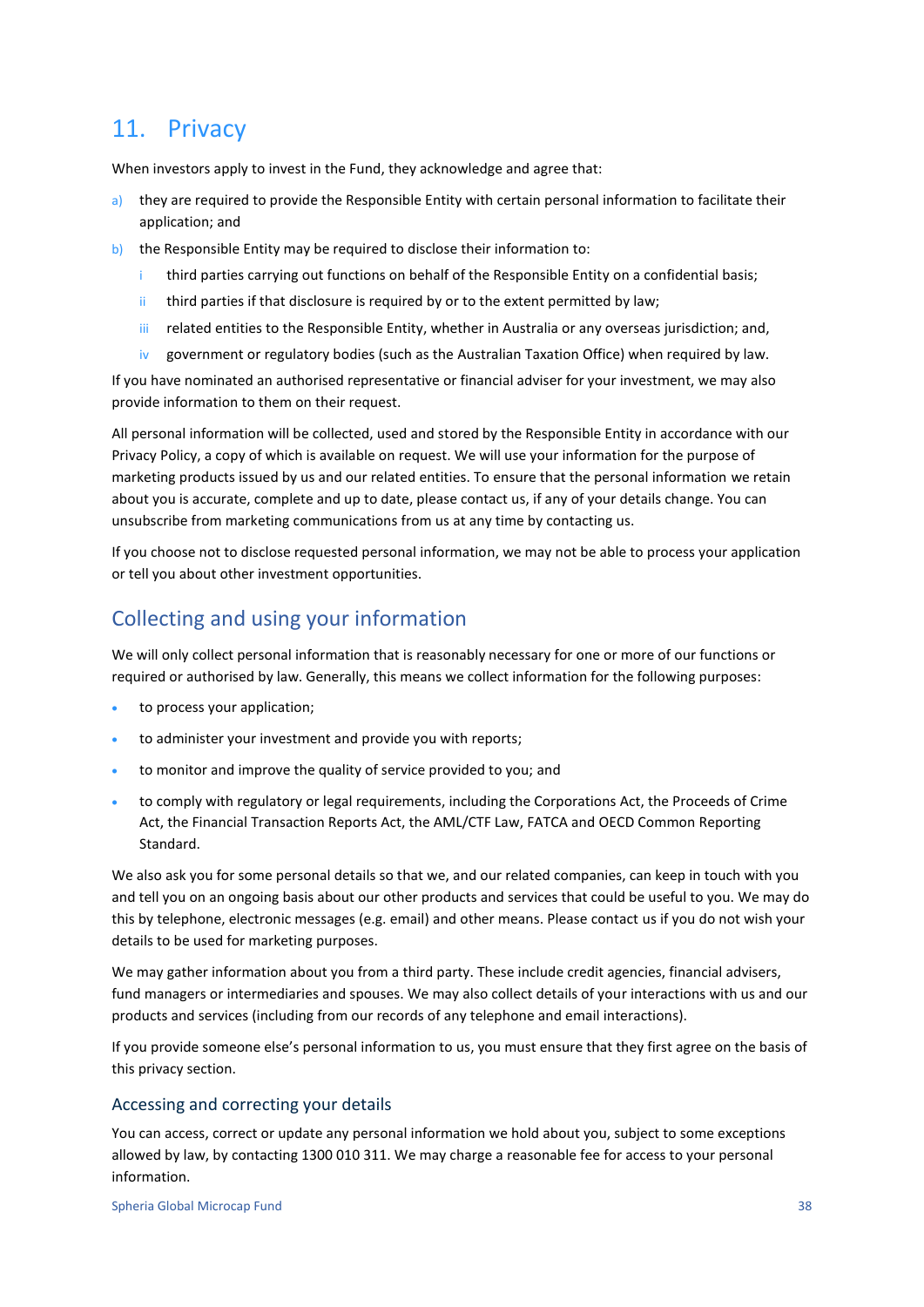### What happens if you don't provide information

If, for any reason, you don't provide all necessary information this may have implications for your account. For example:

- we may not be able to action transaction requests (additional application or withdrawal requests) until all required information has been provided;
- we may need to notify the Australian Tax Office or international tax offices, or apply the highest marginal tax rate to any payments made to your accounts; or
- other possible consequences.

### Disclosing your information

We may exchange your personal information with your adviser, authorised representative, Power of Attorney and any other third parties if you request or provide consent to us. In addition, we may exchange personal information about you in the following circumstances:

This offer to New Zealand investors is a regulated offer made under Australian and New Zealand law. In Australia, this is Chapter 8 of the Corporations Act 2001 and regulations made under that Act. In New Zealand, this is subpart 6 of Part 9 of the Financial Markets Conduct Act 2013 and Part 9 of the Financial Markets Conduct Regulations 2014.

This offer and the content of the offer document are principally governed by Australian rather than New Zealand law. In the main, the Corporations Act 2001 (Aust) and the regulations made under that Act set out how the offer must be made.

There are differences in how financial products are regulated under Australian law. For example, the disclosure of fees for managed investment schemes is different under the Australian regime.

The rights, remedies and compensation arrangements available to New Zealand investors in Australian financial products may differ from the rights, remedies and compensation arrangements for New Zealand financial products.

Both the Australian and New Zealand financial markets regulators have enforcement responsibilities in relation to this offer. If you need to make a complaint about this offer, please contact the Financial Markets Authority, New Zealand [\(http://www.](http://www/)fma.govt.nz). The Australian and New Zealand regulators will work together to settle your complaint.

The taxation treatment of Australian financial products is not the same as for New Zealand financial products.

If you are uncertain about whether this investment is appropriate for you, you should seek the advice of an appropriately qualified financial adviser.

The offer may involve a currency exchange risk. The currency for the financial products is not New Zealand dollars.

The value of the financial products will go up or down according to changes in the exchange rate between that currency and New Zealand dollars. These changes may be significant.

If you expect the financial products to pay any amounts in a currency that is not New Zealand dollars, you may incur significant fees in having the funds credited to a bank account in New Zealand in New Zealand dollars.

The dispute resolution process described in this offer document is available only in Australia and is not available in New Zealand.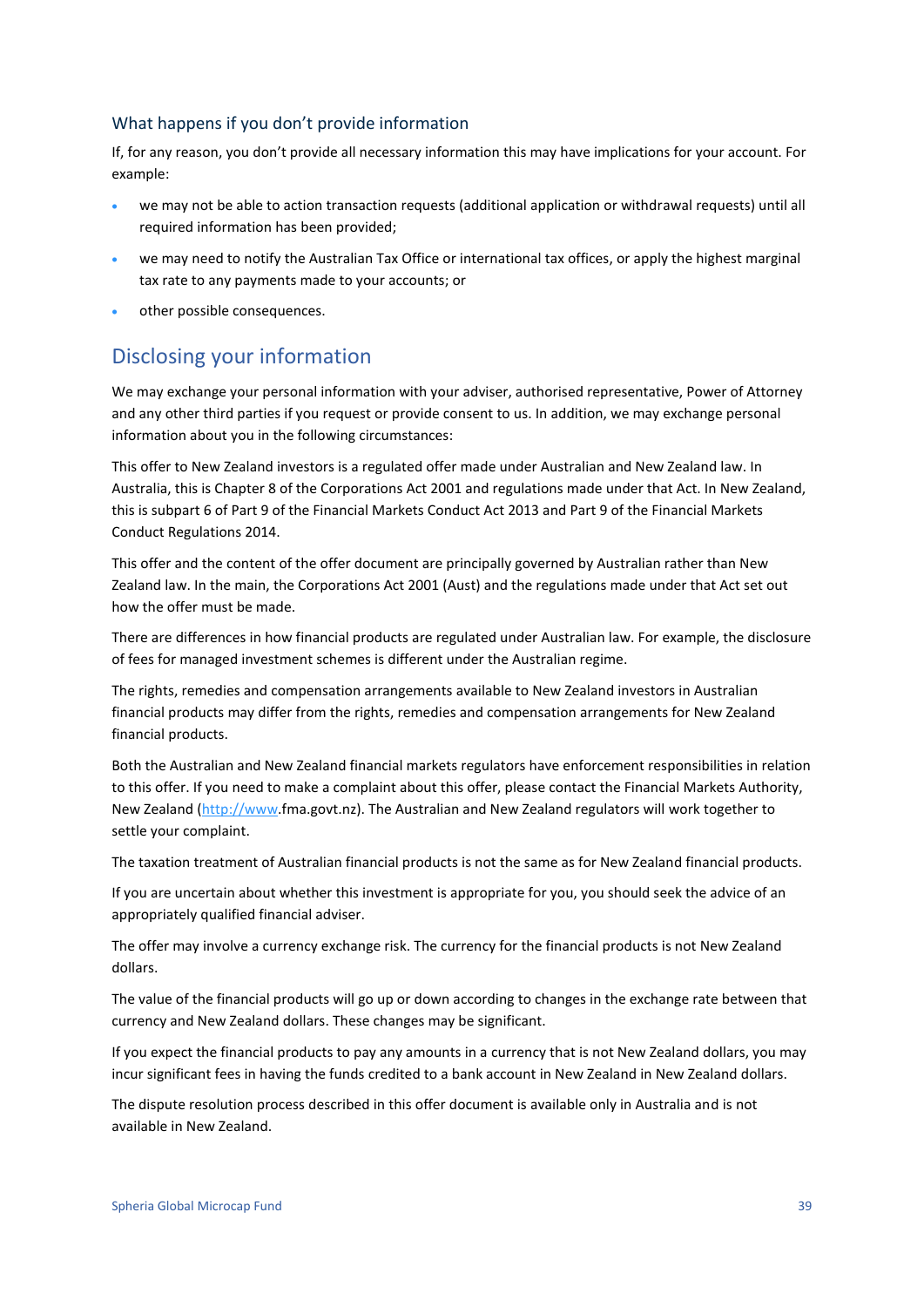## <span id="page-39-0"></span>12. Investment by New Zealand investors

**WARNING:** Issues to NZ investors.

This offer to New Zealand investors is a regulated offer made under Australian and New Zealand law. In Australia, this is Chapter 8 of the Corporations Act 2001 and regulations made under that Act. In New Zealand, this is subpart 6 of Part 9 of the Financial Markets Conduct Act 2013 and Part 9 of the Financial Markets Conduct Regulations 2014.

This offer and the content of the offer document are principally governed by Australian rather than New Zealand law. In the main, the Corporations Act 2001 (Aust) and the regulations made under that Act set out how the offer must be made.

There are differences in how financial products are regulated under Australian law. For example, the disclosure of fees for managed investment schemes is different under the Australian regime.

The rights, remedies and compensation arrangements available to New Zealand investors in Australian financial products may differ from the rights, remedies and compensation arrangements for New Zealand financial products.

Both the Australian and New Zealand financial markets regulators have enforcement responsibilities in relation to this offer. If you need to make a complaint about this offer, please contact the Financial Markets Authority, New Zealand [\(http://www.](http://www/)fma.govt.nz). The Australian and New Zealand regulators will work together to settle your complaint.

The taxation treatment of Australian financial products is not the same as for New Zealand financial products.

If you are uncertain about whether this investment is appropriate for you, you should seek the advice of an appropriately qualified financial adviser.

The offer may involve a currency exchange risk. The currency for the financial products is not New Zealand dollars.

The value of the financial products will go up or down according to changes in the exchange rate between that currency and New Zealand dollars. These changes may be significant.

If you expect the financial products to pay any amounts in a currency that is not New Zealand dollars, you may incur significant fees in having the funds credited to a bank account in New Zealand in New Zealand dollars.

The dispute resolution process described in this offer document is available only in Australia and is not available in New Zealand.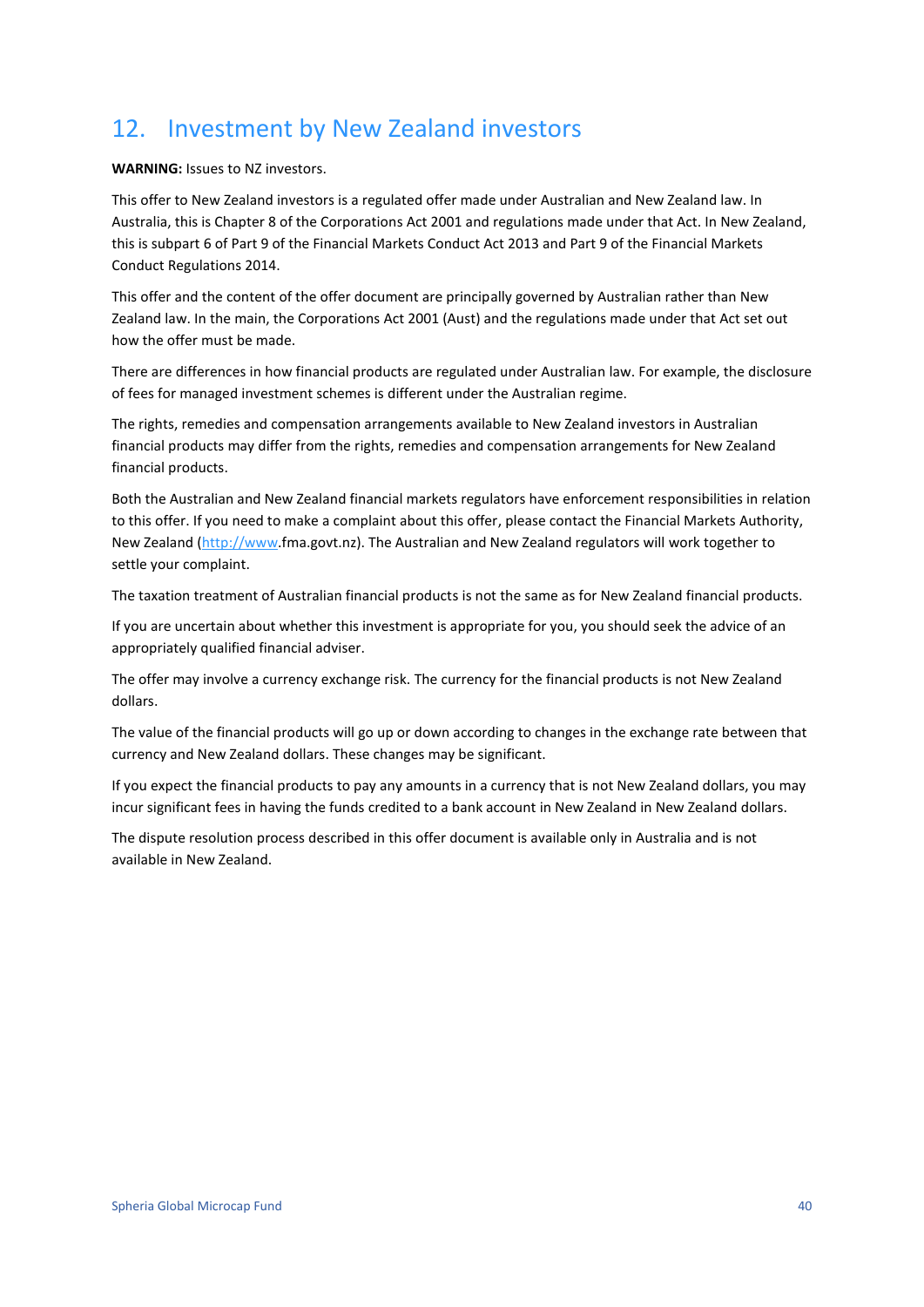## <span id="page-40-0"></span>13. Additional Information

### **Consents**

Spheria and Citi have consented to be named in this PDS in the form and context in which it is named and, as at the date of this PDS, have not withdrawn their consent. Spheria consents to the inclusion of statements about its investment strategy statements about the extent to which it takes labour standards and environmental, social and ethical considerations into account in making investment decisions, information about its investment team, and statements about when Spheria will effect short selling, leverage or derivatives strategies (where relevant). Spheria and Citi have not authorised or caused the issue of any part of this PDS and takes no responsibility for any part of this PDS other than the inclusion of the statements referred to above.

### Appointment of authorised representative

A person appointed as your authorised representative is authorised by you to:

- apply for units in the Fund and sign all documents necessary for this purpose;
- make requests to redeem all or some of your units (Note: withdrawals processed as directed by the authorised representative fully discharges our withdrawal obligations to you); and
- make written requests for information regarding your units.

The Responsible Entity may act on the sole instructions of the authorised representative until the Responsible Entity is notified that the appointment of the authorised representative is terminated.

You can cancel your appointment of the authorised representative by giving the Responsible Entity 14 days prior notice. Termination of an appointment does not prejudice the following statement. By appointing an authorised representative, you agree to release, discharge and indemnify the Responsible Entity from and against any loss, expense, action, claims or other liability which may be suffered by you or brought against the Responsible Entity for any actions or omissions by you or your authorised representative, whether authorised or not by you or your authorised representative. Any request for information by an authorised representative will be responded to in writing only. Such written responses will be sent to the authorised representative's email/fax/residential address nominated on the Authorised Representative Form.

If an authorised representative is a partnership or a company, any one of the partners or any director of the company is each individually deemed to have the powers of the authorised representative. It is sufficient for the Responsible Entity to show that it had reasonable grounds for belief that an action was taken or a request given by or for an authorised representative, when determining whether an action or request was taken or given by the authorised representative.

### Indirect investors

Investors and prospective investors may also access the Fund indirectly. This PDS has been authorised for use by operators through an Investor Directed Portfolio Service ('IDPS') or master trust. An IDPS is an investment and reporting service offered by an operator. People who invest through an IDPS, master trust or wrap account are indirect investors. Such indirect investors do not acquire the rights of a unit holder of the Fund. Rather, it is the operator or custodian of the IDPS or master trust that acquires those rights. Therefore, indirect investors do not receive income distributions or reports directly from us, do not have the right to attend meetings of unit holders and do not have cooling off rights. Different investment, balance and withdrawal minimums may also apply. Indirect investors should not complete the Fund's application form. The rights of indirect investors are set out in the disclosure document for the IDPS or master trust. If you are investing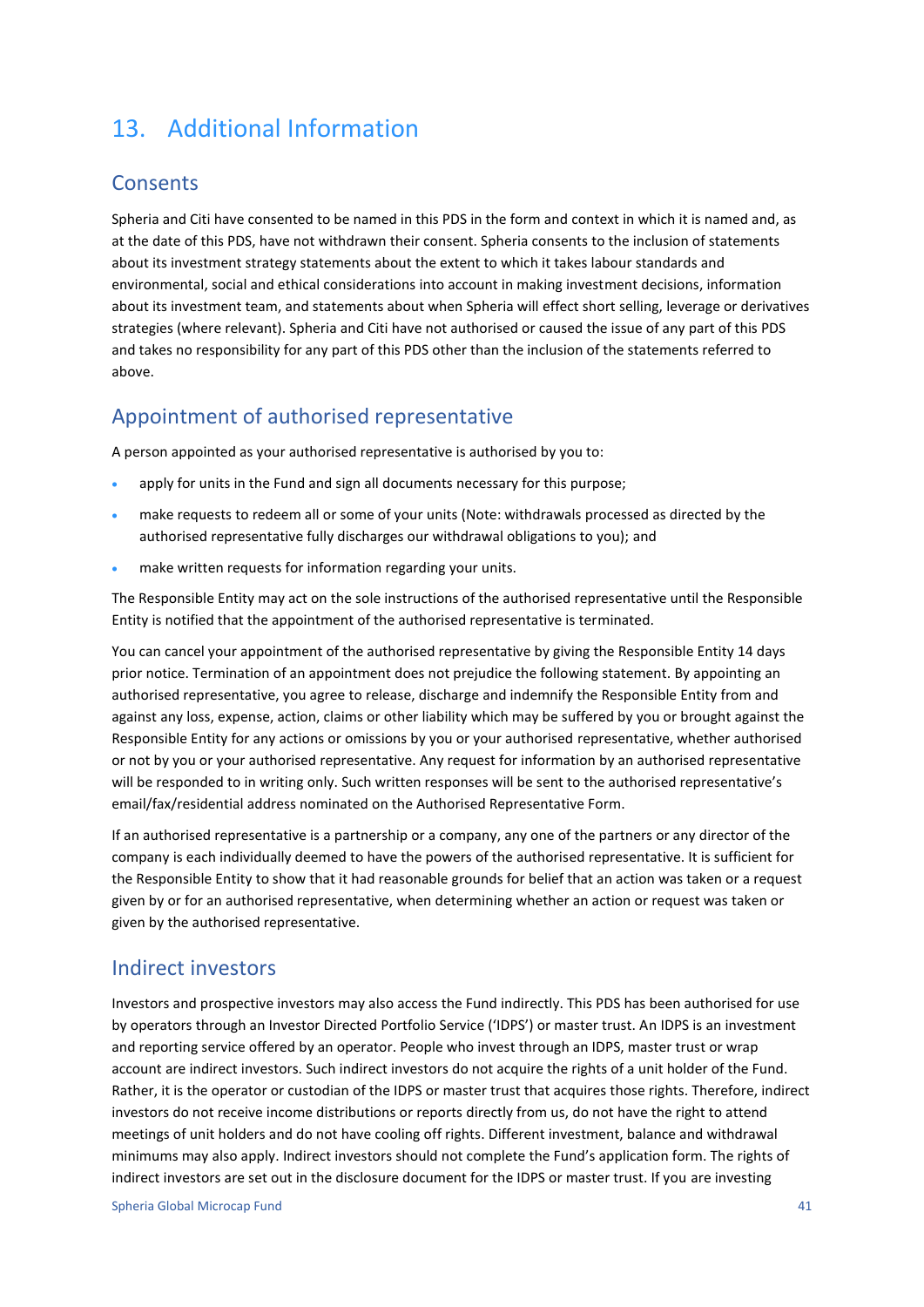through an IDPS or a master trust, enquiries should be made directly to the IDPS operator or the trustee of the master trust.

All changes to an account for an indirect investor, including but not limited to the switches, changes of details, additional investment and redemption requests must be processed through the IDPS, master trust or wrap account provider.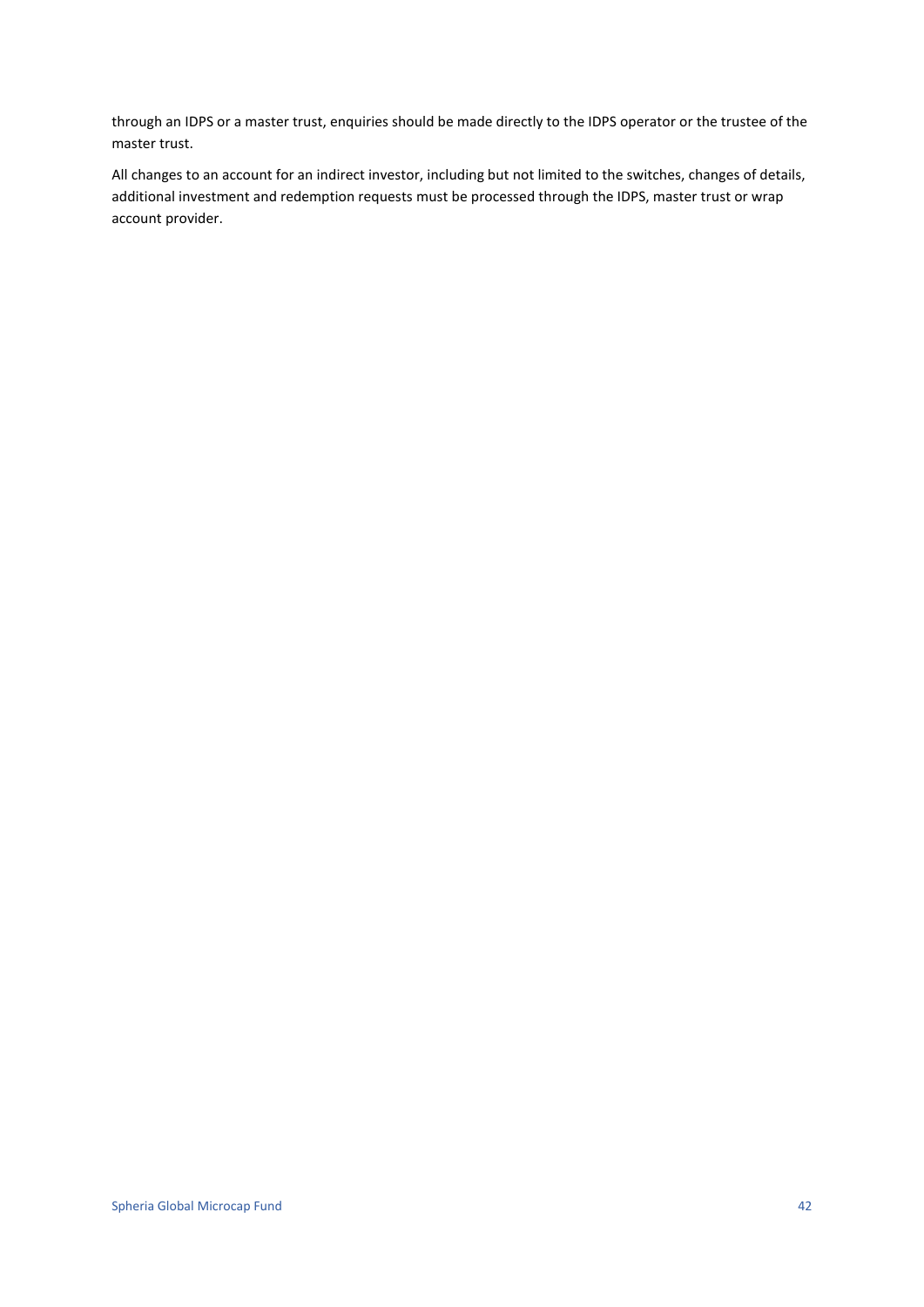## <span id="page-42-0"></span>14. Defined terms

| Term                                                   | Definition                                                                                                                                                                                                                                                                                                                          |
|--------------------------------------------------------|-------------------------------------------------------------------------------------------------------------------------------------------------------------------------------------------------------------------------------------------------------------------------------------------------------------------------------------|
| <b>ABN</b>                                             | Australian Business Number.                                                                                                                                                                                                                                                                                                         |
| Administrator                                          | the appointed administrator of the Fund is Citigroup Pty Limited.                                                                                                                                                                                                                                                                   |
| <b>AFSL</b>                                            | an Australian financial services licence issued by ASIC.                                                                                                                                                                                                                                                                            |
| <b>AMIT</b>                                            | attribution managed investment trust.                                                                                                                                                                                                                                                                                               |
| AML/CTF Law                                            | our obligations under the Anti-Money Laundering and Counter-Terrorism Financing Act<br>2006 (Cth) and associated rules and regulations.                                                                                                                                                                                             |
| <b>Application Form</b>                                | the application form for the Fund.                                                                                                                                                                                                                                                                                                  |
| <b>ASIC</b>                                            | Australian Securities & Investments Commission.                                                                                                                                                                                                                                                                                     |
| <b>Business Day</b>                                    | a day which is not a Saturday, Sunday or public holiday in New South Wales, Australia.                                                                                                                                                                                                                                              |
| Buy/Sell Spread                                        | the difference between the entry and exit price for a Fund, relating to transaction costs.<br>It is a set, average percentage amount paid by investors when they transact.                                                                                                                                                          |
| CGT                                                    | Capital Gains Tax.                                                                                                                                                                                                                                                                                                                  |
| <b>Corporations Act</b>                                | the Corporations Act 2001 (Cth) and Corporations Regulations 2001.                                                                                                                                                                                                                                                                  |
| <b>CRS</b>                                             | <b>OECD Common Reporting Standards.</b>                                                                                                                                                                                                                                                                                             |
| <b>FATCA</b>                                           | Foreign Account Tax Compliance Act.                                                                                                                                                                                                                                                                                                 |
| <b>FHSA</b>                                            | First Home Saver Account                                                                                                                                                                                                                                                                                                            |
| Fund                                                   | Spheria Global Microcap Fund ARSN 627 330 287.                                                                                                                                                                                                                                                                                      |
| <b>Fund Forms</b>                                      | the Spheria Fund Forms which incorporates all the necessary forms required for changing<br>your details, applying to, or redeeming from Spheria Funds.                                                                                                                                                                              |
| Gross Asset Value (GAV)                                | the market value of a Fund's assets determined in accordance with the constitution and<br>applicable accounting standards.                                                                                                                                                                                                          |
| Illiquid                                               | that a Fund has liquid assets that amount to less than 80% of the Fund's assets having<br>regard to Section 601KA of the Corporations Act.                                                                                                                                                                                          |
| Initial investment                                     | an Investor's initial investment which requires the opening of a new Fund account.                                                                                                                                                                                                                                                  |
| <b>Investment Manager</b>                              | Spheria Asset Management Pty Limited ABN 42 611 081 326.                                                                                                                                                                                                                                                                            |
| <b>Investor Directed Portfolio</b><br>Service ('IDPS') | or IDPS-like scheme or a nominee or custody service (collectively referred to as master<br>trusts or wrap accounts), refers to a service that allows a person to access the Fund<br>indirectly.                                                                                                                                     |
| Liquid                                                 | that a Fund has liquid assets that amount to at least 80% of the Fund's assets having<br>regard to Section 601KA of the Corporations Act.                                                                                                                                                                                           |
| Net Asset Value (NAV)                                  | the total value of the Fund's underlying investment portfolio, less any fees, charges,<br>expenses and other liabilities accrued by the Fund, but excludes unitholder liabilities.                                                                                                                                                  |
| PDS                                                    | Product Disclosure Statement for the Fund.                                                                                                                                                                                                                                                                                          |
| Personal Information                                   | information or an opinion (including information or an opinion forming part of a<br>database) whether true or not, and whether recorded in a material form or not, about an<br>individual whose identity is apparent, or can reasonably be ascertained, from the<br>information or opinion, which is collected or held by Pinnacle. |
| <b>Pinnacle Fund Services</b><br>Limited               | Pinnacle Fund Services Limited ABN 29 082 494 362 AFSL 238371.                                                                                                                                                                                                                                                                      |